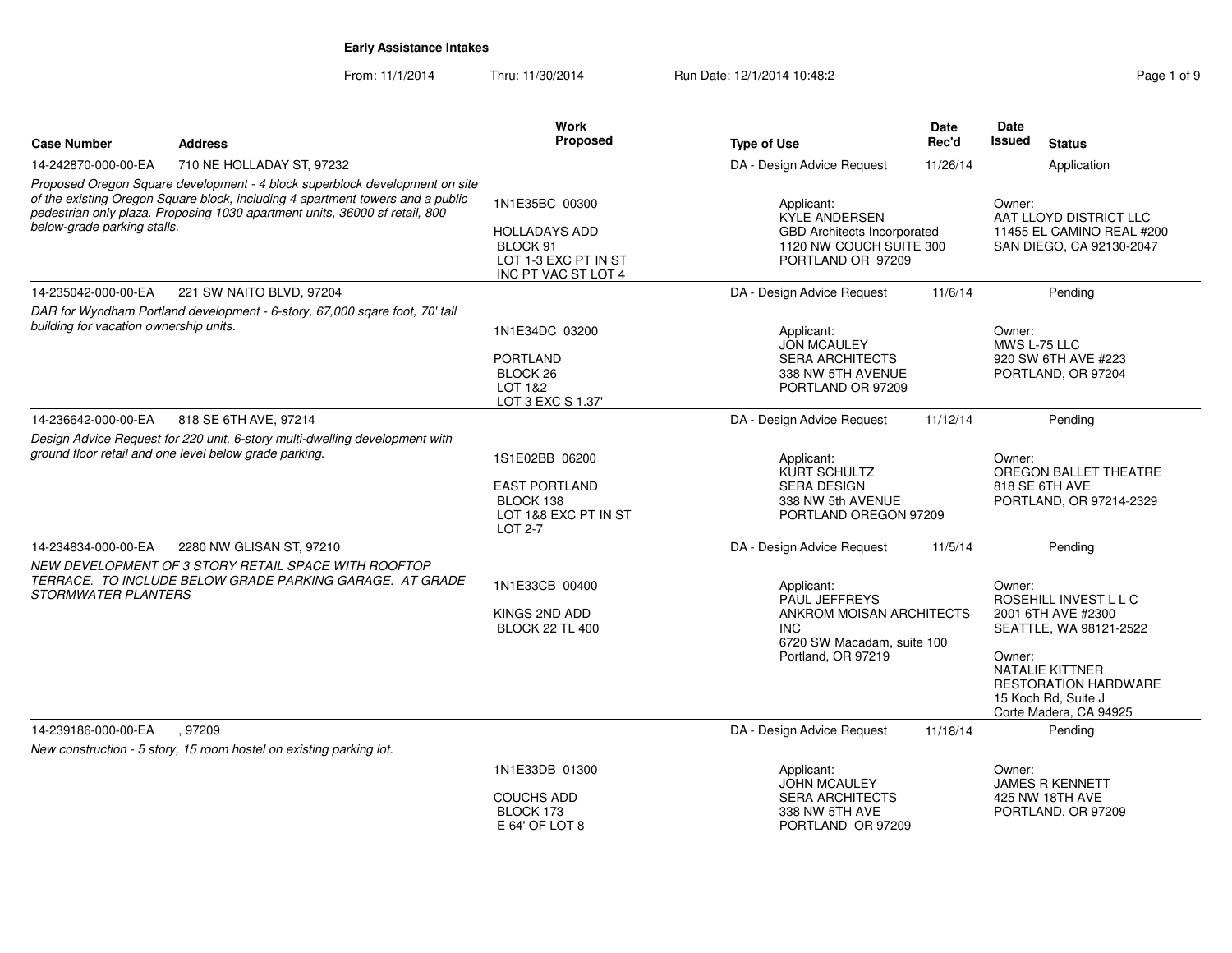From: 11/1/2014Thru: 11/30/2014 Run Date: 12/1/2014 10:48:2<br>
Page 2 of 9

|                                                 |                                                                                                                                                                      | <b>Work</b>                                                   |                                                                         | Date     | <b>Date</b>                                                                    |
|-------------------------------------------------|----------------------------------------------------------------------------------------------------------------------------------------------------------------------|---------------------------------------------------------------|-------------------------------------------------------------------------|----------|--------------------------------------------------------------------------------|
| <b>Case Number</b>                              | <b>Address</b>                                                                                                                                                       | Proposed                                                      | <b>Type of Use</b>                                                      | Rec'd    | <b>Issued</b><br><b>Status</b>                                                 |
| 14-239463-000-00-EA                             | 12724 SW 22ND AVE, 97034                                                                                                                                             |                                                               | EA-Zoning & Inf. Bur.- no mtg                                           | 11/18/14 | Pending                                                                        |
| EA for potential 2-lot Land Division            |                                                                                                                                                                      |                                                               |                                                                         |          |                                                                                |
|                                                 |                                                                                                                                                                      | 1S1E33CC 04700                                                | Applicant:<br><b>ROB HUMPHREY</b>                                       |          | Owner:<br><b>WILLIAM G HUNT</b>                                                |
|                                                 |                                                                                                                                                                      | ALTO PK AC<br>N 10' OF LOT 17A<br>EXC N 99' OF W 102' LOT 18  | <b>FASTER PERMITS</b><br>14334 NW EAGLERIDGE LANE<br>PORTLAND, OR 97229 |          | 9122 SW TRAIL CT<br>PORTLAND, OR 97219-4369                                    |
| 14-241245-000-00-EA                             | 664 SW GRANT ST, 97201                                                                                                                                               |                                                               | EA-Zoning & Inf. Bur.- no mtg                                           | 11/21/14 | Pending                                                                        |
| Proposed duplex and triplex                     |                                                                                                                                                                      |                                                               |                                                                         |          |                                                                                |
|                                                 |                                                                                                                                                                      | 1S1E04DD 08100                                                | Applicant:<br><b>BRIAN DAPP</b>                                         |          |                                                                                |
|                                                 |                                                                                                                                                                      | <b>CARUTHERS ADD</b><br><b>BLOCK 36 TL 8100</b>               | 3324 SW 10TH AVE<br>PORTLAND, OR 97239-2906                             |          |                                                                                |
| 14-240426-000-00-EA                             | 625 NE RANDALL AVE, 97232                                                                                                                                            |                                                               | EA-Zoning & Inf. Bur.- no mtg                                           | 11/20/14 | Pending                                                                        |
|                                                 | Early assistance for zoning and Service Bureaus; Future plans is to develop site<br>with 4/5 units- no plans & no site plan at this time. Inquiry is more for public |                                                               |                                                                         |          |                                                                                |
| works.                                          |                                                                                                                                                                      | 1N1E36BC 08400                                                | Applicant:<br><b>HENRY DAVISON</b>                                      |          | Owner:<br><b>JOHN STEVENS</b>                                                  |
|                                                 |                                                                                                                                                                      | <b>LOGANS ADD</b><br>BLOCK <sub>5</sub><br>SLY 1/2 OF LOT 1&2 | <b>REALTY TRUST GROUP</b><br>3132 NE 22ND AVE<br>PORTLAND, OR 97212     |          | 18900 NW GILLIHAN RD<br>PORTLAND, OR 97231                                     |
|                                                 |                                                                                                                                                                      |                                                               |                                                                         |          | Owner:                                                                         |
|                                                 |                                                                                                                                                                      |                                                               |                                                                         |          | <b>TONI STEVENS</b><br>18900 NW GILLIHAN RD<br>PORTLAND, OR 97231              |
| 14-237314-000-00-EA                             | 3021 SE DIVISION ST, 97214                                                                                                                                           |                                                               | EA-Zoning & Inf. Bur.- no mtg                                           | 11/13/14 | Pending                                                                        |
| New 27 unit apartment building                  |                                                                                                                                                                      |                                                               |                                                                         |          |                                                                                |
|                                                 |                                                                                                                                                                      | 1S1E01CD 10400                                                | Applicant:<br><b>ROB MATTHEWS</b>                                       |          | Owner:<br>BLUE DART ACQUISITIONS LLC                                           |
|                                                 |                                                                                                                                                                      | SECTION 01 1S 1E<br>TL 10400 0.08 ACRES                       | BLUE DART ACQUISITIONS, LLC<br>333 S. STATE ST.                         |          | 298 SW BIRDSHILL RD<br>PORTLAND, OR 97219-8504                                 |
|                                                 |                                                                                                                                                                      |                                                               | #V452<br>LAKE OSWEGO, OR 97034                                          |          |                                                                                |
| 14-241799-000-00-EA                             | 4937 SE DIVISION ST, 97215                                                                                                                                           |                                                               | EA-Zoning & Inf. Bur.- no mtg                                           | 11/24/14 | Pending                                                                        |
|                                                 | Early Assistance Planner + Service Bureaus, No meeting for proposed 134 unit                                                                                         |                                                               |                                                                         |          |                                                                                |
| apartment building with retail at ground level. |                                                                                                                                                                      | 1S2E06CD 14300                                                | Applicant:<br>REBECCA GRACE                                             |          | Owner:<br><b>AARON JONES</b>                                                   |
|                                                 |                                                                                                                                                                      | GILHAMS ADD & 2ND<br>BLOCK <sub>2</sub><br>LOT 1&2            | <b>SERA ARCHITECTS</b><br>338 NW 5TH AVE<br>PORTLAND OR 97209           |          | <b>URBAN IDM</b><br>4200 SE COLUMBIA WAY, SUITE F<br>VANCOUVER, WA 98661       |
|                                                 |                                                                                                                                                                      |                                                               |                                                                         |          | Owner:<br>D50 LOFTS LLC<br>4200 SE COLUMBIA WAY #F<br>VANCOUVER, WA 98661-5572 |
|                                                 |                                                                                                                                                                      |                                                               |                                                                         |          |                                                                                |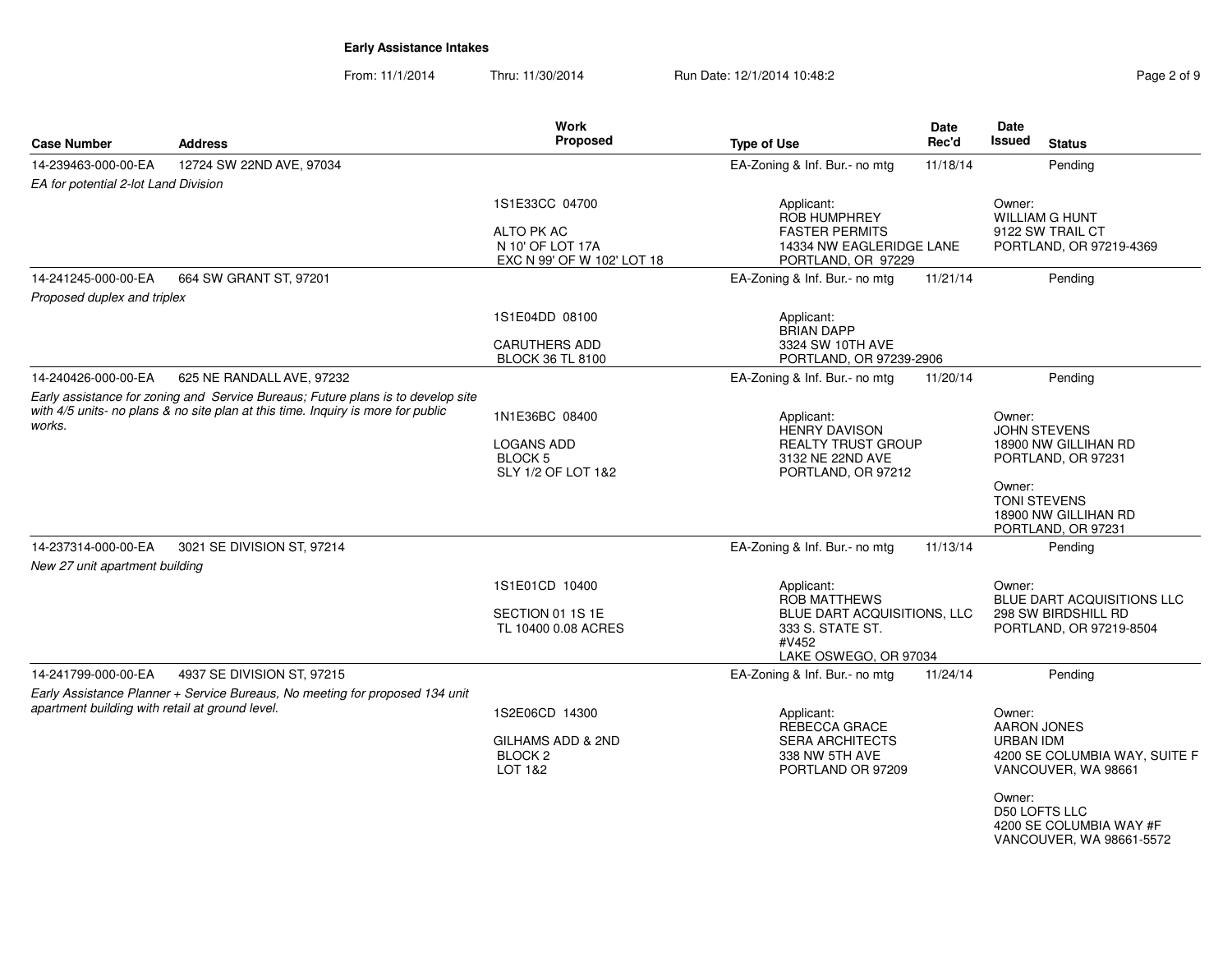From: 11/1/2014Thru: 11/30/2014 Run Date: 12/1/2014 10:48:2<br>
Page 3 of 9

|                     |                                                                                                          | <b>Work</b>                                    |                                                     | <b>Date</b> | Date                                                     |
|---------------------|----------------------------------------------------------------------------------------------------------|------------------------------------------------|-----------------------------------------------------|-------------|----------------------------------------------------------|
| <b>Case Number</b>  | <b>Address</b>                                                                                           | Proposed                                       | <b>Type of Use</b>                                  | Rec'd       | Issued<br><b>Status</b>                                  |
| 14-237901-000-00-EA | 856 NE 122ND AVE, 97230                                                                                  |                                                | EA-Zoning & Inf. Bur.- no mtg                       | 11/14/14    | Pending                                                  |
| building            | Early assistance for approximate 1550 sf addition to existing one story office                           |                                                |                                                     |             |                                                          |
|                     |                                                                                                          | 1N2E35BC 03400                                 | Applicant:<br><b>WARNER ALLEN</b>                   |             | Owner:<br><b>RUBY B WARREN</b>                           |
|                     |                                                                                                          | <b>HAZELWOOD</b>                               | <b>WARREN ALLEN LLP</b>                             |             | 850 NE 122ND AVE                                         |
|                     |                                                                                                          | LOT 2 TL 3400                                  | 850 NE 122ND AVE<br>PORTLAND, OR 97230              |             | PORTLAND, OR 97230                                       |
|                     |                                                                                                          |                                                |                                                     |             |                                                          |
|                     |                                                                                                          |                                                | Applicant:<br><b>JOHN FINKLEA</b>                   |             |                                                          |
|                     |                                                                                                          |                                                | <b>JOHN FINKLEA ARCHITECT</b>                       |             |                                                          |
|                     |                                                                                                          |                                                | 104 N 1ST ST, SUITE 6                               |             |                                                          |
| 14-243165-000-00-EA | 7934 SW CAPITOL HILL RD, 97219                                                                           |                                                | SILVERTON OR 97381<br>EA-Zoning & Inf. Bur.- no mtg | 11/26/14    | Application                                              |
|                     |                                                                                                          |                                                |                                                     |             |                                                          |
|                     |                                                                                                          | 1S1E21CB 02900                                 | Applicant:                                          |             | Owner:                                                   |
|                     |                                                                                                          |                                                | <b>CODY JOHNECHECK</b>                              |             | KYMBERLY M RANDOLPH                                      |
|                     |                                                                                                          | SECTION 21 1S 1E<br>TL 2900 0.73 ACRES         | CONSOLIDATED LAND AND<br><b>CATTLE LLC</b>          |             | 7934 SW CAPITOL HILL RD<br>PORTLAND, OR 97219-2678       |
|                     |                                                                                                          |                                                | 2 CENTERPOINTE DR 210                               |             |                                                          |
|                     |                                                                                                          |                                                | LAKE OSWEGO OR 97035                                |             | Owner:<br><b>LARRY J CLEMENSON</b>                       |
|                     |                                                                                                          |                                                |                                                     |             | 7934 SW CAPITOL HILL RD                                  |
|                     |                                                                                                          |                                                |                                                     |             | PORTLAND, OR 97219-2678                                  |
| 14-237296-000-00-EA | .97219                                                                                                   |                                                | EA-Zoning & Inf. Bur.- w/mtg                        | 11/13/14    | Pending                                                  |
|                     | NEW RESIDENTIAL CONSTRUCTION FOR SINGLE FAMILY<br>RESIDENCE;2600 SF, TWO STORY, THREE BEDROOM, 2.5 BATH. |                                                |                                                     |             | Owner:                                                   |
|                     | STORMWATER DRAINING TO DITCH ACROSS DOWNSLOPE OF ADJACENT                                                | 1S1E32AC 00800                                 | Applicant:<br><b>NATHAN KLAUER</b>                  |             | <b>NATHAN KLAUER</b>                                     |
|                     | LOT. OWNERS HAVE GIVEN WRITTEN PERMISSION.                                                               | <b>FOREST BROOKS</b>                           | 2282 NW 168TH PL                                    |             | 2282 NW 168TH PL                                         |
|                     |                                                                                                          | LOT 9&10 TL 800                                | BEAVERTON, OR 97006-8063                            |             | BEAVERTON, OR 97006-8063                                 |
|                     |                                                                                                          |                                                |                                                     |             | Owner:                                                   |
|                     |                                                                                                          |                                                |                                                     |             | <b>MEGANN HARTUNG</b><br>2282 NW 168TH PL                |
|                     |                                                                                                          |                                                |                                                     |             | BEAVERTON, OR 97006-8063                                 |
| 14-239414-000-00-EA | 12724 SW 22ND AVE, 97034                                                                                 |                                                | EA-Zoning & Inf. Bur.- w/mtg                        | 11/18/14    | Cancelled                                                |
|                     | EA for potential division of R10-zoned lot into two parcels.                                             |                                                |                                                     |             |                                                          |
|                     |                                                                                                          | 1S1E33CC 04700                                 | Applicant:<br><b>ROB HUMPHREY</b>                   |             | Owner:<br><b>WILLIAM G HUNT</b>                          |
|                     |                                                                                                          | ALTO PK AC                                     | <b>FASTER PERMITS</b>                               |             | 9122 SW TRAIL CT                                         |
|                     |                                                                                                          | N 10' OF LOT 17A<br>EXC N 99' OF W 102' LOT 18 | 14334 NW EAGLERIDGE LANE<br>PORTLAND, OR 97229      |             | PORTLAND, OR 97219-4369                                  |
| 14-239208-000-00-EA | 705 N KILLINGSWORTH ST, 97217                                                                            |                                                | EA-Zoning & Inf. Bur.- w/mtg                        | 11/18/14    | Pending                                                  |
|                     | Early Assistance meeting with Design Review Planner and Service Bureaus for                              |                                                |                                                     |             |                                                          |
|                     | PCC demo of student center and addition of new plaza and renovation of existing                          | 1N1E15CD 12000                                 | Applicant:                                          |             | Owner:                                                   |
| library building    |                                                                                                          | <b>WEST PIEDMONT</b>                           | Laura Klinger<br><b>THA Architects</b>              |             | PORTLAND COMMUNITY COLLEGE<br>705 N KILLINGSWORTH STREET |
|                     |                                                                                                          | <b>BLOCK 4 TL 12000</b>                        | 733 SW Oak Street, Suite 100<br>Portland, OR 97205  |             | PORTLAND OR 97217                                        |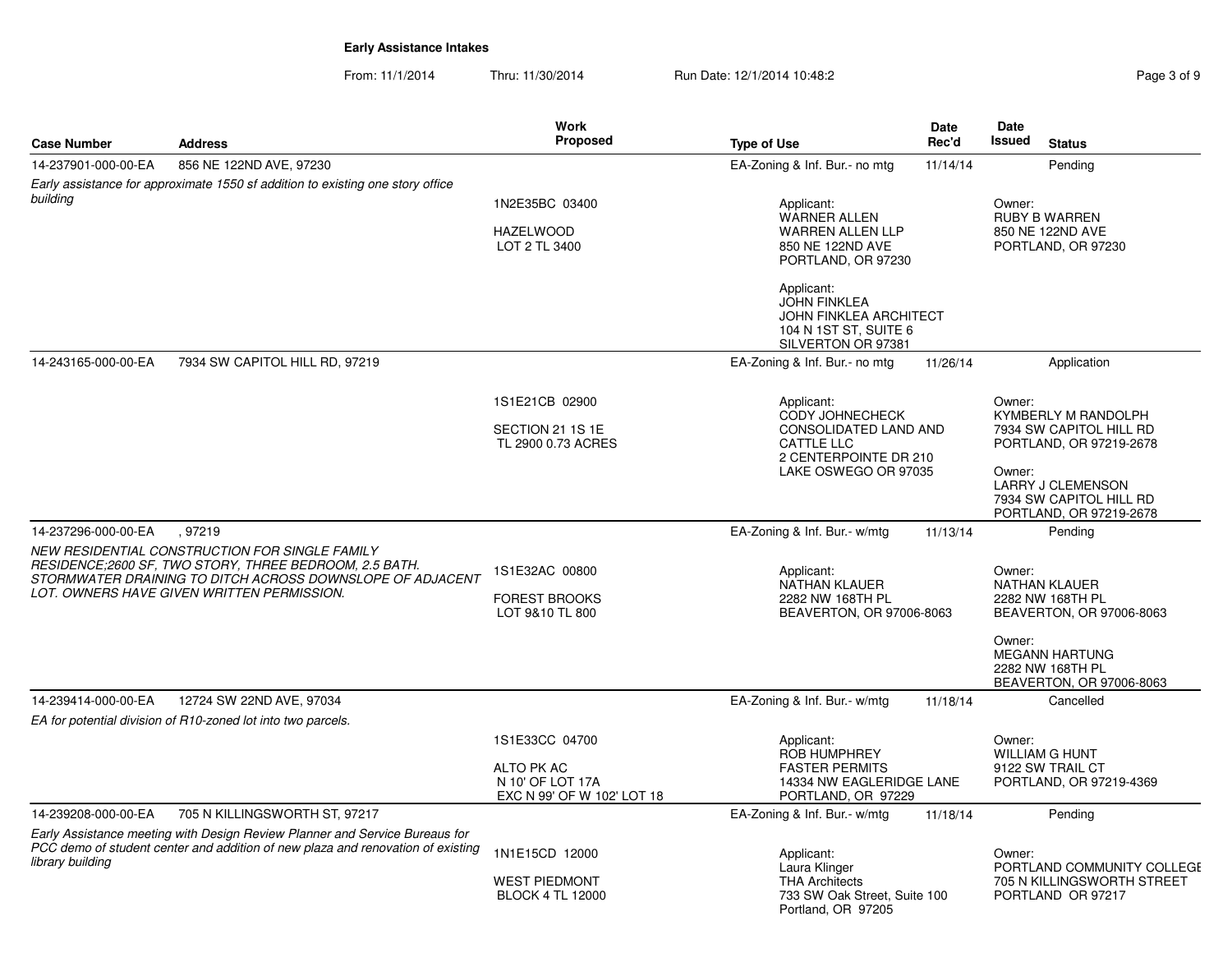From: 11/1/2014Thru: 11/30/2014 Run Date: 12/1/2014 10:48:2<br> **Page 4 of 9** 

| Case Number                                | <b>Address</b>                                                       | <b>Work</b><br><b>Proposed</b>                                                                                                           | <b>Type of Use</b>           |                                                                                                                                  | Date<br>Rec'd | Date<br>Issued                                                      | <b>Status</b>                                                     |
|--------------------------------------------|----------------------------------------------------------------------|------------------------------------------------------------------------------------------------------------------------------------------|------------------------------|----------------------------------------------------------------------------------------------------------------------------------|---------------|---------------------------------------------------------------------|-------------------------------------------------------------------|
| 14-239469-000-00-EA                        |                                                                      |                                                                                                                                          | EA-Zoning & Inf. Bur.- w/mtg |                                                                                                                                  | 11/18/14      |                                                                     | Pending                                                           |
|                                            | EA appointment regarding development at Lot 42 of Helensview         |                                                                                                                                          |                              |                                                                                                                                  |               |                                                                     |                                                                   |
|                                            |                                                                      | 1N2E20BB 01042                                                                                                                           |                              | Applicant:<br><b>BEN WALSH</b>                                                                                                   |               | Owner:                                                              | <b>HELENSVIEW HOMES LLC</b>                                       |
|                                            |                                                                      | <b>HELENSVIEW HEIGHTS</b><br>LOT <sub>42</sub>                                                                                           |                              | 2125 N Flint Ave.<br>Portland, OR 97229                                                                                          |               |                                                                     | 1100 NW GLISAN ST #2-A<br>PORTLAND, OR 97209                      |
| 14-240085-000-00-EA                        | 17820 NE AIRPORT WAY                                                 |                                                                                                                                          | EA-Zoning & Inf. Bur.- w/mtg |                                                                                                                                  | 11/19/14      |                                                                     | Pending                                                           |
|                                            | New concrete tilt up building with associated parking and landscape. |                                                                                                                                          |                              |                                                                                                                                  |               |                                                                     |                                                                   |
|                                            |                                                                      | 1N3E19D 00100                                                                                                                            |                              | Applicant:<br>Owner:<br>MIKE COYLE<br><b>FASTER PERMITS</b><br><b>DISTRICT</b><br>14334 NW EAGLERIDGE LANE<br>PORTLAND, OR 97229 |               | MULTNOMAH COUNTY DRAINAGE<br>1880 NE ELROD DR<br>PORTLAND, OR 97211 |                                                                   |
|                                            |                                                                      |                                                                                                                                          |                              |                                                                                                                                  |               | Owner:                                                              | <b>CATELLUS LAND</b><br>4545 AIRPORT WAY<br>DENVER, CO 80239-5716 |
| 14-236148-000-00-EA                        |                                                                      |                                                                                                                                          | EA-Zoning & Inf. Bur.- w/mtg |                                                                                                                                  | 11/10/14      |                                                                     | Pendina                                                           |
|                                            | Early Assistance for Environmental Review for SF home and associated |                                                                                                                                          |                              |                                                                                                                                  |               |                                                                     |                                                                   |
| development                                |                                                                      | 1N1W22AA 00603                                                                                                                           | Applicant:                   |                                                                                                                                  |               |                                                                     |                                                                   |
|                                            |                                                                      | PARTITION PLAT 2002-60<br>LOT 3 TL 603                                                                                                   | PHIL GRILLO                  | DAVIS WRIGHT TREMAINE LLP<br>1300 SW 5TH AVE SUITE 2400<br>PORTLAND OR 97201-5360                                                |               |                                                                     |                                                                   |
|                                            |                                                                      |                                                                                                                                          | Applicant:                   | DAVID U HIMMELBERGER<br>525 MARIPOSA AVE<br>MOUNTAIN VIEW, CA 94041-1705                                                         |               |                                                                     |                                                                   |
| 14-235586-000-00-EA                        | .97218                                                               |                                                                                                                                          | EA-Zoning & Inf. Bur.- w/mtg |                                                                                                                                  | 11/7/14       |                                                                     | Pending                                                           |
|                                            | Early assistance appt. for permit questions related to fill.         |                                                                                                                                          |                              |                                                                                                                                  |               |                                                                     |                                                                   |
|                                            |                                                                      | 1N2E07CC 01100                                                                                                                           | Applicant:                   | <b>DAN REICHENBACH</b>                                                                                                           |               | Owner:                                                              | KOSHER ESTATES LLC                                                |
|                                            |                                                                      | SECTION 07 1N 2E<br>TL 1100 8.09 ACRES<br>SPLIT MAP R317385 (R942180060)                                                                 |                              | PACIFIC SERVICE CENTER<br>4030 NE BUFFALO ST<br>PORTLAND, OR 97221                                                               |               |                                                                     | 9885 SW 80TH AVE<br>TIGARD, OR 97223                              |
| 14-235487-000-00-EA                        | 620 SW WASHINGTON ST                                                 |                                                                                                                                          | EA-Zoning Only - w/mtg       |                                                                                                                                  | 11/7/14       |                                                                     | Pending                                                           |
| Early assistance meeting for RF facilities |                                                                      |                                                                                                                                          |                              |                                                                                                                                  |               |                                                                     |                                                                   |
|                                            |                                                                      | 1N1E34CC 07500A1                                                                                                                         | Applicant:                   | PETER MAURO                                                                                                                      |               | Owner:                                                              | BPM ASSOCIATES (1995) LLC                                         |
|                                            |                                                                      | <b>PORTLAND</b><br>EXC NWLY 1' LOT 1 BLOCK 177<br>EXC NWLY 1'-N 1/2 OF LOT 2 BLOCK 177<br>IMPS ONLY SEE R246302 (R667718060) FOR<br>LAND |                              | <b>VERIZON WIRELESS</b><br>3245 158TH AVE SE MS231<br>BELLEVUE, WA 98008                                                         |               |                                                                     | 610 SW ALDER ST #1221<br>PORTLAND, OR 97205-3613                  |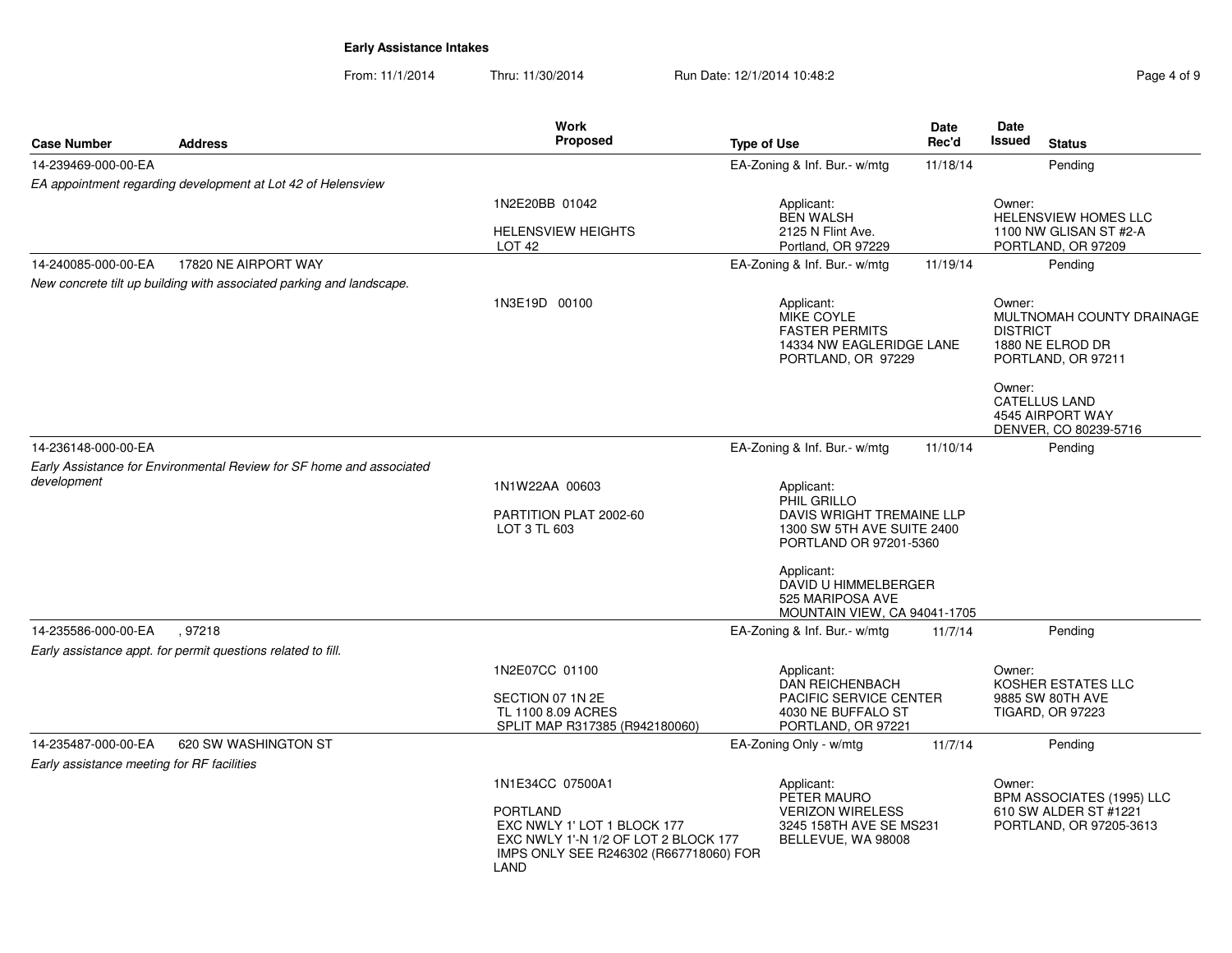From: 11/1/2014Thru: 11/30/2014 Run Date: 12/1/2014 10:48:28 Page 5 of 9

| Page 5 of 9 |  |  |  |  |
|-------------|--|--|--|--|
|-------------|--|--|--|--|

| <b>Case Number</b>                            | <b>Address</b>                                                                                                                                                                                                                                                                                                                                                                                                                                                                                                                                                                                                                                                 | <b>Work</b><br>Proposed                                                                   | <b>Type of Use</b>                                                                                                                                                                                                            | Date<br>Rec'd | <b>Date</b><br><b>Issued</b> | <b>Status</b>                                                                                                                                                      |
|-----------------------------------------------|----------------------------------------------------------------------------------------------------------------------------------------------------------------------------------------------------------------------------------------------------------------------------------------------------------------------------------------------------------------------------------------------------------------------------------------------------------------------------------------------------------------------------------------------------------------------------------------------------------------------------------------------------------------|-------------------------------------------------------------------------------------------|-------------------------------------------------------------------------------------------------------------------------------------------------------------------------------------------------------------------------------|---------------|------------------------------|--------------------------------------------------------------------------------------------------------------------------------------------------------------------|
| 14-235593-000-00-EA                           | 7720 SW MACADAM AVE, 97219                                                                                                                                                                                                                                                                                                                                                                                                                                                                                                                                                                                                                                     |                                                                                           | EA-Zoning Only - w/mtg                                                                                                                                                                                                        | 11/7/14       |                              | Pending                                                                                                                                                            |
| Early assistance for construction of carports |                                                                                                                                                                                                                                                                                                                                                                                                                                                                                                                                                                                                                                                                |                                                                                           |                                                                                                                                                                                                                               |               |                              |                                                                                                                                                                    |
|                                               |                                                                                                                                                                                                                                                                                                                                                                                                                                                                                                                                                                                                                                                                | 1S1E22DB 00100<br>SECTION 22 1S 1E<br>TL 100 0.78 ACRES<br>SPLIT MAP R330342 (R991220910) | Applicant:<br><b>SAM GALBREATH</b><br>SAM GALBREATH ASSOCIATES<br>7220 SW MACADAM AVE, SUITE 2( PORTLAND, OR 97201-5538<br>PORTLAND, OR 97219                                                                                 |               | Owner:<br>Owner:             | PORTLAND CITY OF(LEASED<br>1400 SW 5TH AVE #770<br><b>MACADAM BAY INC</b><br>1400 SW 5TH AVE #770                                                                  |
| 14-239857-000-00-EA                           | 9030 NW THOMPSON RD, 97229                                                                                                                                                                                                                                                                                                                                                                                                                                                                                                                                                                                                                                     |                                                                                           | PC - PreApplication Conference                                                                                                                                                                                                | 11/19/14      |                              | PORTLAND, OR 97201-5538<br>Pending                                                                                                                                 |
| divisions.                                    | Pre-App. Conference to verify/affirm same information conveyed in 2013 for for<br>Type III Zoning Map Amendment from RF to R10 in Compliance with the<br>Comprehensive Plan Map. If approved, the applicant also requests a Type III<br>Land Division to create eight lots. The lot sizes will range from 42,253 square<br>feet (on which the existing house will remain) to 6,895 square feet. A new street<br>is also proposed. A Type II Adjustment will be required to increase the maximum<br>allowed lot size for Lot 8 from 17,000 square feet to 42,253 square feet. The<br>applicant proposes to use the environmental development standards for land | 1N1W26AB 06700<br>SECTION 26 1N 1W<br>TL 6700 4.19 ACRES                                  | Applicant:<br><b>ROB HUMPHREY</b><br><b>FASTER PERMITS</b><br>14334 NW EAGLERIDGE LANE<br>PORTLAND, OR 97229<br>Applicant:<br><b>DANELLE ISENHART</b><br><b>ISENHART CONSULTING, LLC</b><br>PO BOX 2364<br>BEAVERTON OR 97075 |               | Owner:<br>PO BOX 10382       | <b>JAMES A JR WILSON</b><br>PORTLAND, OR 97296-0382                                                                                                                |
| 14-238987-000-00-EA                           |                                                                                                                                                                                                                                                                                                                                                                                                                                                                                                                                                                                                                                                                |                                                                                           | PC - PreApplication Conference 11/18/14                                                                                                                                                                                       |               |                              | Pending                                                                                                                                                            |
| 93-00900 and LU 96-01156.                     | Pre-Application Conference to discuss Type III Planned Unit Development<br>Amendment to divide existing 17,466 square-foot through lot into two lots. The<br>original lot, part of the Forest Heights PUD Phase 7, was approved via LU                                                                                                                                                                                                                                                                                                                                                                                                                         | 1N1W23CD 01700<br><b>FOREST HEIGHTS ESTATES NO 6</b><br>LOT 348 TL 1700                   | Applicant:<br><b>MATT NEWMAN</b><br>NW ENGINEERS<br>3409 NW JOHN OLSEN PL<br>HILLSBORO, OR 97124                                                                                                                              |               | Owner:<br>Owner:             | <b>JOHN HARTWELL</b><br><b>HARTWELL HOMES LLC</b><br>5100 NW 137TH AVE<br>PORTLAND, OR 97229<br><b>CBK PROPERTIES LLC</b><br>3947 NW LEWIS LN<br>PORTLAND OR 97229 |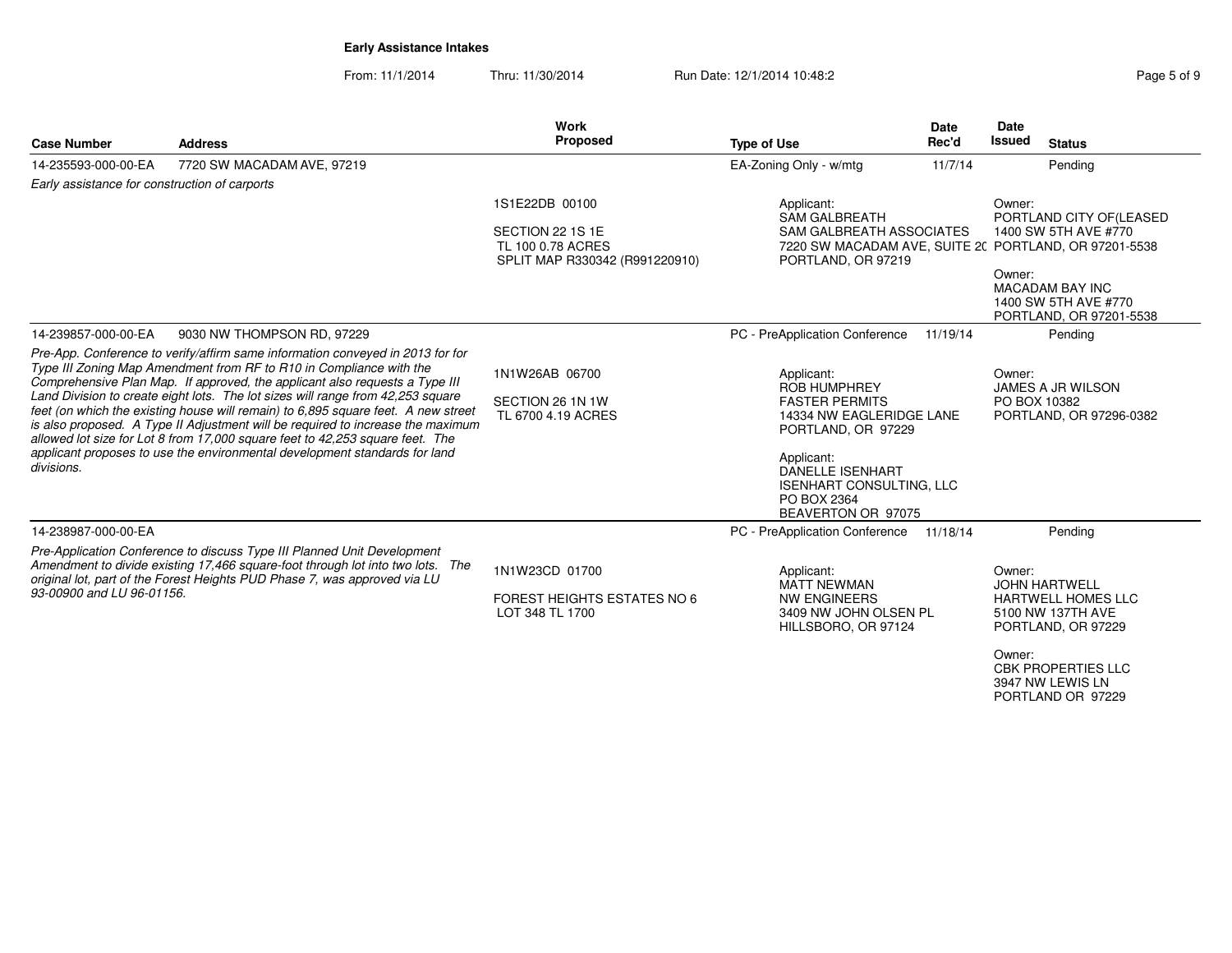From: 11/1/2014Thru: 11/30/2014 Run Date: 12/1/2014 10:48:2<br> **Page 6 of 9** 

| <b>Case Number</b>                                                                                                                                                                                                                                                                                                                                                                                                             | <b>Address</b>                                                                                                                                                                                                                            | Work<br>Proposed                                                                | <b>Type of Use</b>                                                                                                             | Date<br>Rec'd | Date<br>Issued | <b>Status</b>                                                                             |
|--------------------------------------------------------------------------------------------------------------------------------------------------------------------------------------------------------------------------------------------------------------------------------------------------------------------------------------------------------------------------------------------------------------------------------|-------------------------------------------------------------------------------------------------------------------------------------------------------------------------------------------------------------------------------------------|---------------------------------------------------------------------------------|--------------------------------------------------------------------------------------------------------------------------------|---------------|----------------|-------------------------------------------------------------------------------------------|
| 14-239431-000-00-EA                                                                                                                                                                                                                                                                                                                                                                                                            | 9750 NE GLISAN ST, 97220                                                                                                                                                                                                                  |                                                                                 | PC - PreApplication Conference                                                                                                 | 11/18/14      |                | Pending                                                                                   |
|                                                                                                                                                                                                                                                                                                                                                                                                                                | Pre-Application Conference to discuss a Type III Conditional Use and Type III                                                                                                                                                             |                                                                                 |                                                                                                                                |               |                |                                                                                           |
| Design Review for the replacement and expansion of a Group Living Use--Skilled<br>Nursing and Long Term Care beds. The applicant intends to make the<br>improvements in various phases. When completed the project will be 54,537<br>square feet, 27,063 square feet larger, have 50 accessory parking spaces and<br>provide 40 skilled nursing beds and 61 long-term care beds. The buildings will be<br>1 to 2 stories tall. |                                                                                                                                                                                                                                           | 1N2E33DA 09300<br><b>LEWIS PK</b><br><b>BLOCK1</b><br>LOT 1-6&32 TL 9300        | Applicant:<br>PETER FRY<br>2153 SW MAIN STREET #105<br>PORTLAND OR 97205                                                       |               | Owner:         | ROSE HOLDINGS LLC<br>9837 NE IRVING ST #302<br>PORTLAND, OR 97220-4446                    |
|                                                                                                                                                                                                                                                                                                                                                                                                                                |                                                                                                                                                                                                                                           |                                                                                 | Applicant:<br><b>JOHN WILLIAMSON</b><br><b>LRS ARCHITECTS</b><br>720 NW Davis #300<br>Portland, OR 97209                       |               | Owner:         | TIMBERVIEW VENTURES LLC<br>7700 NE PARKWAY DR #300<br>VANCOUVER, WA 98662-6654            |
|                                                                                                                                                                                                                                                                                                                                                                                                                                |                                                                                                                                                                                                                                           |                                                                                 |                                                                                                                                |               | Owner:         | <b>PAUL RASMUSSEN</b><br>PRESTIGE CARE<br>7700 NE PARKWAY DR. #300<br>VANCOUVER, WA 98662 |
| 14-239164-000-00-EA                                                                                                                                                                                                                                                                                                                                                                                                            | .97209                                                                                                                                                                                                                                    |                                                                                 | PC - PreApplication Conference                                                                                                 | 11/18/14      |                | Pending                                                                                   |
|                                                                                                                                                                                                                                                                                                                                                                                                                                | Pre-Application Conference to discuss Type III Design Review for new<br>5-story, 15-room Hostel (Retail Sales and Service Use). The ground floor will                                                                                     | 1N1E33DB 01300                                                                  | Applicant:                                                                                                                     |               | Owner:         |                                                                                           |
| include a small cafe and hostel lobby area.                                                                                                                                                                                                                                                                                                                                                                                    |                                                                                                                                                                                                                                           |                                                                                 | <b>JOHN MCAULEY</b>                                                                                                            |               |                | <b>JAMES R KENNETT</b>                                                                    |
|                                                                                                                                                                                                                                                                                                                                                                                                                                |                                                                                                                                                                                                                                           | <b>COUCHS ADD</b><br>BLOCK 173<br>E 64' OF LOT 8                                | <b>SERA ARCHITECTS</b><br>338 NW 5TH AVE<br>PORTLAND OR 97209                                                                  |               |                | 425 NW 18TH AVE<br>PORTLAND, OR 97209                                                     |
| 14-243024-000-00-EA                                                                                                                                                                                                                                                                                                                                                                                                            | 6012 SE YAMHILL ST, 97215                                                                                                                                                                                                                 |                                                                                 | PC - PreApplication Conference                                                                                                 | 11/26/14      |                | Pending                                                                                   |
|                                                                                                                                                                                                                                                                                                                                                                                                                                | Pre-Application Conference for a Comprehensive Map Amendment                                                                                                                                                                              |                                                                                 |                                                                                                                                |               |                |                                                                                           |
|                                                                                                                                                                                                                                                                                                                                                                                                                                |                                                                                                                                                                                                                                           | 1S2E06AA 14600<br><b>LEONARD TR</b><br>BLOCK <sub>3</sub><br>LOT 1 EXC PT IN ST | Applicant:<br>CHRIS HAGERMAN<br>THE BOOKIN GROUP LLC<br>813 SW Alder Street, Suite 320<br>PORTLAND, OR 97205                   |               | Owner:         | <b>INSTITUTE OF INTERNAT'L</b><br>6012 SE YAMHILL ST<br>PORTLAND, OR 97215                |
|                                                                                                                                                                                                                                                                                                                                                                                                                                |                                                                                                                                                                                                                                           | LOT 4&6                                                                         | Applicant:<br><b>RUDY MANZIEL</b><br><b>BRIDGEWAY REALTY</b><br><b>RESOURCES LLC</b><br>2020 SW SALMON ST<br>PORTLAND OR 97205 |               | Owner:         | CHRISTIAN COMMUNICATION INC<br>6012 SE YAMHILL ST<br>PORTLAND, OR 97215                   |
| 14-238734-000-00-EA                                                                                                                                                                                                                                                                                                                                                                                                            | 3181 SW SAM JACKSON PARK RD, 97201                                                                                                                                                                                                        |                                                                                 | PC - PreApplication Conference                                                                                                 | 11/17/14      |                | Pendina                                                                                   |
|                                                                                                                                                                                                                                                                                                                                                                                                                                | Optional Pre-Application Conference to discuss a Type II Design Review for an<br>8,000 square foot addition to the south side of the Medical Research Building.<br>The addition will connect to MacKenzie Hall on the 1st and 2nd floors. | 1S1E09 00600                                                                    | Applicant:<br><b>BRYAN HIGGINS</b>                                                                                             |               | Owner:         | OREGON STATE OF (MEDICAL                                                                  |
|                                                                                                                                                                                                                                                                                                                                                                                                                                |                                                                                                                                                                                                                                           | SECTION 09 1S 1E<br>TL 600 14.19 ACRES                                          | <b>SRG PARTNERSHIP</b><br>621 SW MORRISON ST SUITE 200<br>PORTLAND OR 97205                                                    |               | <b>DEPT</b>    | 3181 SW SAM JACKSON PARK RD<br>PORTLAND, OR 97239                                         |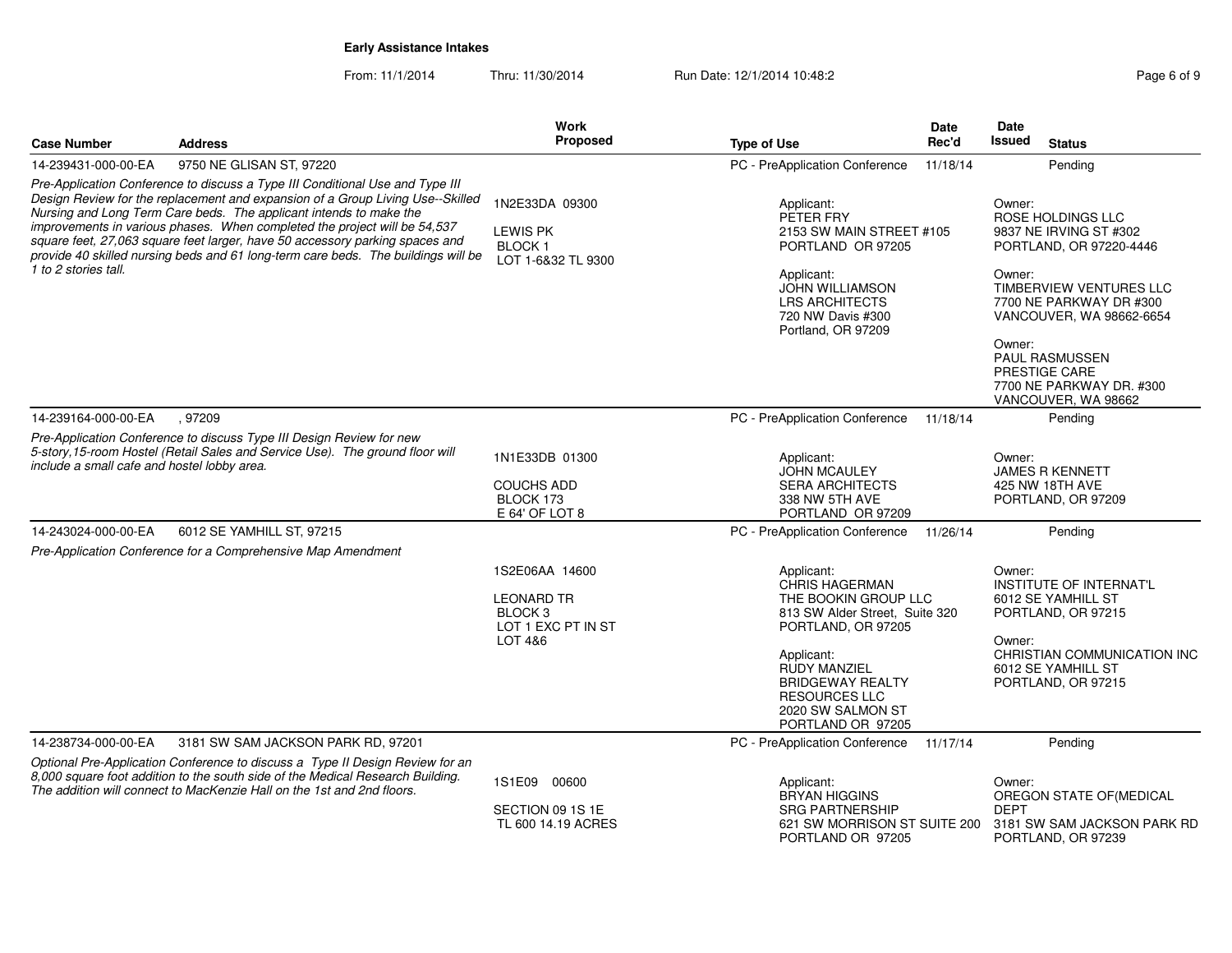From: 11/1/2014

Thru: 11/30/2014 Run Date: 12/1/2014 10:48:2<br>
Page 7 of 9

|                                  |                                                                                                                                                                                                                                                                                                                                                                                         | <b>Work</b><br><b>Proposed</b>                                                                                                        |                                                                                                                                                      | Date     | Date<br>Issued                                                                                                                                                              |
|----------------------------------|-----------------------------------------------------------------------------------------------------------------------------------------------------------------------------------------------------------------------------------------------------------------------------------------------------------------------------------------------------------------------------------------|---------------------------------------------------------------------------------------------------------------------------------------|------------------------------------------------------------------------------------------------------------------------------------------------------|----------|-----------------------------------------------------------------------------------------------------------------------------------------------------------------------------|
| <b>Case Number</b>               | <b>Address</b>                                                                                                                                                                                                                                                                                                                                                                          |                                                                                                                                       | <b>Type of Use</b>                                                                                                                                   | Rec'd    | <b>Status</b>                                                                                                                                                               |
| 14-238261-000-00-EA              | 811 SE STARK ST, 97214                                                                                                                                                                                                                                                                                                                                                                  |                                                                                                                                       | PC - PreApplication Conference                                                                                                                       | 11/14/14 | Pending                                                                                                                                                                     |
| include parking and a roof deck. | Pre-Application Conference to discuss a Type III Design Review for a new 4-story<br>commercial building (existing building will be demolished). The new building will                                                                                                                                                                                                                   | 1N1E35CC 10800<br><b>EAST PORTLAND</b><br>BLOCK 182<br>ELY OF SANDY BLVD-S 5' OF LOT 3<br>ELY OF SANDY BLVD LOT 4<br>LOT <sub>5</sub> | Applicant:<br><b>CARRIE STRICKLAND</b><br><b>WORKS PARTNERSHIP</b><br><b>ARCHITECTURE</b><br>524 E BURNSIDE ST. SUITE 320<br>PORTLAND OR 97214       |          | Owner:<br><b>MICHAEL T QUINN</b><br><b>PO BOX 5908</b><br>PORTLAND, OR 97228-5908                                                                                           |
| 14-236267-000-00-EA              | 1034 SE 122ND AVE, 97233                                                                                                                                                                                                                                                                                                                                                                |                                                                                                                                       | PC - PreApplication Conference                                                                                                                       | 11/10/14 | Pending                                                                                                                                                                     |
| building.                        | Pre Application Conference to discuss a Type III Comprehensive Plan Map and<br>Zoning Map Amendment to change the zoning from Commercial Office 1 (CO1) to<br>CG, General Commercial so that a Retail Sales and Service Use may occupy the                                                                                                                                              | 1S2E02BB 02100<br><b>JANET ADD</b><br>BLOCK <sub>1</sub><br>LOT 1 EXC PT IN ST                                                        | Applicant:<br><b>DAVE SLACK</b><br>11954 NE GLISAN ST PMB 309<br>PORTLAND OR 97220                                                                   |          | Owner:<br><b>KATHY M BIXEL</b><br>3354 SE CARUTHERS ST<br>PORTLAND, OR 97214-5724                                                                                           |
| 14-234633-000-00-EA              | 5920 SW 48TH AVE, 97221                                                                                                                                                                                                                                                                                                                                                                 |                                                                                                                                       | PC - PreApplication Conference                                                                                                                       | 11/5/14  | Pending                                                                                                                                                                     |
| environmental review.            | Pre-Application Conference for proposed 11-lot land division with concurrent                                                                                                                                                                                                                                                                                                            | 1S1E18DA 07300<br>SECTION 18 1S 1E<br>TL 7300 2.31 ACRES                                                                              | Applicant:<br><b>DOUG CAMPBELL</b><br>CAMPBELL REAL ESTATE GROUP 5920 SW 48TH AVE<br><b>INC</b><br>5440 SW WESTGATE DR SUITE 37<br>PORTLAND OR 97221 |          | Owner:<br>THOMAS E ROLLMAN<br>PORTLAND, OR 97221-2832<br>Owner:<br><b>CORRIE H JACKSON</b><br>5920 SW 48TH AVE<br>PORTLAND, OR 97221-2832                                   |
| 14-234347-000-00-EA              | 5205 SE 86TH AVE, 97266                                                                                                                                                                                                                                                                                                                                                                 |                                                                                                                                       | PC - PreApplication Conference                                                                                                                       | 11/4/14  | Pending                                                                                                                                                                     |
|                                  | Pre-Application Conference for redevelopment of Foster Elementary School site<br>for a community center, a Community Service Use for Naya Generations Project<br>with Portland Public Schools. Multi-Dwelling Residentail development and a<br>Daycare/Pre-School Use are also proposed on the site.                                                                                    | 1S2E16BC 05600<br>SECTION 16 1S 2E<br>TL 5600 3.57 ACRES                                                                              | Applicant:<br><b>SARAH KING</b><br>PORTLAND PUBLIC SCHOOLS<br>501 N Dixon St.<br>Portland, OR 97227                                                  |          | Owner:<br>SCHOOL DISTRICT NO 1(LEASED<br>PO BOX 3107<br>PORTLAND, OR 97208-3107                                                                                             |
| 14-238579-000-00-EA              | 813 SW ALDER ST, 97205                                                                                                                                                                                                                                                                                                                                                                  |                                                                                                                                       | PC - PreApplication Conference 11/17/14                                                                                                              |          | Pending                                                                                                                                                                     |
|                                  | Pre-Application Conference to discuss Type III Historic Resource Review to<br>convert12-story building from Office use to Retail--Hotel with 90-100 rooms with<br>accessory restaurant, kitchen and bar use. Also a roof top restaurant would be<br>added. The proposal includes two buildings--Cornelius and the Woodlark<br>buildings that both are designated as Historic Landmarks. | 1N1E34CC 06300                                                                                                                        | Applicant:<br><b>MIKE COYLE</b><br><b>FASTER PERMITS</b><br>14334 NW EAGLERIDGE LANE<br>PORTLAND, OR 97229                                           |          | Owner:<br><b>STEVENS WOODLARK</b><br>PROPERTY LLC<br>9 SE 3RD AVE #100<br>PORTLAND, OR 97214<br>Owner:<br>LIZANN WOODLARK LLC ()<br>9 SE 3RD AVE #100<br>PORTLAND, OR 97214 |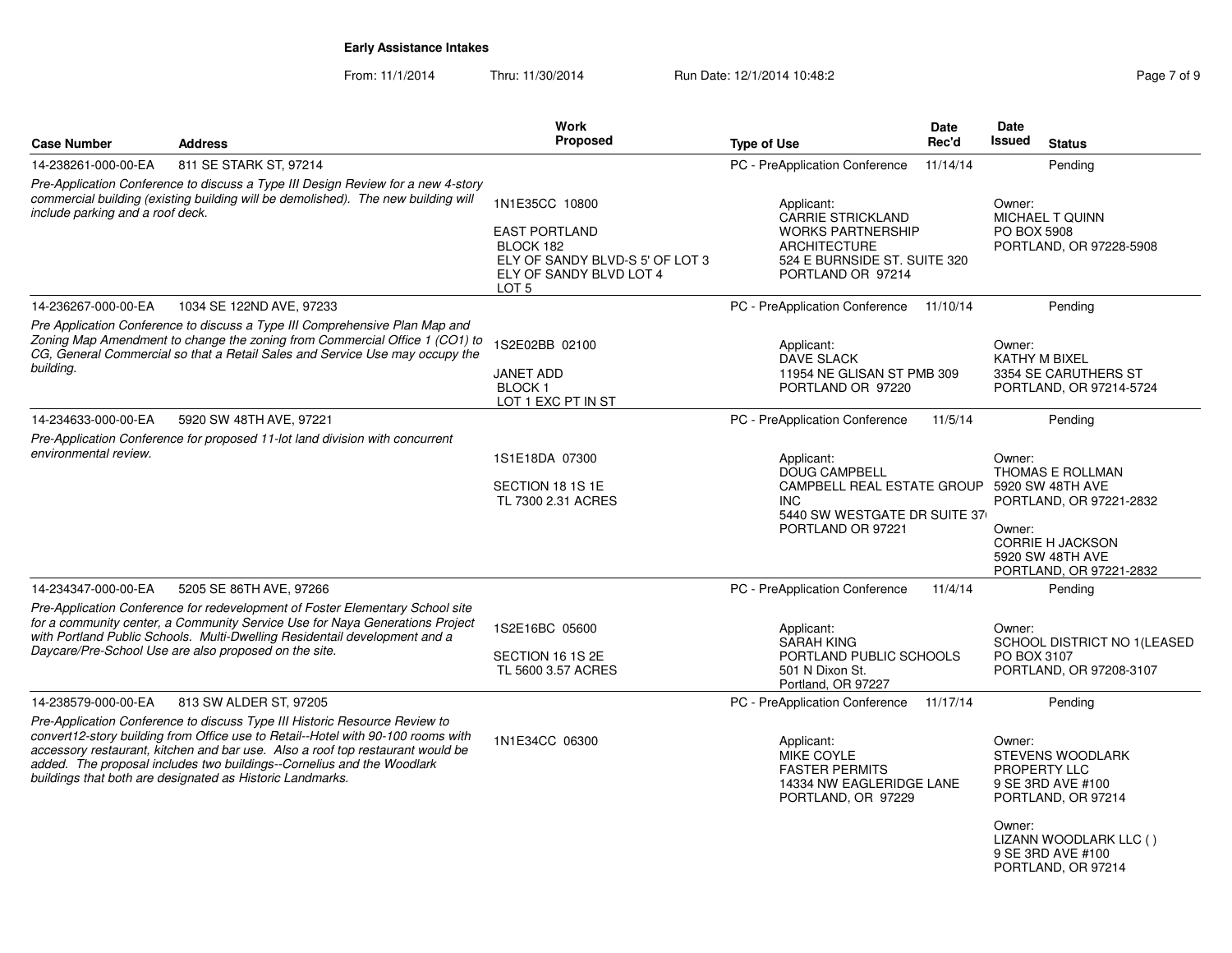From: 11/1/2014Thru: 11/30/2014 Run Date: 12/1/2014 10:48:2<br> **Page 8 of 9** 

|                                                                                                                                                                                                                                                                                                                                                                                                                                                                                                                                                                                                                                              | Work<br>Proposed                                                                                                                                                                                                                                                                                                                                                                                                              | <b>Type of Use</b>                                                                                                                                                                                                                                          | <b>Date</b><br>Rec'd                                                     | Date<br>Issued                                                                                                                                   | <b>Status</b>                                                           |  |
|----------------------------------------------------------------------------------------------------------------------------------------------------------------------------------------------------------------------------------------------------------------------------------------------------------------------------------------------------------------------------------------------------------------------------------------------------------------------------------------------------------------------------------------------------------------------------------------------------------------------------------------------|-------------------------------------------------------------------------------------------------------------------------------------------------------------------------------------------------------------------------------------------------------------------------------------------------------------------------------------------------------------------------------------------------------------------------------|-------------------------------------------------------------------------------------------------------------------------------------------------------------------------------------------------------------------------------------------------------------|--------------------------------------------------------------------------|--------------------------------------------------------------------------------------------------------------------------------------------------|-------------------------------------------------------------------------|--|
|                                                                                                                                                                                                                                                                                                                                                                                                                                                                                                                                                                                                                                              |                                                                                                                                                                                                                                                                                                                                                                                                                               | PC - PreApplication Conference                                                                                                                                                                                                                              | 11/25/14                                                                 |                                                                                                                                                  | Application                                                             |  |
|                                                                                                                                                                                                                                                                                                                                                                                                                                                                                                                                                                                                                                              |                                                                                                                                                                                                                                                                                                                                                                                                                               | Applicant:<br>ALEX YALE<br>YBA ARCHITECTS PC                                                                                                                                                                                                                |                                                                          | Owner:                                                                                                                                           | <b>CON-WAY PROPERTIES INC</b><br>PORTLAND, OR 97208-4138                |  |
|                                                                                                                                                                                                                                                                                                                                                                                                                                                                                                                                                                                                                                              |                                                                                                                                                                                                                                                                                                                                                                                                                               |                                                                                                                                                                                                                                                             |                                                                          |                                                                                                                                                  | Pending                                                                 |  |
| 14-242169-000-00-EA<br>439 W BURNSIDE ST, 97209<br>Pre-Application Conference to discuss Type III Historic Resource Review for the<br>renovation of an existing 3 story building--the Grove Hotel and the construction of<br>1N1E34CA 11000<br>Applicant:<br>a new 9-story, 63,000 square-foot building (replacing the theatre addition). Both<br><b>BOB NAITO</b><br>buildings will contain hotel uses with ground-floor retail.  The site is within the<br><b>COUCHS ADD</b><br>NAITO DEVELOPMENT LLC<br>New Chinatown/Japantown Historic District.<br>BLOCK 32<br>2501 SW 1ST AVE SUITE 390<br>LOT 1&2 EXC PT IN ST<br>PORTLAND, OR 97209 |                                                                                                                                                                                                                                                                                                                                                                                                                               |                                                                                                                                                                                                                                                             |                                                                          | Owner:<br>PORTLAND CITY OF(PDC<br>222 NW 5TH AVE<br>PORTLAND, OR 97209-3812                                                                      |                                                                         |  |
|                                                                                                                                                                                                                                                                                                                                                                                                                                                                                                                                                                                                                                              |                                                                                                                                                                                                                                                                                                                                                                                                                               | Applicant:<br><b>ERIK MATTHEWS</b><br>150 SW Harrison St<br>Portland, OR 97201                                                                                                                                                                              |                                                                          |                                                                                                                                                  |                                                                         |  |
|                                                                                                                                                                                                                                                                                                                                                                                                                                                                                                                                                                                                                                              |                                                                                                                                                                                                                                                                                                                                                                                                                               | Public Works Inquiry                                                                                                                                                                                                                                        | 11/7/14                                                                  |                                                                                                                                                  | Completed                                                               |  |
|                                                                                                                                                                                                                                                                                                                                                                                                                                                                                                                                                                                                                                              |                                                                                                                                                                                                                                                                                                                                                                                                                               | Applicant:<br><b>KEVIN PARTAIN</b><br>SERVICES, INC.<br>223 NE 56TH AVE                                                                                                                                                                                     | <b>URBAN VISIONS PLANNING</b>                                            |                                                                                                                                                  | <b>DARRIEL L BROSIUS</b><br>6625 SE 68TH AVE<br>PORTLAND, OR 97206-7317 |  |
|                                                                                                                                                                                                                                                                                                                                                                                                                                                                                                                                                                                                                                              |                                                                                                                                                                                                                                                                                                                                                                                                                               | <b>Public Works Inquiry</b>                                                                                                                                                                                                                                 | 11/5/14                                                                  |                                                                                                                                                  | Completed                                                               |  |
|                                                                                                                                                                                                                                                                                                                                                                                                                                                                                                                                                                                                                                              |                                                                                                                                                                                                                                                                                                                                                                                                                               | Applicant:<br>MIKE COYLE<br><b>FASTER PERMITS</b>                                                                                                                                                                                                           |                                                                          | Owner:                                                                                                                                           | ERIC N JOHNSON<br>359 S CHERRY DR<br>CORNELIUS, OR 97113-8012           |  |
|                                                                                                                                                                                                                                                                                                                                                                                                                                                                                                                                                                                                                                              |                                                                                                                                                                                                                                                                                                                                                                                                                               | Public Works Inquiry                                                                                                                                                                                                                                        | 11/26/14                                                                 |                                                                                                                                                  | Pending                                                                 |  |
|                                                                                                                                                                                                                                                                                                                                                                                                                                                                                                                                                                                                                                              |                                                                                                                                                                                                                                                                                                                                                                                                                               | Applicant:<br>PO BOX 86320                                                                                                                                                                                                                                  |                                                                          | Owner:                                                                                                                                           | <b>FREDERICK G SHERVEY</b><br>PORTLAND, OR 97286-0320                   |  |
|                                                                                                                                                                                                                                                                                                                                                                                                                                                                                                                                                                                                                                              | New mixed use project including 8 story building with ground floor retail and<br>LOT <sub>4</sub><br>Public Works Inquiry - Basic Guidance. Demolition of existing structure with lot<br>confirmation for lots 33 & 34. Questions on sewer / stormwater management,<br>Public Works Inquiry - Basic Guidance. Demolition of existing structure with<br>proposed lot confirmation. Questions on sewer / stormwater management. | 1N1E33BA 00100<br><b>COUCHS ADD</b><br>BLOCK 290&291 TL 100<br>1S2E20BA 10800<br><b>BRENTWOOD &amp; SUB</b><br>BLOCK 31<br>LOT 33&34<br>1S1E31BB 03200<br><b>PASADENA</b><br>BLOCK <sub>2</sub><br>LOT 9&10<br>1N2E28CA 05901<br><b>FERN PK</b><br>BLOCK 10 | PORTLAND OR 97209<br>PC - PreApplication Conference<br>PORTLAND OR 97213 | 123 NW 2ND AVE, SUITE 204<br>11/25/14<br>14334 NW EAGLERIDGE LANE<br>PORTLAND, OR 97229<br><b>FREDERICK G SHERVEY</b><br>PORTLAND, OR 97286-0320 | PO BOX 4138<br>SURROUND ARCHITECTURE, INC.<br>Owner:<br>PO BOX 86320    |  |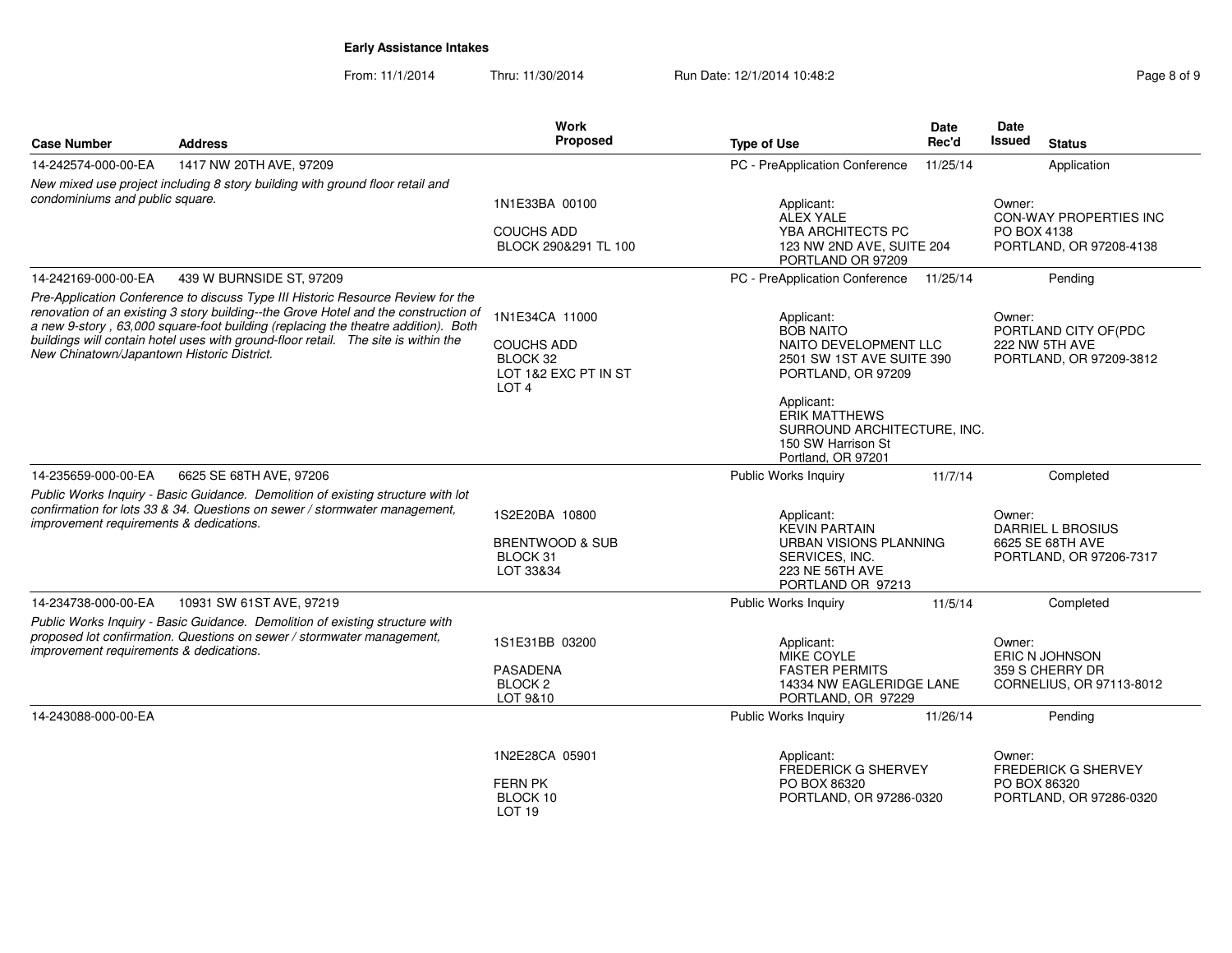From: 11/1/2014Thru: 11/30/2014 Run Date: 12/1/2014 10:48:2<br> **Page 9 of 9** 

| <b>Case Number</b>                      | <b>Address</b>                                                                                                                                          | Work<br><b>Proposed</b>                                                        | <b>Type of Use</b>                                                                                         | <b>Date</b><br>Rec'd                                                           | <b>Date</b><br><b>Issued</b>   | <b>Status</b>                                                               |
|-----------------------------------------|---------------------------------------------------------------------------------------------------------------------------------------------------------|--------------------------------------------------------------------------------|------------------------------------------------------------------------------------------------------------|--------------------------------------------------------------------------------|--------------------------------|-----------------------------------------------------------------------------|
| 14-237234-000-00-EA                     | , 97212                                                                                                                                                 |                                                                                | Public Works Inquiry                                                                                       | 11/13/14                                                                       |                                | Completed                                                                   |
| improvement requirements & dedications. | Public Works Inquiry - Basic Guidance. Demolition of existing structure with<br>construction of 2 new SFRs. Questions on sewer / stormwater management. | 1N1E23CC 01200<br><b>NORTH IRVINGTON</b><br><b>BLOCK 5</b><br>LOT 9&10 TL 1200 | Applicant:<br>PETER KUSYK                                                                                  | FIRENZE DEVELOPMENT INC<br>7110 SW Old Wilsonville Rd<br>Wilsonville, OR 97070 |                                | <b>GETHSEMANE CHURCH OF</b><br>801 NE FAILING ST<br>PORTLAND, OR 97212-1226 |
|                                         |                                                                                                                                                         |                                                                                |                                                                                                            |                                                                                | Owner:<br><b>GOD IN CHRIST</b> | 801 NE FAILING ST<br>PORTLAND, OR 97212-1226                                |
| 14-237665-000-00-EA                     | .97219                                                                                                                                                  |                                                                                | Public Works Inquiry                                                                                       | 11/14/14                                                                       |                                | Pending                                                                     |
|                                         | Public Works Inquiry - Basic Guidance. Construction of new SFR. Questions on<br>sewer / stormwater management, improvement requirements & dedications.  | 1S1E31AC 08500                                                                 | Applicant:<br><b>DAVID F WILSON</b>                                                                        |                                                                                | Owner:<br>DAVID F WILSON       |                                                                             |
|                                         |                                                                                                                                                         | <b>WEST PORTLAND PK</b><br>BLOCK 61<br>LOT 39-42                               | 5430 SW BUDDINGTON ST<br>PORTLAND, OR 97219-7269                                                           |                                                                                |                                | 5430 SW BUDDINGTON ST<br>PORTLAND, OR 97219-7269                            |
| 14-239491-000-00-EA                     | .97201                                                                                                                                                  |                                                                                | Public Works Inquiry                                                                                       | 11/18/14                                                                       |                                | Pending                                                                     |
|                                         | Public Works Inquiry - Basic Guidance. Construction of new SFR. Questions on<br>sewer / stormwater management, improvement requirements & dedications.  | 1S1E04BA 12000<br><b>VISTA HTS</b><br><b>LOT 5-7</b>                           | Applicant:<br><b>RAHIM ABBASI</b><br>ABBASI DESIGN WORKS<br>510 SW 5TH AVE SUITE 200<br>PORTLAND, OR 97204 |                                                                                |                                | <b>STUART BINGHAM</b><br>3939 NW ST HELENS RD<br>PORTLAND, OR 97210-1442    |
|                                         |                                                                                                                                                         |                                                                                |                                                                                                            |                                                                                | Owner:                         | SELWYN A JR BINGHAM<br>3939 NW ST HELENS RD<br>PORTLAND, OR 97210-1442      |
|                                         |                                                                                                                                                         |                                                                                |                                                                                                            |                                                                                | Owner:                         | <b>CLARK BINGHAM</b><br>3939 NW ST HELENS RD<br>PORTLAND, OR 97210-1442     |

**Total # of Early Assistance intakes: 40**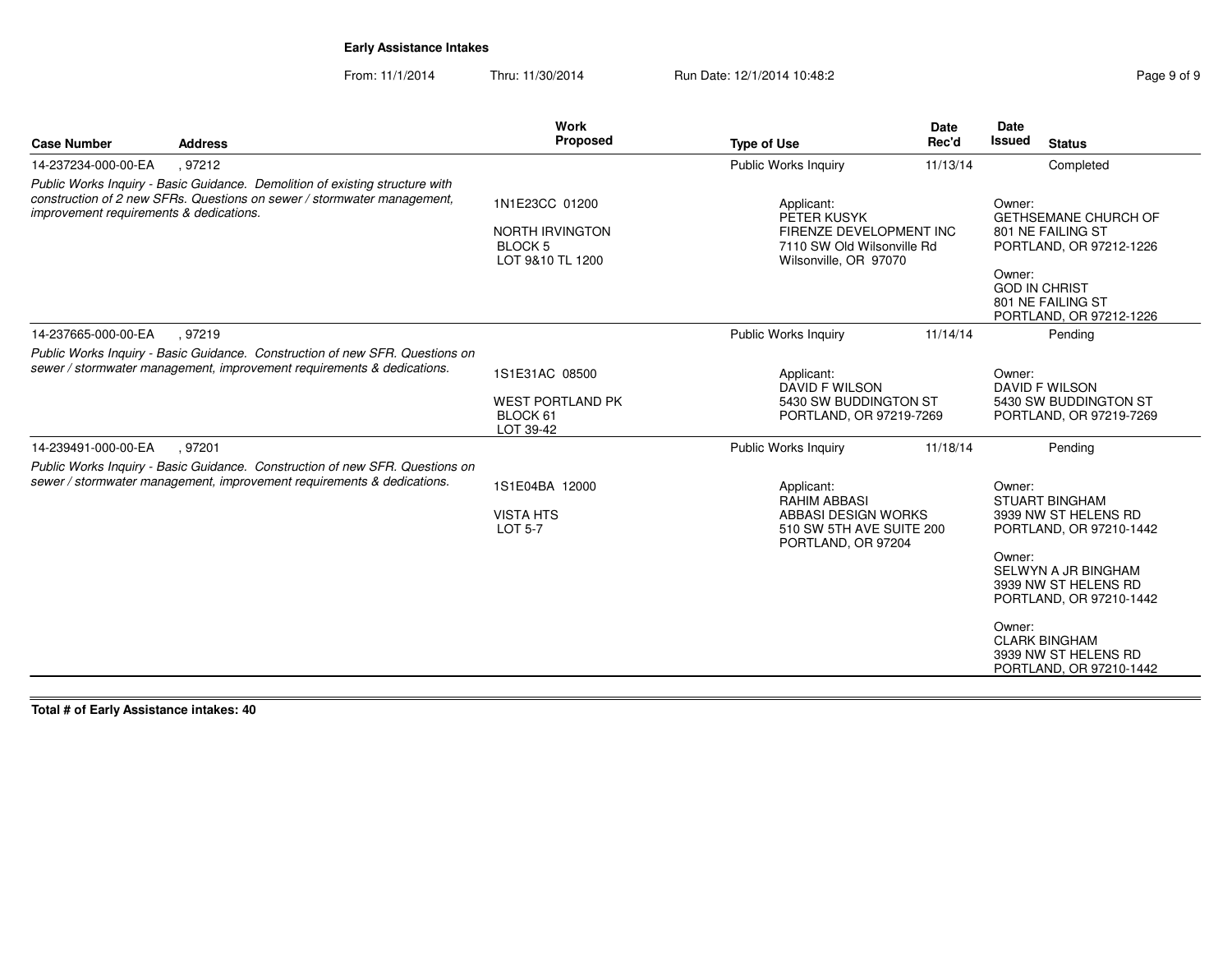**Final Plat Intakes**

From: 11/1/2014

Thru: 11/30/2014 Run Date: 12/1/2014 10:48:2<br> **Page 1 of 6** 

|                                |                                                                     | Work                                             |                                                                   | Date     | Date         |                                              |
|--------------------------------|---------------------------------------------------------------------|--------------------------------------------------|-------------------------------------------------------------------|----------|--------------|----------------------------------------------|
| <b>Case Number</b>             | <b>Address</b>                                                      | <b>Proposed</b>                                  | <b>Type of Use</b>                                                | Rec'd    | Issued       | <b>Status</b>                                |
| 14-197372-000-00-FP            | 8606 SE 16TH AVE                                                    | FP - Final Plat Review                           |                                                                   | 11/5/14  |              | <b>Under Review</b>                          |
|                                | Final Plat to create two lots for attached housing on a corner lot. |                                                  |                                                                   |          |              |                                              |
|                                |                                                                     | 1S1E26AB 08000                                   |                                                                   |          | Owner:       | METRO HOMES NORTHWEST LLC                    |
|                                |                                                                     | <b>SELLWOOD</b><br>BLOCK 81<br>LOT <sub>13</sub> |                                                                   |          |              | 211 NE WEIDLER ST<br>PORTLAND, OR 97232-1155 |
| 14-181141-000-00-FP            |                                                                     | FP - Final Plat Review                           |                                                                   | 11/6/14  |              | <b>Under Review</b>                          |
| Final Plat to create two lots. |                                                                     |                                                  |                                                                   |          |              |                                              |
|                                |                                                                     | 1N1E08CC 15802                                   | Applicant:<br><b>KEVIN PARTAIN</b>                                |          | Owner:       | PETEFARR LLC                                 |
|                                |                                                                     | PARTITION PLAT 2014-36                           | <b>URBAN VISIONS</b>                                              |          |              | 4772 N LOMBARD ST                            |
|                                |                                                                     | LOT 1 TL 15802                                   | 223 NE 56TH AVE<br>PORTLAND, OR 97213                             |          |              | PORTLAND, OR 97203-4565                      |
| 14-125577-000-00-FP            | 3435 NE 51ST AVE, 97213                                             | FP - Final Plat Review                           |                                                                   | 11/14/14 |              | <b>Under Review</b>                          |
| Final Plat to create two lots. |                                                                     |                                                  |                                                                   |          |              |                                              |
|                                |                                                                     | 1N2E30BA 01900                                   | Applicant:<br><b>TODD LASHER</b>                                  |          | Owner:       | <b>CREO PROPERTIES LLC</b>                   |
|                                |                                                                     | ROSE CITY PK<br>BLOCK 153<br>E 50' OF LOT 1      | <b>LASHER DESIGN</b><br>5632 N ATLANTIC AVE<br>PORTLAND, OR 97217 |          | PO BOX 20926 | PORTLAND, OR 97294-0926                      |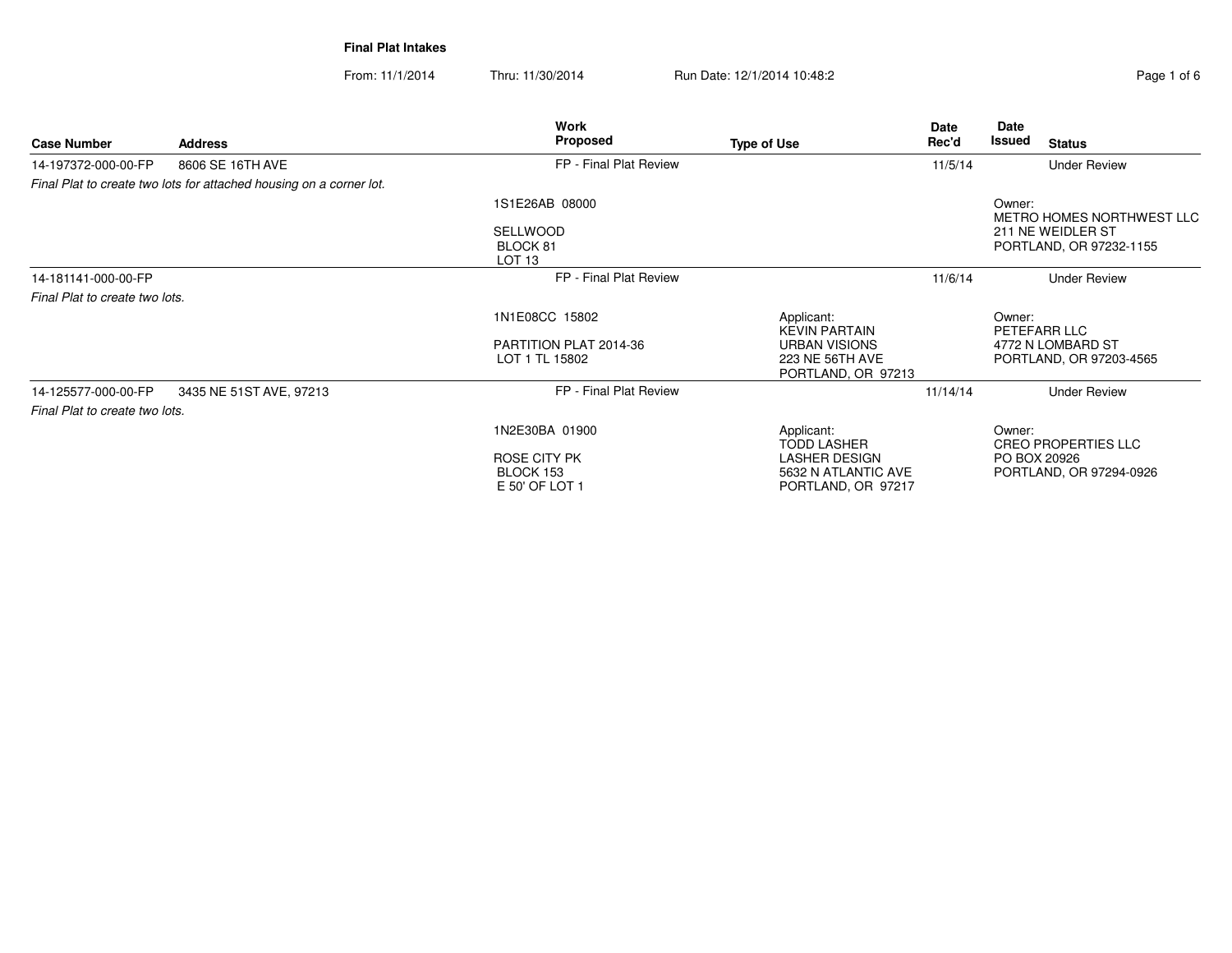**Final Plat Intakes**

From: 11/1/2014Thru: 11/30/2014 Run Date: 12/1/2014 10:48:2<br>
Page 2 of 6

| <b>Case Number</b>                                                                                     | Address                                                                                                                                                                                                                                                                                                                                                                                                              | Work<br><b>Proposed</b>               | <b>Type of Use</b>                                                                             | Date<br>Rec'd | Date<br>Issued | <b>Status</b>                                |
|--------------------------------------------------------------------------------------------------------|----------------------------------------------------------------------------------------------------------------------------------------------------------------------------------------------------------------------------------------------------------------------------------------------------------------------------------------------------------------------------------------------------------------------|---------------------------------------|------------------------------------------------------------------------------------------------|---------------|----------------|----------------------------------------------|
| 13-167780-000-00-FP                                                                                    | 4934 NE 41ST AVE, 97211                                                                                                                                                                                                                                                                                                                                                                                              | FP - Final Plat Review                |                                                                                                | 11/24/14      |                | Application                                  |
|                                                                                                        | Approval of a Preliminary Plan for a 2-parcel partition, that will result in 2 standard<br>lots, as illustrated with Exhibit C.3, subject to the following conditions:                                                                                                                                                                                                                                               | 1N1E24AD 00800                        | Applicant:                                                                                     |               | Owner:         | <b>MARK CONNELLY</b>                         |
| Streets                                                                                                | A. The following must occur prior to Final Plat approval:                                                                                                                                                                                                                                                                                                                                                            | SECTION 24 1N 1E<br>TL 800 0.23 ACRES | <b>ROB HUMPHREY</b><br><b>FASTER PERMITS</b><br>14334 NW EAGLERIDGE LANE<br>PORTLAND, OR 97229 |               |                | 8014 NE GLISAN ST<br>PORTLAND, OR 97213-7042 |
|                                                                                                        | 1. The applicant shall meet the requirements of the City Engineer for right of way<br>improvements along the site's street frontage. The applicant shall submit an<br>application for a Public Works Permit and provide plans and financial assurances<br>to the satisfaction of the Portland Bureau of Transportation and the Bureau of<br>Environmental Services for required street frontage improvements.        |                                       |                                                                                                |               |                |                                              |
| Utilities                                                                                              |                                                                                                                                                                                                                                                                                                                                                                                                                      |                                       |                                                                                                |               |                |                                              |
| applicant shall complete either a or b:<br>BES under a Public Works Permit; or<br>a Simplified Permit. | 2. The applicant shall meet the requirements of the Bureau of Environmental<br>Services (BES) for extending a public sewer main in NE 41st Avenue. The public<br>sewer extension requires a Public Works Permit or BES Simplified Permit. The<br>a)submit engineering plans, a financial guarantee, and fees to the satisfaction of<br>b)construct and obtain BES inspection approval of the sewer extension through |                                       |                                                                                                |               |                |                                              |
| sanitary sewer system on the site.                                                                     | 3. The applicant shall meet the requirements of the Site Development Section of<br>the Bureau of Development Services for the decommissioning of the existing                                                                                                                                                                                                                                                        |                                       |                                                                                                |               |                |                                              |
|                                                                                                        | 4. The applicant shall meet the requirements of the Fire Bureau for ensuring<br>adequate residential hydrant spacing. The applicant must provide verification to<br>the Fire Bureau that Appendix C of the Fire Code is met or purchase the hydrant<br>and provide verification to the Fire Bureau that the Water Bureau will be installing<br>the required fire hydrant, with the required fire flow and pressure.  |                                       |                                                                                                |               |                |                                              |
| approval.                                                                                              | 5. The applicant shall meet the requirements of the Fire Bureau for ensuring<br>adequate hydrant flow from the nearest hydrant. The applicant must provide<br>verification to the Fire Bureau that Appendix B of the Fire Code is met, the<br>exception is used, or provide an approved Fire Code Appeal prior final plat                                                                                            |                                       |                                                                                                |               |                |                                              |
| <b>Existing Development</b>                                                                            |                                                                                                                                                                                                                                                                                                                                                                                                                      |                                       |                                                                                                |               |                |                                              |
|                                                                                                        | 6.A finalized permit must be obtained for demolition of the existing residence on<br>the site and capping the existing sanitary sewer connection. Note that Title 24<br>requires a 35-day demolition delay period for most residential structures.                                                                                                                                                                   |                                       |                                                                                                |               |                |                                              |
|                                                                                                        | 7. The applicant must obtain a finalized demolition permit for removing the<br>garage on Parcel 2. Alternately, the applicant can execute a covenant with the                                                                                                                                                                                                                                                        |                                       |                                                                                                |               |                |                                              |

*City stating that the structures will be removed if a primary structure has notreceived final inspection on the lot(s) with the accessory structure(s) within two years of final plat approval. The covenant must be recorded with Multnomah County prior to final plat approval.*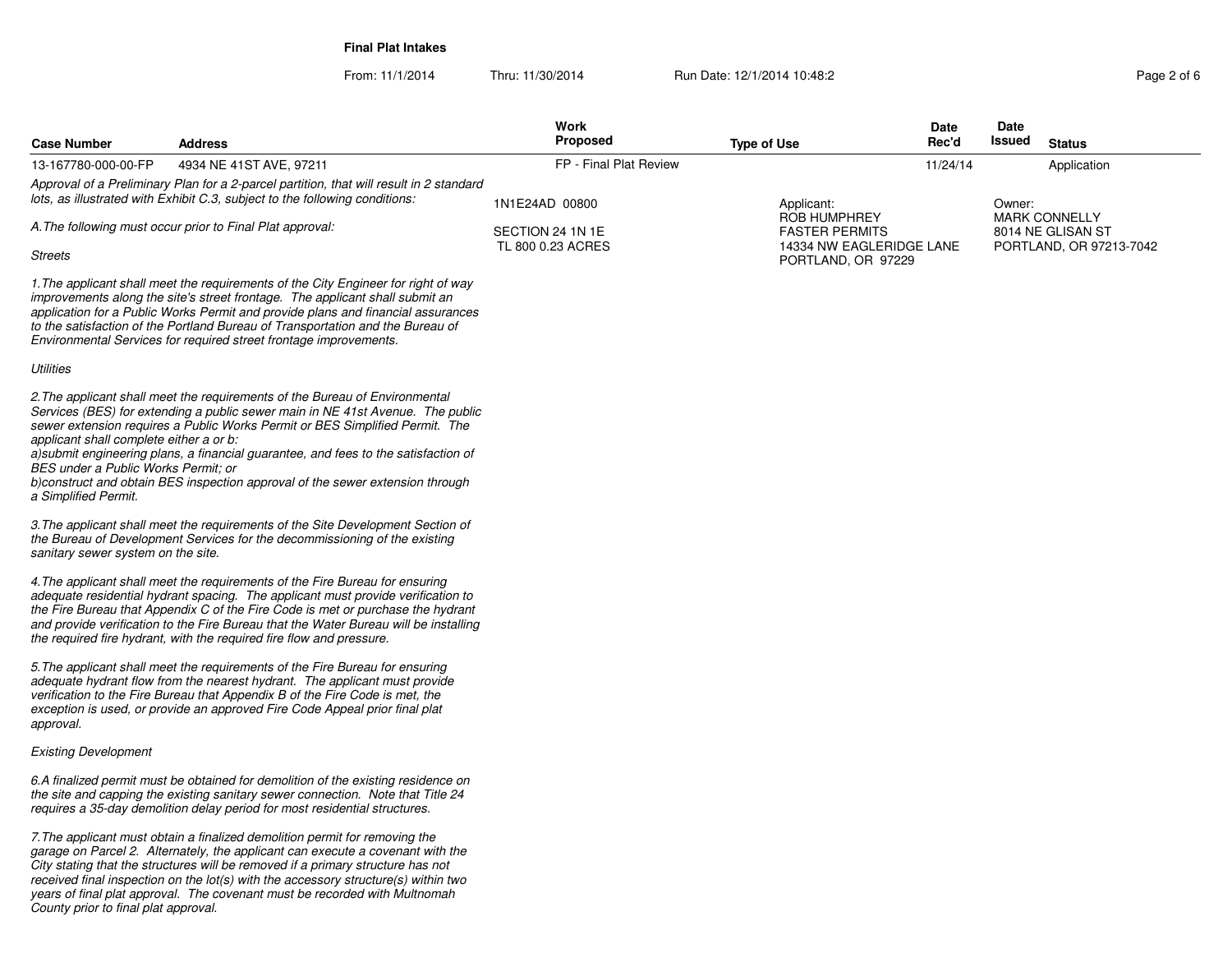*8.The applicant must remove the shed on Parcel 2. The applicant must submit before and after photos of the removal (with the same perspective). Alternately, the applicant can execute a covenant with the City stating that the structures willbe removed if a primary structure has not received final inspection on the lot(s)with the accessory structure(s) within two years of final plat approval. Thecovenant must be recorded with Multnomah County prior to final plat approval.*

*B.The following conditions are applicable to site preparation and thedevelopment of individual lots:*

*1.The applicant must meet the addressing requirements of the Fire Bureau.The location of the address sign must be shown on the building permit.*

*Conditions for residential fire sprinklers has been recorded as document no.*

*\_\_\_\_\_\_\_\_\_\_\_, Multnomah County Deed Records."*

| . 97212<br>14-167671-000-00-FP                                                                                                                                                                                                                                                                                                                                                                               | FP - Final Plat Review                                         | 11/19/14                                                                | Application                                       |
|--------------------------------------------------------------------------------------------------------------------------------------------------------------------------------------------------------------------------------------------------------------------------------------------------------------------------------------------------------------------------------------------------------------|----------------------------------------------------------------|-------------------------------------------------------------------------|---------------------------------------------------|
| Approval of a Preliminary Plan for a two-parcel partition that will result in two<br>single dwelling lots, as illustrated with Exhibit C.1, subject to the following<br>conditions:                                                                                                                                                                                                                          | 1N1E27AA 11700                                                 | Applicant:<br>MIKE COYLE                                                | Owner:<br>EVERETT CUSTOM HOMES INC                |
| A.Supplemental Plan. If the reduced internal 3-foot setbacks allowed by section<br>33.120.270.D, then three copies of an additional supplemental plan shall be<br>submitted with the final plat survey for Land Use Review section review and<br>approval.                                                                                                                                                   | <b>WILLIAMS AVE ADD</b><br>BLOCK <sub>8</sub><br><b>LOT 24</b> | <b>FASTER PERMITS</b><br>14334 NW EAGLERIDGE LANE<br>PORTLAND, OR 97229 | 735 SW 158TH AVE #180<br>BEAVERTON, OR 97006-4952 |
| B. The final plat must show the following:                                                                                                                                                                                                                                                                                                                                                                   |                                                                |                                                                         |                                                   |
| 1.A recording block for each of the legal documents such as maintenance<br>agreement(s), acknowledgement of special land use conditions, or Declarations<br>of Covenants, Conditions, and Restrictions (CC&Rs) as required by Condition C2<br>below. The recording block(s) shall, at a minimum, include language substantially<br>similar to the following example: "An Acknowledgement of Special Land Use |                                                                |                                                                         |                                                   |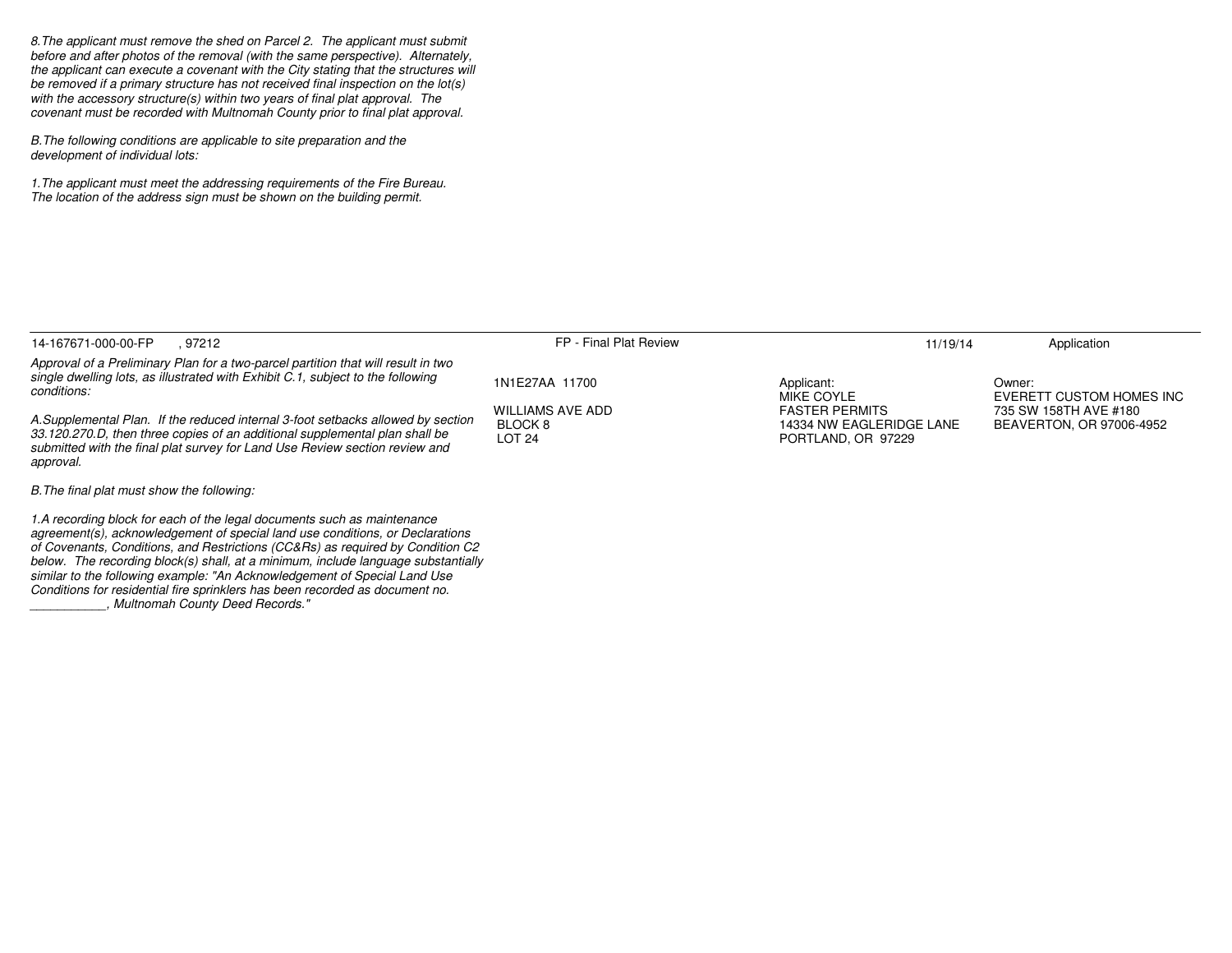**Final Plat Intakes**

From: 11/1/2014Thru: 11/30/2014 Run Date: 12/1/2014 10:48:2<br> **Page 4 of 6** 

| <b>Case Number</b>                         | <b>Address</b>                                                                                                                                                                                                                                                                                                                                                                                                                                                                 | Work<br><b>Proposed</b>                                                     | <b>Type of Use</b>                                      | Date<br>Rec'd | Date<br>Issued | <b>Status</b>                                                        |
|--------------------------------------------|--------------------------------------------------------------------------------------------------------------------------------------------------------------------------------------------------------------------------------------------------------------------------------------------------------------------------------------------------------------------------------------------------------------------------------------------------------------------------------|-----------------------------------------------------------------------------|---------------------------------------------------------|---------------|----------------|----------------------------------------------------------------------|
| 14-163147-000-00-FP                        | 727 SE 130TH AVE, 97233                                                                                                                                                                                                                                                                                                                                                                                                                                                        | FP - Final Plat Review                                                      |                                                         | 11/21/14      |                | Application                                                          |
|                                            | Approval of a Preliminary Plan for a 2-parcel partition for single dwelling<br>development as illustrated with Exhibit C.1, subject to the following conditions:                                                                                                                                                                                                                                                                                                               | 1S2E02BA 11400                                                              | Applicant:                                              |               | Owner:         |                                                                      |
| the surveyed location of the following:    | A.Supplemental Plan. Three copies of an additional supplemental plan shall be<br>submitted with the final plat survey for Land Use Review review and approval, if<br>the reduced side setbacks are desired. That plan must portray how the conditions<br>of approval listed below are met. In addition, the supplemental plan must show<br>"The reduced side setbacks allowed under 33.120.270.D:<br>"Any other information specifically noted in the conditions listed below. | <b>BALL TR</b><br>S 2.62' OF E 100' OF LOT 7<br>N 47.38' OF E 100' OF LOT 8 | STEVE BUCKLES<br>12730 SE STARK ST<br>PORTLAND OR 97233 |               |                | <b>JGT INVESTMENTS INC</b><br>11474 SE BUSH ST<br>PORTLAND, OR 97266 |
| B. The final plat must show the following: |                                                                                                                                                                                                                                                                                                                                                                                                                                                                                |                                                                             |                                                         |               |                |                                                                      |
| shown on the final plat.                   | 1. The applicant shall meet the street dedication requirements of the City<br>Engineer for SE 130th Avenue. The required right-of-way dedication must be                                                                                                                                                                                                                                                                                                                       |                                                                             |                                                         |               |                |                                                                      |
|                                            | C. The following must occur prior to Final Plat approval:                                                                                                                                                                                                                                                                                                                                                                                                                      |                                                                             |                                                         |               |                |                                                                      |
| sanitary sewer system on the site.         | 1. The applicant shall meet the requirements of the Site Development Section of<br>the Bureau of Development Services for the decommissioning of the existing                                                                                                                                                                                                                                                                                                                  |                                                                             |                                                         |               |                |                                                                      |
| approval.                                  | 2. The applicant shall meet the requirements of the Fire Bureau for ensuring<br>adequate hydrant flow from the nearest hydrant. The applicant must provide<br>verification to the Fire Bureau that Appendix B of the Fire Code is met, the<br>exception is used, or provide an approved Fire Code Appeal prior final plat                                                                                                                                                      |                                                                             |                                                         |               |                |                                                                      |
|                                            | 3.A finalized permit must be obtained for demolition of the existing residence on<br>the site and capping the existing sanitary sewer connection. Note that Title 24<br>requires a 35-day demolition delay period for most residential structures.                                                                                                                                                                                                                             |                                                                             |                                                         |               |                |                                                                      |
| approval.                                  | 4. The applicant must remove the shed on Parcel 2. The applicant must submit<br>before and after photos of the removal (with the same perspective). Alternately,<br>the applicant can execute a covenant with the City stating that the structures will<br>be removed if a primary structure has not received final inspection on Parcel 2.<br>The covenant must be recorded with Multnomah County prior to final plat                                                         |                                                                             |                                                         |               |                |                                                                      |
| development of individual lots:            | D. The following conditions are applicable to site preparation and the                                                                                                                                                                                                                                                                                                                                                                                                         |                                                                             |                                                         |               |                |                                                                      |
|                                            | 1. The applicant must meet the addressing requirements of the Fire Bureau for<br>Parcels 1 and 2. The location of the sign must be shown on the building permit.                                                                                                                                                                                                                                                                                                               |                                                                             |                                                         |               |                |                                                                      |
|                                            | 2. The applicant must provide a fire access way that meets the Fire Bureau<br>requirements related to aerial fire department access. Aerial access applies to<br>buildings that exceed 30 feet in height as measure to the bottom of the eave of<br>the structure or the top of the parapet for a flat roof.                                                                                                                                                                   |                                                                             |                                                         |               |                |                                                                      |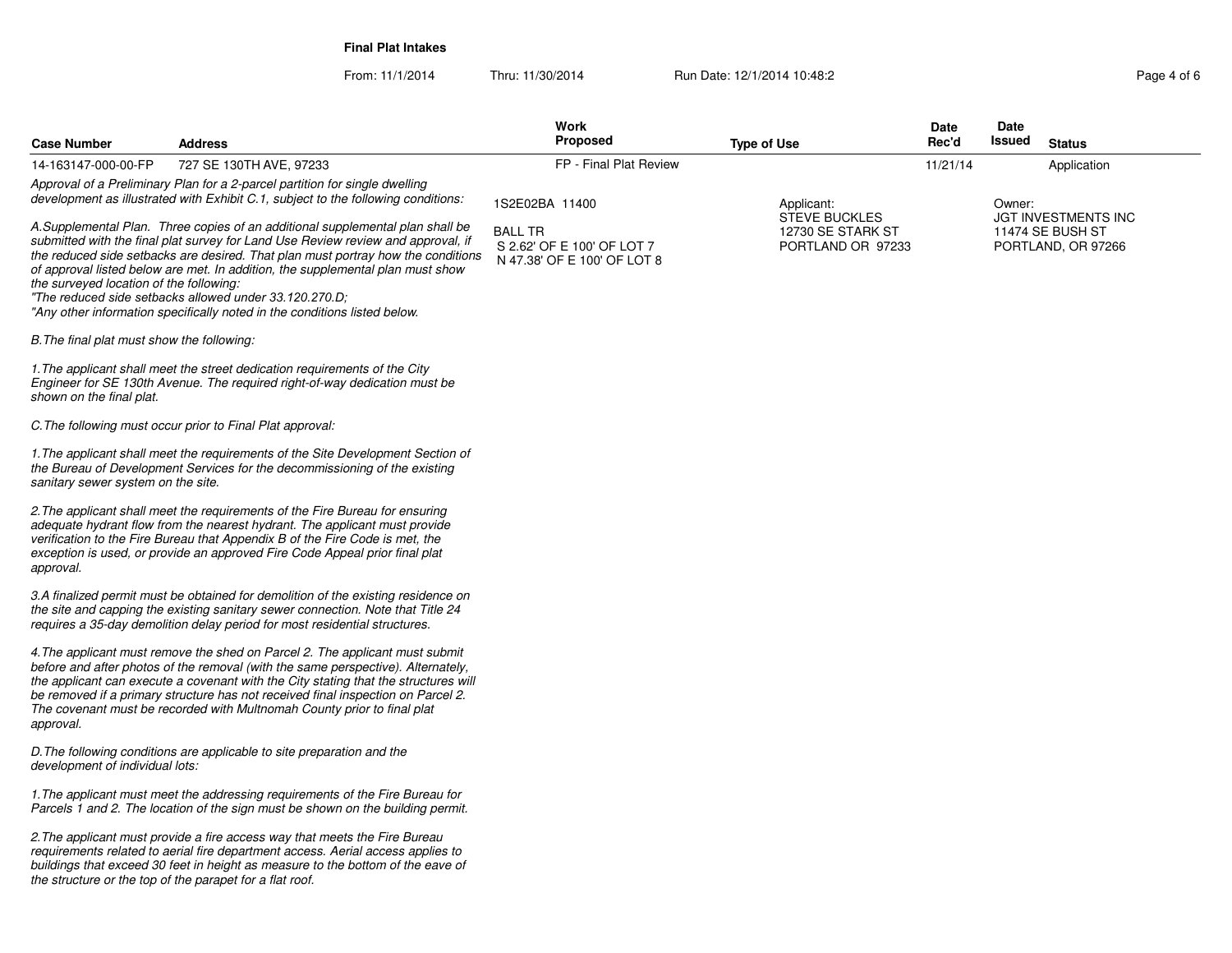**Final Plat Intakes**

From: 11/1/2014Thru: 11/30/2014 Run Date: 12/1/2014 10:48:2<br> **Page 5 of 6** 

| <b>Case Number</b>                                                                                            | <b>Address</b>                                                                                                                                                                                                                                                                                                                                                                                                                                  | <b>Work</b><br><b>Proposed</b>             | <b>Type of Use</b>                                                | Date<br>Rec'd | Date<br>Issued | <b>Status</b>                                                                        |
|---------------------------------------------------------------------------------------------------------------|-------------------------------------------------------------------------------------------------------------------------------------------------------------------------------------------------------------------------------------------------------------------------------------------------------------------------------------------------------------------------------------------------------------------------------------------------|--------------------------------------------|-------------------------------------------------------------------|---------------|----------------|--------------------------------------------------------------------------------------|
| 14-199305-000-00-FP                                                                                           | 614 NE JESSUP ST, 97211                                                                                                                                                                                                                                                                                                                                                                                                                         | FP - Final Plat Review                     |                                                                   | 11/17/14      |                | <b>Under Review</b>                                                                  |
|                                                                                                               | Approval of a Preliminary Plan for a 2-parcel partition that will result in 2 single<br>dwelling lots, per Exhibits C.1-5 subject to the following conditions:                                                                                                                                                                                                                                                                                  | 1N1E14CC 13100                             | Applicant:                                                        |               | Owner:         |                                                                                      |
| A. If reduced internal side setbacks are proposed for future development, a<br>Supplemental Plan is required. |                                                                                                                                                                                                                                                                                                                                                                                                                                                 | <b>CLOVERDALE TR</b><br>BLOCK <sub>2</sub> | ROB HUMPHREY<br><b>FASTER PERMITS</b><br>14334 NW EAGLERIDGE LANE |               |                | <b>EVERETT CUSTOM HOMES INC</b><br>735 SW 158TH AVE #180<br>BEAVERTON, OR 97006-4952 |
|                                                                                                               | Three copies of an additional supplemental plan shall be submitted with the final<br>plat survey for Land Use review and approval. That plan must portray how the<br>conditions of approval listed below are met. In addition, the supplemental plan<br>must show the surveyed location of the following:<br>"The reduced side setbacks allowed under 33.120.270.D<br>"Any other information specifically noted in the conditions listed below. | LOT <sub>13</sub>                          | PORTLAND, OR 97229                                                |               |                |                                                                                      |
| B. The final plat must show the following:                                                                    |                                                                                                                                                                                                                                                                                                                                                                                                                                                 |                                            |                                                                   |               |                |                                                                                      |
| shown on the final plat.                                                                                      | 1. The applicant shall meet the street dedication requirements of the City<br>Engineer for NE Jessup Street. The required right-of-way dedication must be                                                                                                                                                                                                                                                                                       |                                            |                                                                   |               |                |                                                                                      |
|                                                                                                               | C. The following must occur prior to Final Plat approval:                                                                                                                                                                                                                                                                                                                                                                                       |                                            |                                                                   |               |                |                                                                                      |
| Utilities                                                                                                     |                                                                                                                                                                                                                                                                                                                                                                                                                                                 |                                            |                                                                   |               |                |                                                                                      |
| approval.                                                                                                     | 1. The applicant shall meet the requirements of the Fire Bureau for ensuring<br>adequate hydrant flow from the nearest hydrant. The applicant must provide<br>verification to the Fire Bureau that Appendix B of the Fire Code is met, the<br>exception is used, or provide an approved Fire Code Appeal prior to final plat                                                                                                                    |                                            |                                                                   |               |                |                                                                                      |
| <b>Existing Development</b>                                                                                   |                                                                                                                                                                                                                                                                                                                                                                                                                                                 |                                            |                                                                   |               |                |                                                                                      |
| structures.                                                                                                   | 2.A finalized permit must be obtained for demolition of the existing residence<br>and garage on the site and capping the existing sanitary sewer connection. Note<br>that Title 24 requires a 35-day demolition delay period for most residential                                                                                                                                                                                               |                                            |                                                                   |               |                |                                                                                      |
| Other requirements                                                                                            |                                                                                                                                                                                                                                                                                                                                                                                                                                                 |                                            |                                                                   |               |                |                                                                                      |
| who administer the fund for the Parks Bureau.                                                                 | 3. The applicant must pay into the City Tree Fund the amount equivalent to 16<br>inches of trees. Payment must be made to the Bureau of Development Services,                                                                                                                                                                                                                                                                                   |                                            |                                                                   |               |                |                                                                                      |
| development of individual lots:                                                                               | D. The following conditions are applicable to site preparation and the                                                                                                                                                                                                                                                                                                                                                                          |                                            |                                                                   |               |                |                                                                                      |
| structure or the top of the parapet for a flat roof.                                                          | 1. The applicant must meet the Fire Bureau requirements for addressing and<br>aerial fire department access. Aerial access applies to buildings that exceed 30<br>feet in height from the fire access as measured to the bottom of the eave of the                                                                                                                                                                                              |                                            |                                                                   |               |                |                                                                                      |
| nermits                                                                                                       | 2. The applicant shall meet the requirements of the Portland Bureau of<br>Transportation for frontage improvements on each parcel at the time of building                                                                                                                                                                                                                                                                                       |                                            |                                                                   |               |                |                                                                                      |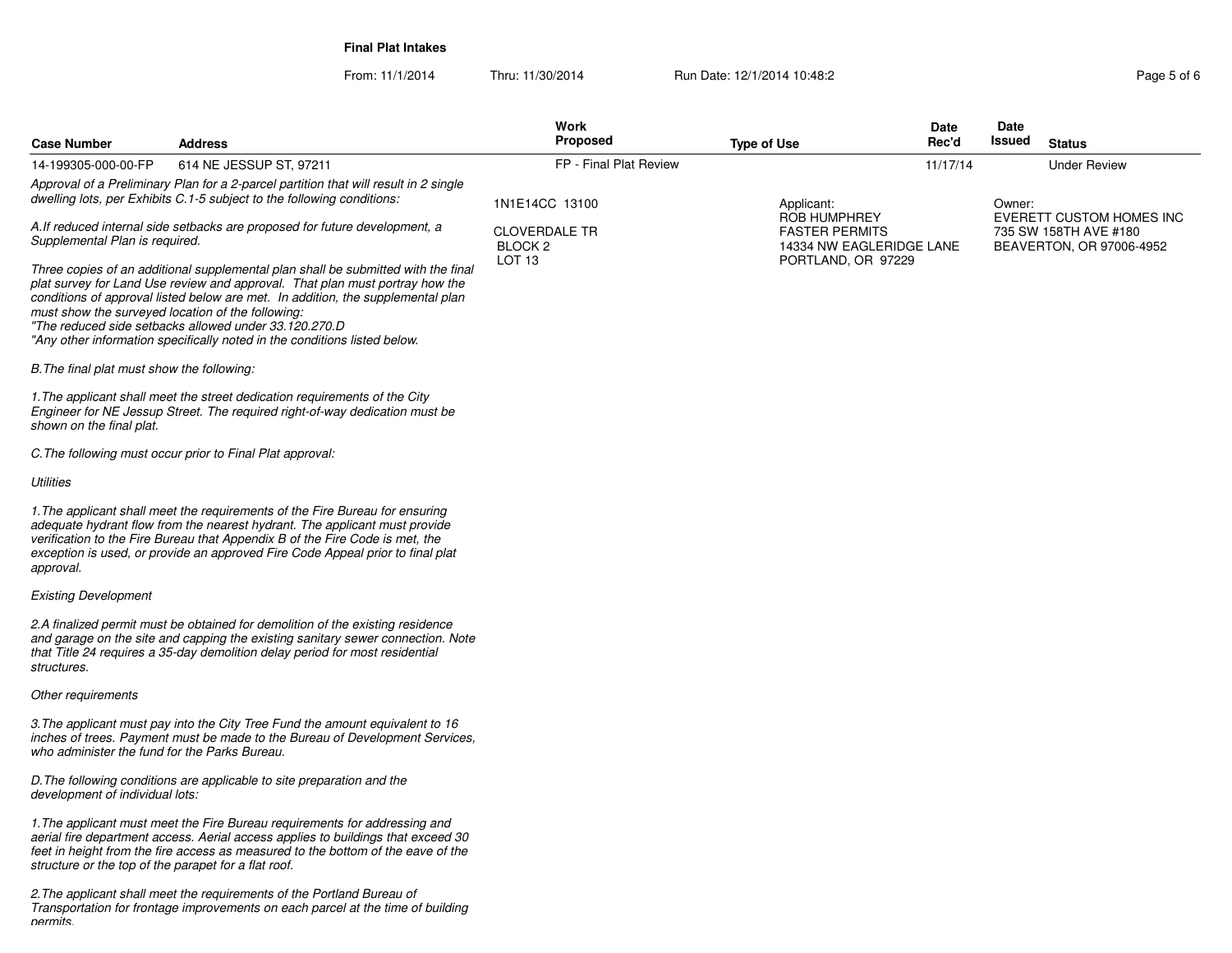**Total # of FP FP - Final Plat Review permit intakes: 7**

**Total # of Final Plat intakes: 7**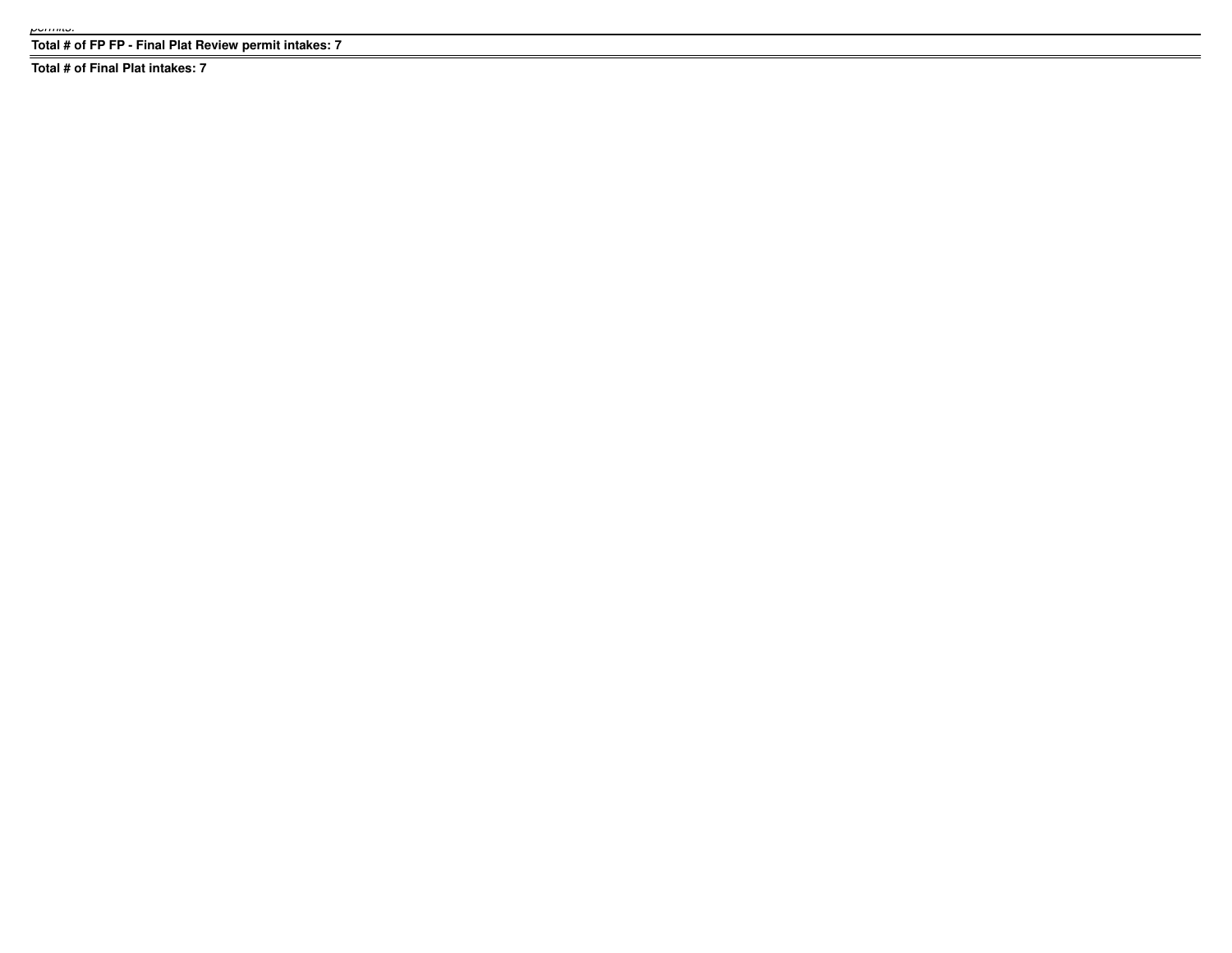From: 11/1/2014Thru: 11/30/2014 Run Date: 12/1/2014 10:48:2

| Page 1 of 12 |  |  |
|--------------|--|--|
|              |  |  |

| <b>Case Number</b>                   | <b>Address</b>                                                                                                                          | Work<br>Proposed                                                                     | <b>Type of Use</b>                                                                                                      | <b>Date</b><br>Rec'd | Date<br><b>Issued</b><br><b>Status</b>                                                         |
|--------------------------------------|-----------------------------------------------------------------------------------------------------------------------------------------|--------------------------------------------------------------------------------------|-------------------------------------------------------------------------------------------------------------------------|----------------------|------------------------------------------------------------------------------------------------|
| 14-238813-000-00-LU                  | 700 NW MARLBOROUGH AVE, 97210                                                                                                           | AD - Adjustment                                                                      | Type 2 procedure                                                                                                        | 11/17/14             | Pending                                                                                        |
| garage with roof deck addition.      | Adjustment to reduce required 5-foot setback to zero for proposed attached                                                              |                                                                                      |                                                                                                                         |                      |                                                                                                |
|                                      |                                                                                                                                         | 1N1E32AD 06600<br><b>ST FRANCES HILL</b><br>BLOCK 7<br>N 2/3 OF LOT 11               | Applicant:<br><b>JENNIFER MARTIN</b><br><b>COLAB ARCHITECTURE LLC</b><br>421 SW 6TH AVE SUITE 1250<br>PORTLAND OR 97204 |                      | Owner:<br>ALEXANDER M BOND<br>700 NW MARLBOROUGH AVE<br>PORTLAND, OR 97210-3106                |
|                                      |                                                                                                                                         | LOT <sub>12</sub>                                                                    |                                                                                                                         |                      | Owner:<br><b>JULIE BOND</b><br>700 NW MARLBOROUGH AVE<br>PORTLAND, OR 97210-3106               |
| 14-235645-000-00-LU                  | 3531 NE RODNEY AVE, 97212                                                                                                               | AD - Adjustment                                                                      | Type 2 procedure                                                                                                        | 11/7/14              | <b>Unnecessary Review</b>                                                                      |
| Adjustment to remove on-site parking |                                                                                                                                         |                                                                                      |                                                                                                                         |                      |                                                                                                |
|                                      |                                                                                                                                         | 1N1E22DD 18100                                                                       | Applicant:<br>MIKE COYLE                                                                                                |                      | Owner:                                                                                         |
|                                      |                                                                                                                                         | <b>ALBINA HMSTD</b><br>BLOCK <sub>20</sub><br>LOT <sub>5</sub><br>N 16 2/3' OF LOT 6 | <b>FASTER PERMITS</b><br>14334 NW EAGLERIDGE LANE<br>PORTLAND, OR 97229                                                 |                      | DONNA S ADAMS<br>6203 NE 17TH AVE<br>PORTLAND, OR 97211                                        |
| 14-238982-000-00-LU                  | 1724 SE TENINO ST, 97202                                                                                                                | AD - Adjustment                                                                      | Type 2 procedure                                                                                                        | 11/18/14             | Pending                                                                                        |
|                                      | This project seeks an adjustment to reduce the number of permanent bicycle<br>parking from 1:1 to 1:8 per elderly and disabled housing. |                                                                                      |                                                                                                                         |                      |                                                                                                |
|                                      |                                                                                                                                         | 1S1E23DC 01600                                                                       | Applicant:<br><b>Mark Schmidt</b>                                                                                       |                      | Owner:<br>HOME FORWARD DEVELOPMENT                                                             |
|                                      |                                                                                                                                         | <b>SELLWOOD</b><br>BLOCK 88<br>N 1/2 OF LOT 9                                        | <b>Holst Architects</b><br>110 SE 8th Avenue<br>Portland, OR 97214                                                      |                      | 135 SW ASH ST 5TH FLOOR<br>PORTLAND, OR 97204-3540                                             |
|                                      |                                                                                                                                         | LOT 11-16                                                                            |                                                                                                                         |                      | Owner:<br><b>ENTERPRISES CORPORATION</b><br>135 SW ASH ST 5TH FLOOR<br>PORTLAND, OR 97204-3540 |
| 14-238165-000-00-LU                  | 10340 SW RIDGEVIEW LN                                                                                                                   | AD - Adjustment                                                                      | Type 2 procedure                                                                                                        | 11/14/14             | Pending                                                                                        |
|                                      | Adjustment to reduce side setback for house under construction                                                                          |                                                                                      |                                                                                                                         |                      |                                                                                                |
|                                      |                                                                                                                                         | 1S1E28CC 00103                                                                       | Applicant:<br><b>ERIC RYSTADT</b>                                                                                       |                      | Owner:<br>MAIN STREET DEVELOPMENT INC                                                          |
|                                      |                                                                                                                                         | PARTITION PLAT 2002-122<br>LOT 3 TL 103                                              | PO BOX 91096<br>PORTLAND OR 97291                                                                                       |                      | MAIN STREET DEVELOPMENT INC PMB 208 5331 SW MACADAM AVE<br>#258<br>PORTLAND, OR 97239-3871     |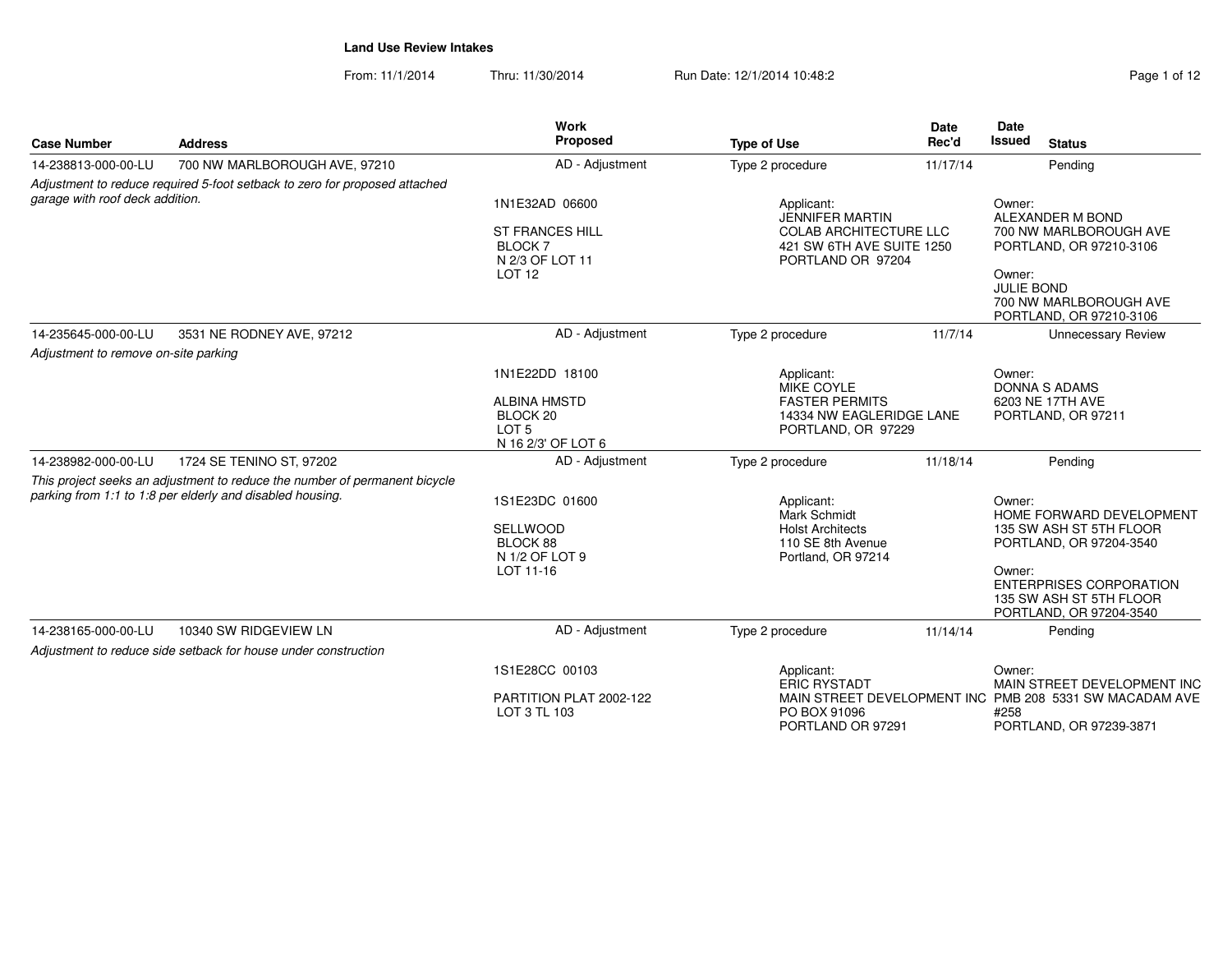From: 11/1/2014Thru: 11/30/2014 Run Date: 12/1/2014 10:48:2<br>
Page 2 of 12

|                                                                                                                                                                                   |                                                                                                                                                        | Work                                                    |                                                                              | Date     | Date                                        |                                                   |
|-----------------------------------------------------------------------------------------------------------------------------------------------------------------------------------|--------------------------------------------------------------------------------------------------------------------------------------------------------|---------------------------------------------------------|------------------------------------------------------------------------------|----------|---------------------------------------------|---------------------------------------------------|
| <b>Case Number</b>                                                                                                                                                                | <b>Address</b>                                                                                                                                         | <b>Proposed</b>                                         | <b>Type of Use</b>                                                           | Rec'd    | <b>Issued</b>                               | <b>Status</b>                                     |
| 14-237713-000-00-LU                                                                                                                                                               | 3740 SE HAIG ST, 97202                                                                                                                                 | AD - Adjustment                                         | Type 2 procedure                                                             | 11/14/14 |                                             | Incomplete                                        |
| Setback adjustment for fourplex                                                                                                                                                   |                                                                                                                                                        |                                                         |                                                                              |          |                                             |                                                   |
|                                                                                                                                                                                   |                                                                                                                                                        | 1S1E12AD 18500                                          | Applicant:<br><b>JEFF STERN</b>                                              |          | Owner:                                      | <b>JONATHAN I NAGAR</b>                           |
|                                                                                                                                                                                   |                                                                                                                                                        | <b>WAVERLEIGH HTS</b><br>BLOCK 42<br>LOT 17&18 TL 18500 | IN SITU ARCHITECTURE<br>4400 NE SKIDMORE ST<br>PORTLAND OR 97218             |          | PO BOX 7729<br>Owner:                       | NORTHRIDGE, CA 91327-7729<br><b>ISASHAR NAGAR</b> |
|                                                                                                                                                                                   |                                                                                                                                                        |                                                         |                                                                              |          | PO BOX 7729                                 | NORTHRIDGE, CA 91327-7729                         |
|                                                                                                                                                                                   |                                                                                                                                                        |                                                         |                                                                              |          | Owner:<br><b>ZIVA NAGAR</b><br>PO BOX 7729  | NORTHRIDGE, CA 91327-7729                         |
| 14-237216-000-00-LU                                                                                                                                                               | 3025 N TERRY ST, 97217                                                                                                                                 | AD - Adjustment                                         | Type 2 procedure                                                             | 11/13/14 |                                             | Pending                                           |
| Adjust setbacks for second story addition to existing garage for an accessory<br>dwelling unit from 5 feet to 3.5 feet at the rear lot line and 4.5 feet at the side lot<br>line. |                                                                                                                                                        | 1N1E09CC 02100                                          | Applicant:<br>Owner:<br><b>DAVE SPITZER</b><br><b>TRACY RAMBERG</b>          |          |                                             |                                                   |
|                                                                                                                                                                                   |                                                                                                                                                        | WESTLAWN<br><b>BLOCK1</b><br>LOT <sub>5</sub>           | DMS ARCHITECTS, INC<br>2325 NE 19th Ave<br>PORTLAND, OR 97212                |          | 2591 NW ROBINA LN<br>PORTLAND, OR 97229     |                                                   |
| 14-241892-000-00-LU                                                                                                                                                               | 6400 SW CANYON CT, 97221                                                                                                                               | AD - Adjustment                                         | Type 2 procedure                                                             | 11/24/14 |                                             | Pending                                           |
|                                                                                                                                                                                   | AD to height for future multi-dwelling development                                                                                                     |                                                         |                                                                              |          |                                             |                                                   |
|                                                                                                                                                                                   |                                                                                                                                                        | 1S1E06CB 01600                                          | Applicant:<br><b>THOMAS CLAREY</b>                                           |          | Owner:                                      | SYLVAN OFFICE PARK LLC                            |
|                                                                                                                                                                                   |                                                                                                                                                        | SECTION 06 1S 1E<br>TL 1600 3.46 ACRES                  | SYLVAN OFFICE PARK, LLC<br>1200 SW 66TH AVE, SUITE 300<br>PORTLAND, OR 97225 |          | 1200 SW 66TH AVE #300<br>PORTLAND, OR 97225 |                                                   |
| 14-235020-000-00-LU                                                                                                                                                               | 5846 NE 28TH AVE - Unit A, 97211                                                                                                                       | AD - Adjustment                                         | Type 2 procedure                                                             | 11/6/14  |                                             | Incomplete                                        |
|                                                                                                                                                                                   | Adjustments to the Design Standards of an ADU: the roof height from 18' to 20<br>feet, and the roof pitch from the predominant pitch of 10/12 to 4/12. | 1N1E13CC 01500                                          | Applicant:<br><b>BRIAN CHODOWSKI</b>                                         |          | Owner:<br><b>CHRISTA L CUMMINS</b>          |                                                   |
|                                                                                                                                                                                   |                                                                                                                                                        | <b>IRVINGTON PK</b><br>BLOCK 32<br>LOT 29&31            | 5846 NE 28TH AVE<br>PORTLAND OR 97211                                        |          |                                             | 5846 NE 28TH AVE<br>PORTLAND, OR 97211            |
| 14-241621-000-00-LU                                                                                                                                                               | 240 SE CLAY ST, 97214                                                                                                                                  | AD - Adjustment                                         | Type 2 procedure                                                             | 11/24/14 |                                             | Pending                                           |
|                                                                                                                                                                                   | Adjustments to eliminate perimeter parking lot landscaping and reduce size of                                                                          |                                                         |                                                                              |          |                                             |                                                   |
| loading space                                                                                                                                                                     |                                                                                                                                                        | 1S1E03DA 01900                                          | Applicant:<br><b>ADAM TYLER</b>                                              |          | Owner:                                      | <b>CLAY INVESTORS LLC</b>                         |
|                                                                                                                                                                                   |                                                                                                                                                        | <b>STEPHENS ADD</b><br>BLOCK 39<br>LOT 1-8              | <b>CLAY INVESTORS, LLC</b><br>500 E Broadway #110<br>Vancouver, WA 98660     |          |                                             | 500 E BROADWAY #110<br>VANCOUVER, WA 98660-3323   |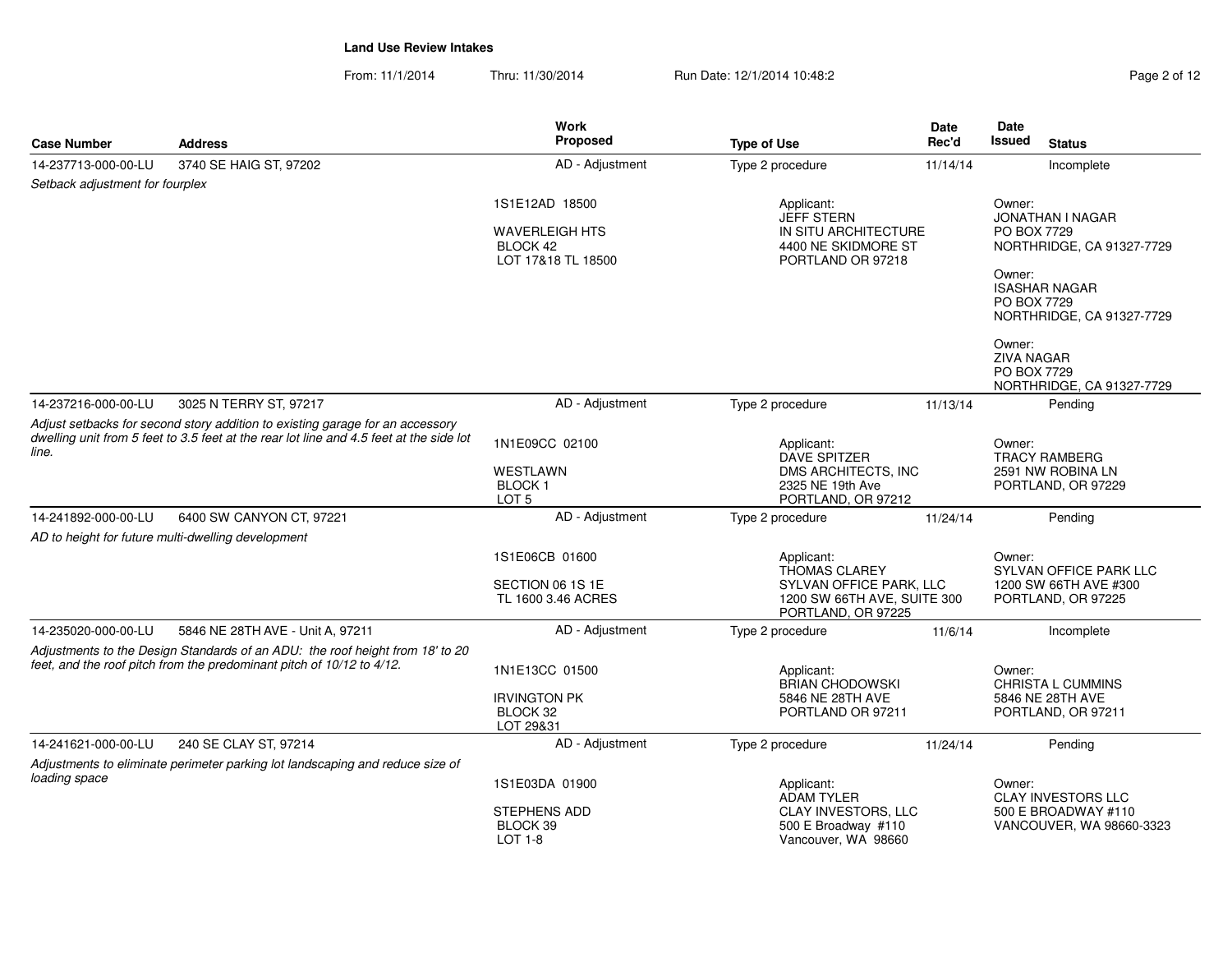From: 11/1/2014Thru: 11/30/2014 Run Date: 12/1/2014 10:48:2<br>
Page 3 of 12

| <b>Case Number</b>          | <b>Address</b>                                                                                                                                                 | <b>Work</b><br><b>Proposed</b>                                                                     | <b>Type of Use</b>                                                                                  | Date<br>Rec'd                                                                | Date<br><b>Issued</b>           | <b>Status</b>                                                                                                                     |
|-----------------------------|----------------------------------------------------------------------------------------------------------------------------------------------------------------|----------------------------------------------------------------------------------------------------|-----------------------------------------------------------------------------------------------------|------------------------------------------------------------------------------|---------------------------------|-----------------------------------------------------------------------------------------------------------------------------------|
| 14-241033-000-00-LU         | 4511 NE PRESCOTT ST, 97218                                                                                                                                     | AD - Adjustment                                                                                    | Type 2 procedure                                                                                    | 11/21/14                                                                     |                                 | Pending                                                                                                                           |
|                             | Adjustment to maximum transit street setback for construction of a detached<br>accessory structure at the rear of propety with existing single dwelling house. | 1N2E19BC 16900<br>STEIGERWALD ADD<br>BLOCK <sub>3</sub><br><b>LOT 21</b>                           |                                                                                                     | Applicant:<br>DAWN M STOPPIELLO<br>4511 NE PRESCOTT ST<br>PORTLAND, OR 97218 |                                 | DAWN M STOPPIELLO<br>4511 NE PRESCOTT ST<br>PORTLAND, OR 97218                                                                    |
| 14-241206-000-00-LU         | 2142 NE 13TH AVE, 97212                                                                                                                                        | AD - Adjustment                                                                                    | Type 2 procedure                                                                                    | 11/21/14                                                                     |                                 | Pending                                                                                                                           |
| studio.                     | R5a Irvington. Adjustment to setback for covered accessory structure in the rear<br>and side setback; 33.110.250C.4.c. Existing garage converting to art/photo | 1N1E26CA 10500<br><b>WEST IRVINGTON</b><br><b>BLOCK 77</b><br>LOT <sub>15</sub>                    | Applicant:<br><b>CHRIS MONLUX</b><br>2786 SW MONTGOMERY DR<br>PORTLAND, OR 97201                    |                                                                              | Owner:                          | CHRIS L MONLUX<br>2786 SW MONTGOMERY DR<br>PORTLAND, OR 97201                                                                     |
| 14-240256-000-00-LU         | 910 NE IMPERIAL AVE, 97232                                                                                                                                     | AD - Adjustment                                                                                    | Type 2 procedure                                                                                    | 11/20/14                                                                     |                                 | Pending                                                                                                                           |
| on the street facing facade | Adjustment request to 33.110.232- To reduce the minimum window requirement                                                                                     | 1N1E36AD 18100<br>LAURELHURST<br>BLOCK 10<br>LOT <sub>26</sub>                                     | Applicant:<br><b>MARY HOGUE</b><br><b>MKM ARCHITECTURE</b><br>3304 SE 52ND AVE<br>PORTLAND OR 97206 |                                                                              | Owner:<br>Owner:                | MARK W DOLESKI<br>910 NE IMPERIAL AVE<br>PORTLAND, OR 97232<br><b>GINA M DOLESKI</b><br>910 NE IMPERIAL AVE<br>PORTLAND, OR 97232 |
| 14-239025-000-00-LU         | 7130 SW 37TH AVE, 97219                                                                                                                                        | AD - Adjustment                                                                                    | Type 2 procedure                                                                                    | 11/18/14                                                                     |                                 | Pending                                                                                                                           |
|                             | R7, Adjustment request to increase max 3.5 foot fence height in front setback.                                                                                 | 1S1E20BA 05300<br>LYNDHURST<br>BLOCK 13<br>S 30' OF LOT 1-3<br>N 55' OF LOT 12-14                  | Applicant:<br>LENORE A BARRETT<br>7130 SW 37TH AVE<br>PORTLAND, OR 97219-1614                       |                                                                              | Owner:                          | <b>LENORE A BARRETT</b><br>7130 SW 37TH AVE<br>PORTLAND, OR 97219-1614                                                            |
| 14-238639-000-00-LU         | 5456 SE LINCOLN ST, 97215<br>AD for reduced setbacks for proposed new dormer.                                                                                  | AD - Adjustment                                                                                    | Type 2 procedure                                                                                    | 11/17/14                                                                     |                                 | Pending                                                                                                                           |
|                             |                                                                                                                                                                | 1S2E06DC 09300<br><b>GROVELAND PK</b><br><b>BLOCK1</b><br>W 16 2/3' OF LOT 1<br>E 16 2/3' OF LOT 2 | Applicant:<br><b>MIKE MONTGOMERY</b><br>5531 SW BUDDINGTON ST<br>PORTLAND, OR 97219                 |                                                                              | Owner:<br>Owner:<br>RYAN C HOWE | JENNIFER M D HOWE<br>5456 SE LINCOLN ST<br>PORTLAND, OR 97215-3938<br>5456 SE LINCOLN ST<br>PORTLAND, OR 97215-3938               |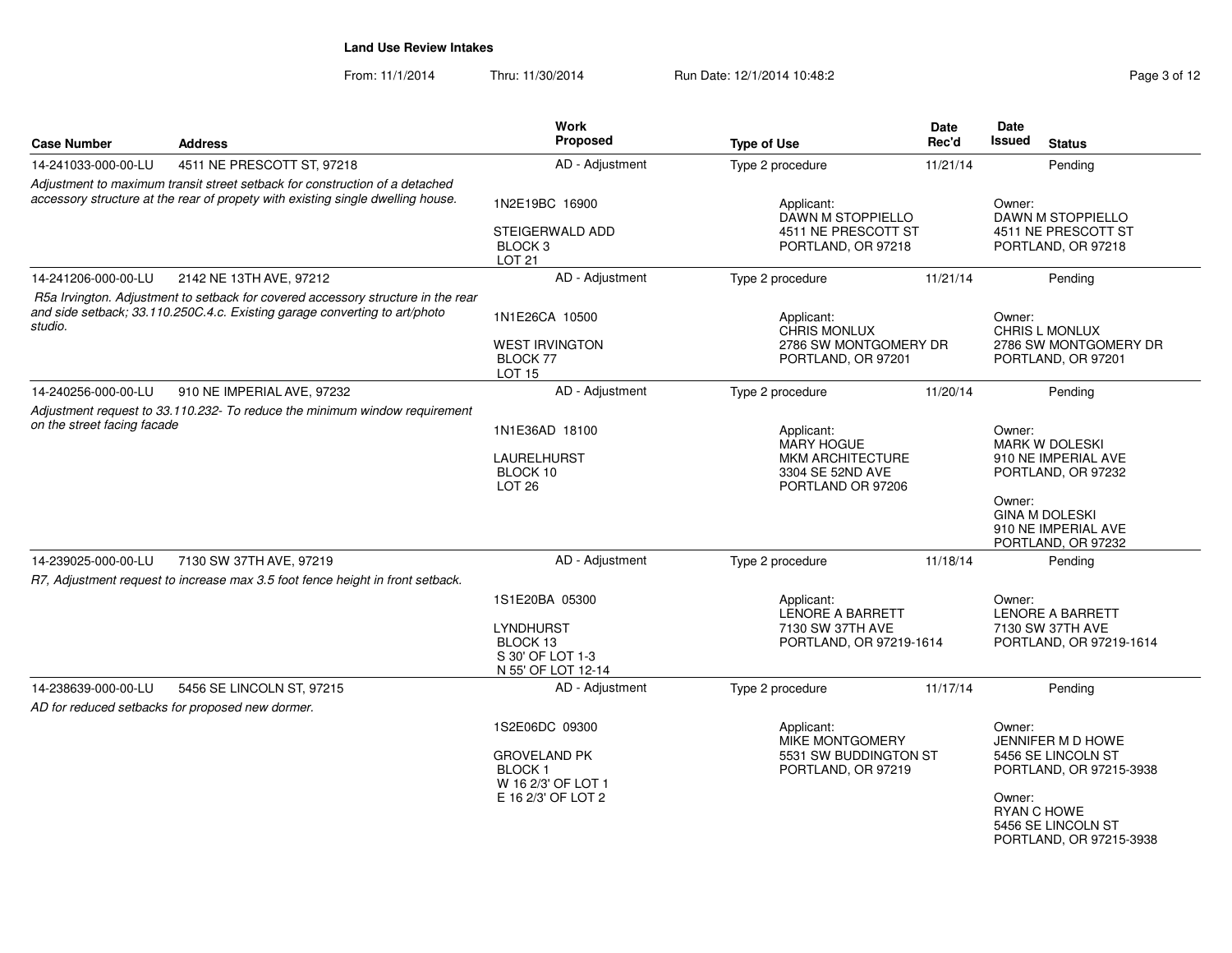From: 11/1/2014Thru: 11/30/2014 Run Date: 12/1/2014 10:48:2<br>
Page 4 of 12

| <b>Case Number</b>                                                                                                                               | <b>Address</b>                                                                                                                                                      | <b>Work</b><br><b>Proposed</b>                                         | <b>Type of Use</b>                                                                                 | Date<br>Rec'd                | Date<br><b>Issued</b><br><b>Status</b>                                            |
|--------------------------------------------------------------------------------------------------------------------------------------------------|---------------------------------------------------------------------------------------------------------------------------------------------------------------------|------------------------------------------------------------------------|----------------------------------------------------------------------------------------------------|------------------------------|-----------------------------------------------------------------------------------|
| 14-236252-000-00-LU                                                                                                                              | 3935 N GANTENBEIN AVE, 97227                                                                                                                                        | AD - Adjustment                                                        | Type 2 procedure                                                                                   | 11/10/14                     | Incomplete                                                                        |
|                                                                                                                                                  | ADJUSTMENT TO HEIGHT LIMIT (18' TO 21') FOR NEW ADU DEVELOPMENT                                                                                                     |                                                                        |                                                                                                    |                              |                                                                                   |
|                                                                                                                                                  |                                                                                                                                                                     | 1N1E22DC 03500                                                         | Applicant:<br><b>TOM FRISCH</b>                                                                    |                              | Owner:<br><b>THOMAS S FRISCH</b>                                                  |
|                                                                                                                                                  |                                                                                                                                                                     | <b>CENTRAL ALBINA</b><br>BLOCK <sub>23</sub><br>LOT <sub>5</sub>       | 3935 N GANTENBEIN                                                                                  |                              | 3935 N GANTENBEIN AVE<br>PORTLAND, OR 97227                                       |
| 14-242218-000-00-LU                                                                                                                              | 3202 SW HAMILTON CT, 97201                                                                                                                                          | AD - Adjustment                                                        | Type 2 procedure                                                                                   | 11/25/14                     | Application                                                                       |
|                                                                                                                                                  | Adjustment request to 33.266.120. to allow additional parking space within                                                                                          |                                                                        |                                                                                                    |                              |                                                                                   |
| setback                                                                                                                                          |                                                                                                                                                                     | 1S1E17AB 00800                                                         | Applicant:                                                                                         |                              | Owner:                                                                            |
|                                                                                                                                                  |                                                                                                                                                                     | SECTION 17 1S 1E<br>TL 800 1.18 ACRES                                  | <b>CHARLES H BEASLEY</b><br>3202 SW HAMILTON CT<br>PORTLAND, OR 97239-1218                         |                              | <b>CHARLES H BEASLEY</b><br>3202 SW HAMILTON CT<br>PORTLAND, OR 97239-1218        |
|                                                                                                                                                  |                                                                                                                                                                     |                                                                        |                                                                                                    |                              | Owner:<br>MELINDA O'SULLIVAN<br>3202 SW HAMILTON CT<br>PORTLAND, OR 97239-1218    |
| 14-236703-000-00-LU                                                                                                                              | 4046 SE MADISON ST, 97214                                                                                                                                           | AD - Adjustment                                                        | Type 2 procedure                                                                                   | 11/12/14                     | Pending                                                                           |
| Adjustment to side setback from 5' to 1.5' (eaves to .5') on the east and south<br>sides, for conversion of existing accessory structure to ADU. |                                                                                                                                                                     | 1S1E01AD 21200<br><b>SUNNYSIDE ADD</b><br>BLOCK 16<br>LOT <sub>9</sub> | Applicant:<br>STEPHEN SMITH<br>3525 NE 26TH AVE<br>PORTLAND, OR 97213                              | <b>DESIGN BUILD PORTLAND</b> |                                                                                   |
|                                                                                                                                                  |                                                                                                                                                                     |                                                                        |                                                                                                    |                              | Owner:<br><b>LAURA B ALSENAS</b><br>4046 SE MADISON ST<br>PORTLAND, OR 97214-4424 |
|                                                                                                                                                  | Total # of LU AD - Adjustment permit intakes: 17                                                                                                                    |                                                                        |                                                                                                    |                              |                                                                                   |
| 14-239044-000-00-LU                                                                                                                              |                                                                                                                                                                     | <b>CU</b> - Conditional Use                                            | Type 2 procedure                                                                                   | 11/18/14                     | Pending                                                                           |
|                                                                                                                                                  | CONDITIONAL USE REVIEW REQUIRED FOR PROPOSAL OF NEW<br>MULTI-USE STRUCTURE FOR THE ALL SAINTS SCHOOL. EXTERIOR<br>ALTERATIONS OF EXISTING STRUCTURES ALSO PROPOSED. |                                                                        | Applicant:<br><b>JOHN MARQUARDT</b><br>LANDMARQ CONSULTING<br>P.O. BOX 1928<br>VANCOUVER, WA 98688 |                              | Owner:<br>ALL SAINTS CATHOLIC CHURCH<br>3847 NE GLISAN ST<br>PORTLAND, OR 97232   |
| 14-237773-000-00-LU                                                                                                                              | 6702 E BURNSIDE ST, 97215                                                                                                                                           | CU - Conditional Use                                                   | Type 2 procedure                                                                                   | 11/14/14                     | Pending                                                                           |
|                                                                                                                                                  | Type 2 conditional use for Type B accessory short-term rental facility                                                                                              |                                                                        |                                                                                                    |                              |                                                                                   |
|                                                                                                                                                  |                                                                                                                                                                     | 1N2E32CC 00300                                                         | Applicant:<br><b>SHANE G STARK</b>                                                                 |                              | Owner:<br><b>SHANE G STARK</b>                                                    |
|                                                                                                                                                  |                                                                                                                                                                     | <b>RIDGEMONT</b><br>BLOCK 6<br>LOT 5&6 TL 300                          | 6700 E BURNSIDE ST<br>PORTLAND, OR 97215                                                           |                              | 6700 E BURNSIDE ST<br>PORTLAND, OR 97215                                          |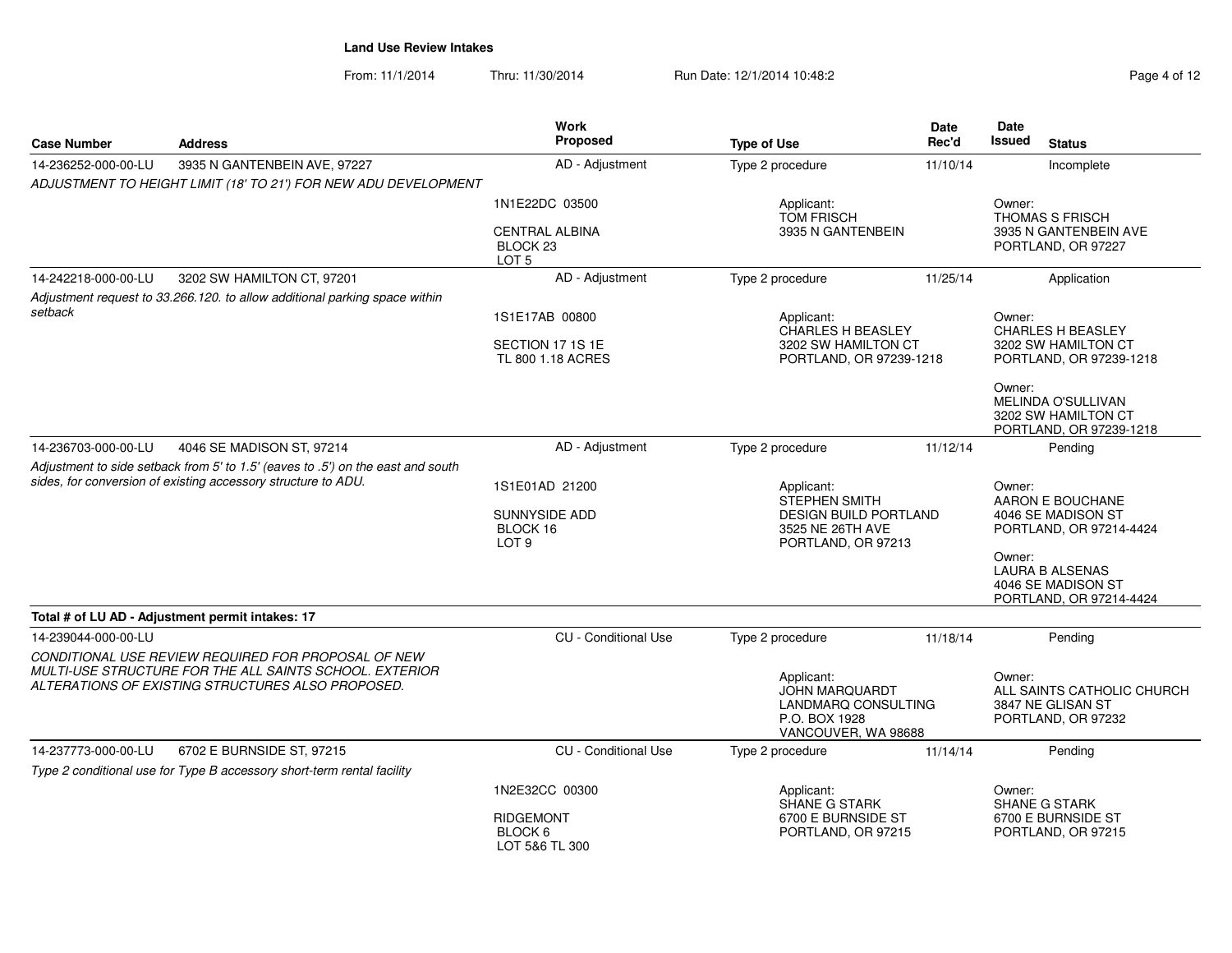From: 11/1/2014Thru: 11/30/2014 Run Date: 12/1/2014 10:48:2<br>
Page 5 of 12

| <b>Case Number</b>                 | <b>Address</b>                                                                                                                                                                                                                         | Work<br>Proposed                                                    | <b>Type of Use</b>                                                     | Date<br>Rec'd                     | Date<br><b>Issued</b> | <b>Status</b>                                                    |
|------------------------------------|----------------------------------------------------------------------------------------------------------------------------------------------------------------------------------------------------------------------------------------|---------------------------------------------------------------------|------------------------------------------------------------------------|-----------------------------------|-----------------------|------------------------------------------------------------------|
| 14-238657-000-00-LU                | 5933 NE GARFIELD AVE, 97211                                                                                                                                                                                                            | <b>CU</b> - Conditional Use                                         | Type 2 procedure                                                       | 11/17/14                          |                       | Pending                                                          |
|                                    | 4 room bed and breakfast. No proposed commercial meetings or events                                                                                                                                                                    |                                                                     |                                                                        |                                   |                       |                                                                  |
|                                    |                                                                                                                                                                                                                                        | 1N1E15DD 01300                                                      | Applicant:<br><b>GARY L BECKLER</b>                                    |                                   | Owner:                | <b>GARY L BECKLER</b>                                            |
|                                    |                                                                                                                                                                                                                                        | PIEDMONT<br>BLOCK <sub>22</sub><br>LOT <sub>8</sub>                 | 5933 NE GARFIELD AVE<br>PORTLAND, OR 97211                             |                                   |                       | 5933 NE GARFIELD AVE<br>PORTLAND, OR 97211                       |
| 14-235840-000-00-LU                | 11618 N LOMBARD ST, 97203                                                                                                                                                                                                              | <b>CU</b> - Conditional Use                                         | Type 3 procedure                                                       | 11/7/14                           |                       | Pending                                                          |
|                                    | Conditional Use Review to establish a Waste-Related Use with a new shop and<br>office with 11 parking spaces. Adjustment are requested to the setback,<br>landscaping and fencing requirement for the Waste-Related Use. The applicant | 2N1W35D 01600                                                       | Applicant:                                                             |                                   | Owner:                |                                                                  |
|                                    | states a street vacation--N Terminal St is in process.                                                                                                                                                                                 | SECTION 35 2N 1W                                                    | <b>ARTHUR MARX</b><br><b>INTERNATIONAL RESOURCE</b>                    |                                   | PO BOX 83492          | <b>MARX INVESTMENTS LLC</b>                                      |
|                                    |                                                                                                                                                                                                                                        | TL 1600 0.64 ACRES                                                  | <b>MGMG INC</b><br>PO BOX 83492<br>PORTLAND OR 97283                   |                                   |                       | PORTLAND, OR 97283                                               |
| 14-234299-000-00-LU                | 6835 SW 46TH AVE, 97219                                                                                                                                                                                                                | <b>CU</b> - Conditional Use                                         | Type 3 procedure                                                       | 11/4/14                           |                       | Incomplete                                                       |
|                                    | Type III CU EN AD for expansion of the St. Luke Lutheran Church campus and                                                                                                                                                             |                                                                     |                                                                        |                                   |                       |                                                                  |
| building addition and improvements |                                                                                                                                                                                                                                        | 1S1E19AA 02500                                                      | Applicant:<br><b>CHRIS HAGERMAN</b>                                    | Owner:<br>ST LUKE LUTHERAN CHURCH |                       |                                                                  |
|                                    |                                                                                                                                                                                                                                        | SECTION 19 1S 1E<br>TL 2500 2.89 ACRES                              | THE BOOKIN GROUP LLC<br>813 SW ALDER ST SUITE 320<br>PORTLAND OR 97205 |                                   |                       | 6835 SW 46TH AVE<br>PORTLAND, OR 97219                           |
|                                    |                                                                                                                                                                                                                                        |                                                                     |                                                                        |                                   | Owner:                | OF PORTLAND OREGON INC<br>6835 SW 46TH AVE<br>PORTLAND, OR 97219 |
|                                    | Total # of LU CU - Conditional Use permit intakes: 5                                                                                                                                                                                   |                                                                     |                                                                        |                                   |                       |                                                                  |
| 14-236668-000-00-LU                | 1021 NE GRAND AVE, 97232<br>Design Review for new RF facility on roof. FCC 150 days.                                                                                                                                                   | DZ - Design Review                                                  | Type 2 procedure                                                       | 11/12/14                          |                       | Incomplete                                                       |
|                                    |                                                                                                                                                                                                                                        | 1N1E35BB 03800                                                      | Applicant:<br>SKIP GREENE                                              |                                   | Owner:                | <b>GRAND VENTURES HOTEL LLC</b>                                  |
|                                    |                                                                                                                                                                                                                                        | <b>HOLLADAYS ADD</b><br>BLOCK 46<br>LOT 1-4 EXC PT IN ST<br>LOT 5-8 | <b>ODELIA PACIFIC</b><br>6233 SW ORCHID DR<br>PORTLAND OR 97219        |                                   |                       | 1021 NE GRAND AVE<br>PORTLAND, OR 97232-2060                     |
| 14-236247-000-00-LU                |                                                                                                                                                                                                                                        | DZ - Design Review                                                  | Type 2 procedure                                                       | 11/10/14                          |                       | Pending                                                          |
|                                    | New single familty home on flag lot. Tree removals approved thru partition plat LU                                                                                                                                                     |                                                                     |                                                                        |                                   |                       |                                                                  |
| 06-159256 LDP.                     |                                                                                                                                                                                                                                        | 1S1E16CA 08902                                                      | Applicant:<br>DANIEL MACNAUGHTON                                       |                                   | Owner:                | 1655 SUNSET LLC                                                  |
|                                    |                                                                                                                                                                                                                                        | PARTITION PLAT 2007-157<br>LOT <sub>2</sub>                         | <b>DANMAC</b><br>3802 SW MARTINS LANE<br>PORTLAND, OR 97239            |                                   |                       | 1050 SW ENGLEWOOD DR<br>LAKE OSWEGO, OR 97034                    |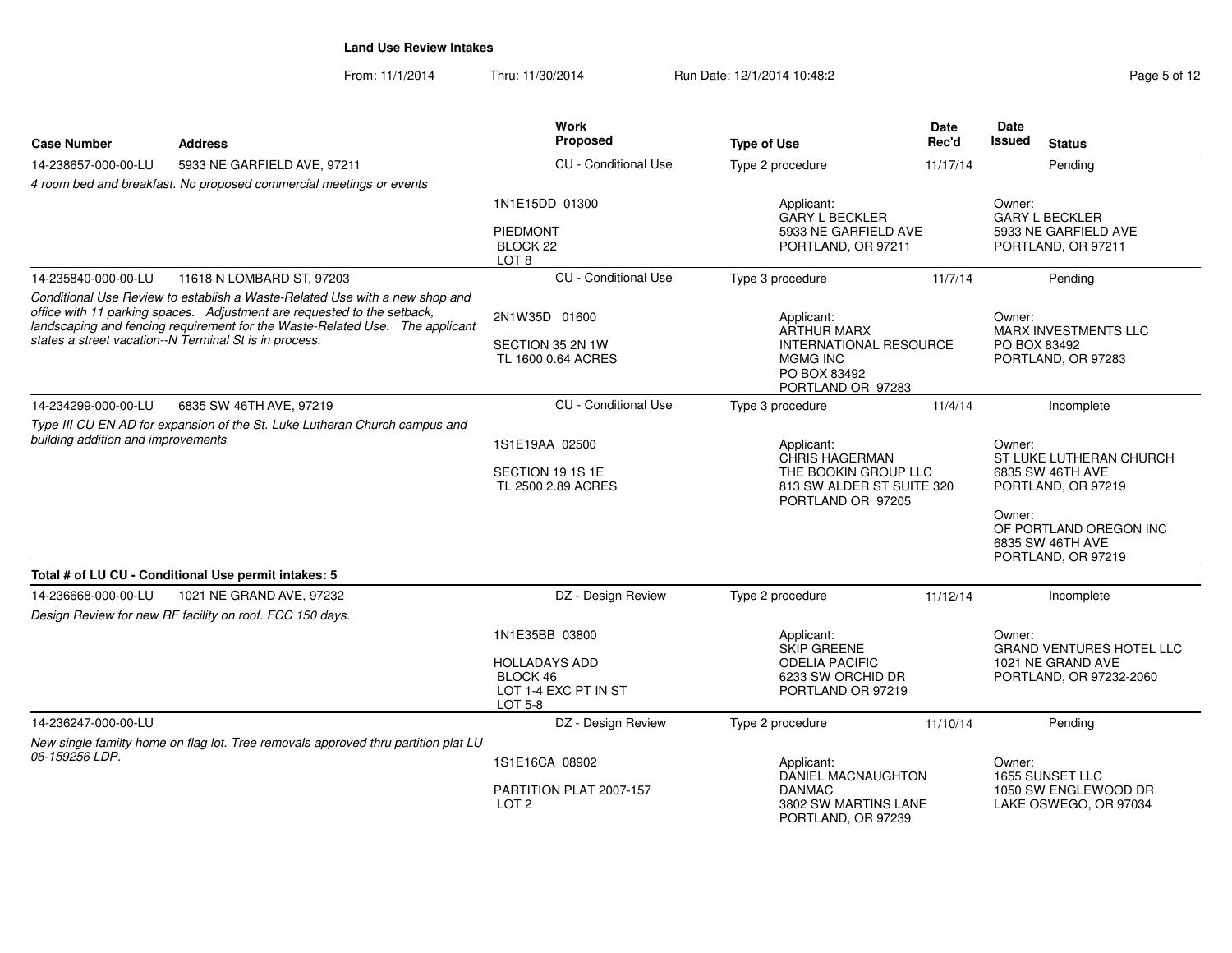From: 11/1/2014Thru: 11/30/2014 Run Date: 12/1/2014 10:48:2<br>
Page 6 of 12

| <b>Case Number</b>               | <b>Address</b>                                                               | <b>Work</b><br>Proposed                                             | <b>Type of Use</b>                                                                                                        | <b>Date</b><br>Rec'd | <b>Date</b><br>Issued<br><b>Status</b>                                                  |
|----------------------------------|------------------------------------------------------------------------------|---------------------------------------------------------------------|---------------------------------------------------------------------------------------------------------------------------|----------------------|-----------------------------------------------------------------------------------------|
| 14-234484-000-00-LU              | 50 SW MORRISON ST, 97204                                                     | DZ - Design Review                                                  | Type 2 procedure                                                                                                          | 11/5/14              | Incomplete                                                                              |
|                                  | Design Review for new and extended metal awnings, new glass canopy, and      |                                                                     |                                                                                                                           |                      |                                                                                         |
| decorative disks.                |                                                                              | 1S1E03BA 00900<br><b>PORTLAND</b>                                   | Applicant:<br><b>JOHN SARGENT</b><br>2525 NE CEASER CHAVEZ BLVD                                                           |                      | Owner:<br>HOTEL ROSE LLC<br>155 108TH AVE NE #350                                       |
|                                  |                                                                              | BLOCK <sub>3</sub><br>LOT 1&2                                       | PORTLAND, OR 97212                                                                                                        |                      | BELLEVUE, WA 98004                                                                      |
|                                  |                                                                              | N 1/2 OF LOT 3&6<br><b>LOT 7&amp;8</b>                              |                                                                                                                           |                      | Owner:<br><b>HOTEL ROSE 1 LLC</b><br>155 108TH AVE NE #350<br>BELLEVUE, WA 98004        |
| 14-242953-000-00-LU              |                                                                              | DZ - Design Review                                                  | Type 2 procedure                                                                                                          | 11/26/14             | Application                                                                             |
| Ground floor storefront remodel. |                                                                              |                                                                     |                                                                                                                           |                      |                                                                                         |
|                                  |                                                                              |                                                                     | Applicant:<br><b>DANA MOORE</b><br><b>EMERICK ARCHITECTS</b><br>208 SW 1ST AVE SUITE 320<br>PORTLAND OR 97204             |                      | Owner:<br><b>WINEMA LAND CO LLC</b><br>1211 SW 5TH AVE #1440<br>PORTLAND, OR 97204-3720 |
| 14-242358-000-00-LU              | 1969 SW PARK AVE, 97201                                                      | DZ - Design Review                                                  | Type 2 procedure                                                                                                          | 11/25/14             | Application                                                                             |
|                                  | Design Review for entry plaza improvements for apartment building in Central |                                                                     |                                                                                                                           |                      |                                                                                         |
| City.                            |                                                                              | 1S1E04DA 07600                                                      | Applicant:<br><b>RAY YANCEY</b>                                                                                           |                      | Owner:<br>PARK PLAZA COMMUNITIES LLC                                                    |
|                                  |                                                                              | <b>PORTLAND</b><br>BLOCK 232<br>$LOT 1-3$<br>INC PT VAC ST LOT 4    | MYHRE GROUP ARCHITECTS<br>620 SW 5TH AVENUE, SUITE 500<br>PORTLAND, OR 97204                                              |                      | 444 W BEECH ST #300<br>SAN DIEGO, CA 92101-2942                                         |
|                                  |                                                                              | E 1/2 OF LOT 7&8                                                    | Applicant:<br><b>MATHEW MOISEVE</b><br>PARK PLAZA COMMUNITIES, LLC<br>444 WEST BEECH ST, SUITE 300<br>SAN DIEGO, CA 92101 |                      |                                                                                         |
| 14-242121-000-00-LU              | .97232                                                                       | DZ - Design Review                                                  | Type 2 procedure                                                                                                          | 11/25/14             | Application                                                                             |
|                                  | Repairing exitsting concrete planter boxes at the Rose Quarter Plaza.        |                                                                     |                                                                                                                           |                      |                                                                                         |
|                                  |                                                                              | 1N1E34AB 01100                                                      | Applicant:<br><b>JENNIFER MARSICEK</b>                                                                                    |                      | Owner:<br>PORTLAND CITY OF                                                              |
|                                  |                                                                              | <b>MC MILLENS ADD</b><br>BLOCK 11-14&16-18&22<br><b>LOT TL 1100</b> | <b>SCOTT EDWARDS</b><br><b>ARCHITECTURE LLP</b><br>2525 E BURNSIDE ST<br>PORTLAND, OR 97214                               |                      | 1221 SW 4TH AVE #140<br>PORTLAND, OR 97204-1900                                         |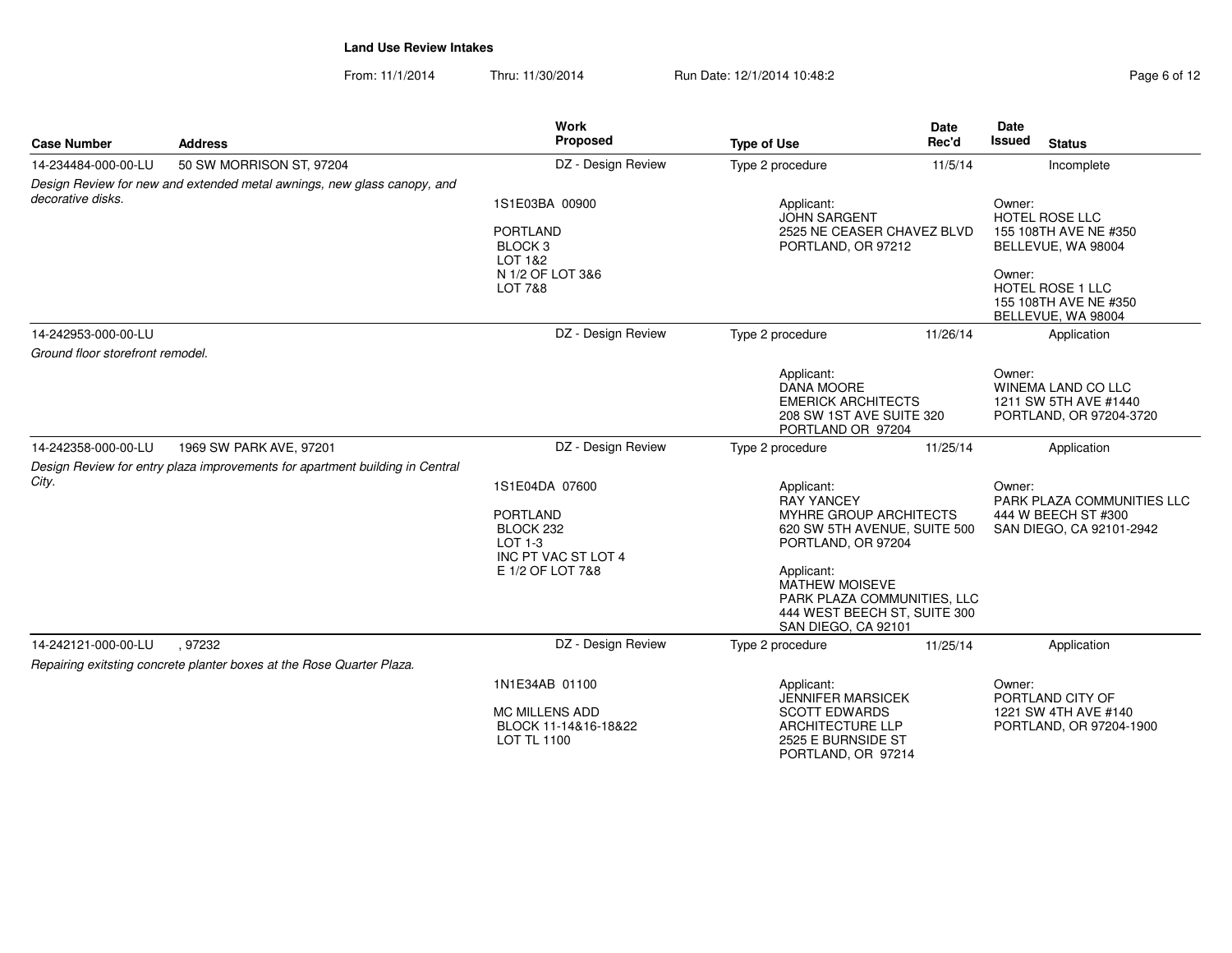From: 11/1/2014Thru: 11/30/2014 Run Date: 12/1/2014 10:48:2<br>
Page 7 of 12

|                                                                                                                                                                                 |                                                                                                                                                    | <b>Work</b><br>Proposed                                                     |                                                                                                                                      | Date<br>Rec'd | Date<br>Issued                                                                                                   |  |
|---------------------------------------------------------------------------------------------------------------------------------------------------------------------------------|----------------------------------------------------------------------------------------------------------------------------------------------------|-----------------------------------------------------------------------------|--------------------------------------------------------------------------------------------------------------------------------------|---------------|------------------------------------------------------------------------------------------------------------------|--|
| <b>Case Number</b>                                                                                                                                                              | <b>Address</b>                                                                                                                                     |                                                                             | <b>Type of Use</b>                                                                                                                   |               | <b>Status</b>                                                                                                    |  |
| 14-241913-000-00-LU                                                                                                                                                             | 2057 W BURNSIDE ST, 97209                                                                                                                          | DZ - Design Review                                                          | Type 2 procedure                                                                                                                     | 11/24/14      | Pending                                                                                                          |  |
| Design Review for drive through coffee with indoor seating, includes Documenting<br>Nonconforming Situation for drive up and DZ for one freestanding sign. See EA<br>14-184520. |                                                                                                                                                    | 1N1E33CA 13500<br>KINGS 2ND ADD<br><b>BLOCK 30 TL 13500</b>                 | Applicant:<br><b>PAUL REED</b><br><b>BAYSINGER PARTNERS</b><br><b>ARCHITECTURE</b><br>1006 SE GRAND AV STE 300<br>PORTLAND, OR 97214 |               | Owner:<br>QIU SHENG JIA<br>2240 SUMMIT CT<br>LAKE OSWEGO, OR 97034-3618                                          |  |
|                                                                                                                                                                                 |                                                                                                                                                    |                                                                             | Applicant:<br>JENNIFER RINKUS<br><b>BAYSINGER PARTNERS</b><br><b>ARCHITECTS</b><br>1006 SE GRAND AVE SUITE 300<br>PORTLAND OR 97214  |               |                                                                                                                  |  |
| 14-241269-000-00-LU                                                                                                                                                             | 2201 LLOYD CENTER                                                                                                                                  | DZ - Design Review                                                          | Type 2 procedure                                                                                                                     | 11/21/14      | Pending                                                                                                          |  |
|                                                                                                                                                                                 | Exterior alterations including new sunscreen/trellis and new plaza                                                                                 |                                                                             |                                                                                                                                      |               |                                                                                                                  |  |
|                                                                                                                                                                                 |                                                                                                                                                    | 1N1E35BA 00101                                                              | Applicant:                                                                                                                           |               | Owner:                                                                                                           |  |
|                                                                                                                                                                                 |                                                                                                                                                    | PARTITION PLAT 1999-146<br>LOT <sub>1</sub>                                 | <b>DON LOGUE</b><br><b>WATERLEAF ARCHITECTURE</b><br>419 SW 11TH AVE, STE 200<br>PORTLAND, OR 97205                                  |               | CAPREF LLOYD CENTER LLC<br>2201 LLOYD CENTER<br>PORTLAND, OR 97232                                               |  |
| 14-240996-000-00-LU                                                                                                                                                             | 1424 NE 109TH AVE, 97220                                                                                                                           | DZ - Design Review                                                          | Type 2 procedure                                                                                                                     | 11/21/14      | Pending                                                                                                          |  |
|                                                                                                                                                                                 | Design Review for exterior alterations including removin covered patio, replacing<br>doors and windows, 545 sf addition and new stairs and ramp.   | 1N2E34BA 04000<br><b>WALDHEIM TR</b><br>BLOCK <sub>2</sub><br>LOT 1 TL 4000 | Applicant:<br>PAUL COLE<br>PORTLAND ADVENTIS<br><b>COMMUNIY SERVICES</b><br>11020 NE HALSEY<br>PORTLAND OR 97220                     |               | Owner:<br>OREGON CONFERENCE<br><b>ADVENTIST</b><br>19800 OATFIELD RD<br>GLADSTONE, OR 97027-2564                 |  |
|                                                                                                                                                                                 | Total # of LU DZ - Design Review permit intakes: 9                                                                                                 |                                                                             |                                                                                                                                      |               |                                                                                                                  |  |
| 14-233468-000-00-LU<br>Design review with modification for a 55 s.f. sign                                                                                                       | 225 SW BROADWAY                                                                                                                                    | DZM - Design Review w/<br>Modifications                                     | Type 2 procedure                                                                                                                     | 11/17/14      | Pending                                                                                                          |  |
|                                                                                                                                                                                 |                                                                                                                                                    | 1N1E34CC 09800<br><b>PORTLAND</b><br>BLOCK 85<br>LOT 6&7 TL 9800            | Applicant:<br><b>REID STORM</b><br><b>VANCOUVER SIGN</b><br>VANCOUVER WA 98661                                                       |               | Owner:<br><b>BROADWAY COMMERCE LLC</b><br>225 SW BROADWAY #1<br>2600 NE ANDRESEN ROAD, STE 5( PORTLAND, OR 97205 |  |
|                                                                                                                                                                                 | Total # of LU DZM - Design Review w/ Modifications permit intakes: 1                                                                               |                                                                             |                                                                                                                                      |               |                                                                                                                  |  |
| 14-242854-000-00-LU                                                                                                                                                             | 7445 NE 33RD DR, 97211                                                                                                                             | <b>EN</b> - Environmental Review                                            | Type 2 procedure                                                                                                                     | 11/26/14      | Application                                                                                                      |  |
|                                                                                                                                                                                 | Re-establish banks, remove nuisance trees, replant (no invasives). Install gravel<br>lot for construction equipment storage for existing business. | 1N1E13BA 05500<br>SUNDERLAND AC & PLAT 3                                    | Applicant:<br>Jason Ashe<br>NTA Contracting Inc                                                                                      |               | Owner:<br>THOMAS B FLYNN<br>142 LAUREL LN                                                                        |  |
|                                                                                                                                                                                 |                                                                                                                                                    | LOT 29 TL 5500                                                              | 10350 N Vancouver Way #345<br>Portland, OR 97217                                                                                     |               | WASHOUGAL, WA 98671                                                                                              |  |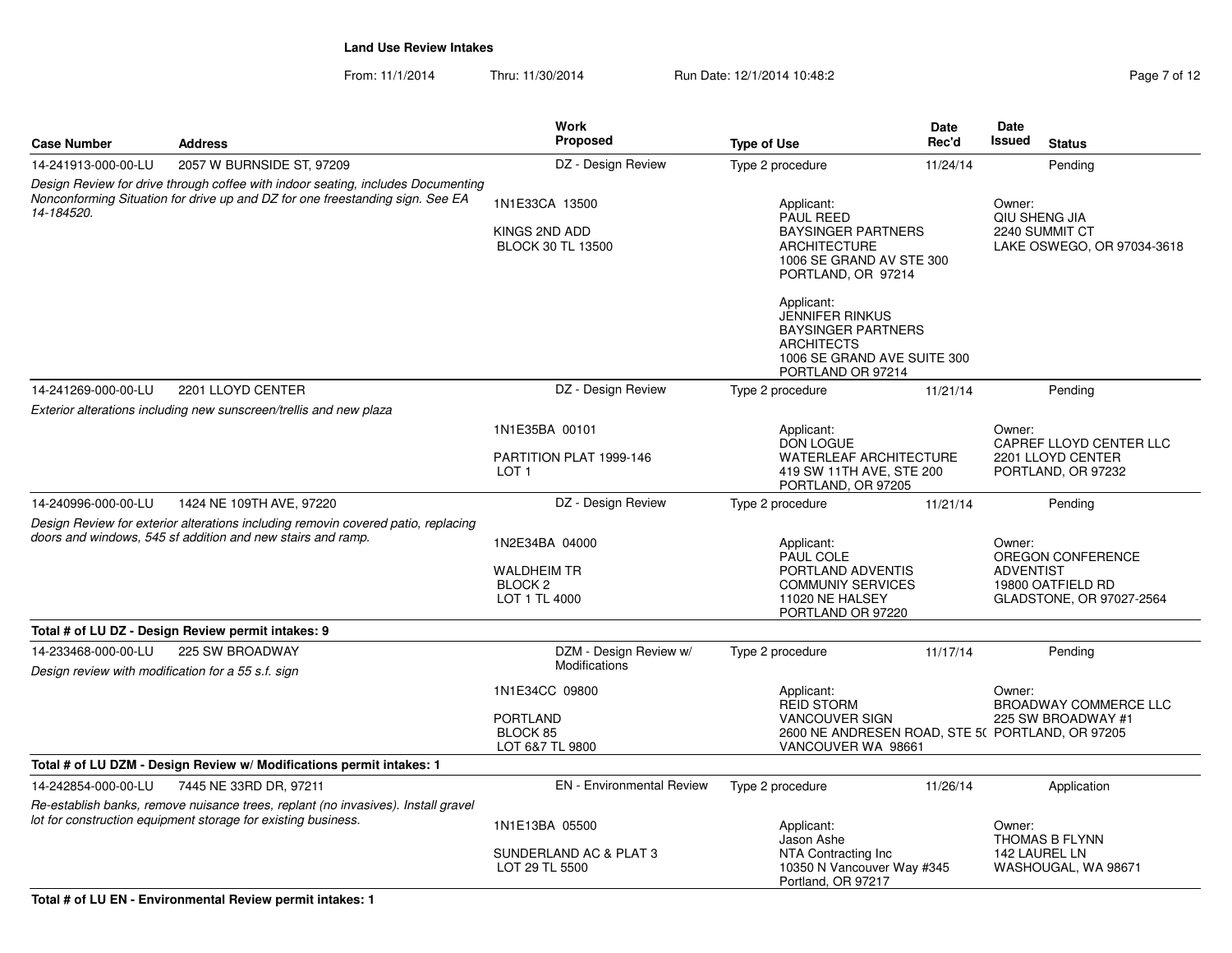From: 11/1/2014Thru: 11/30/2014 Run Date: 12/1/2014 10:48:2<br>
Page 8 of 12

| <b>Case Number</b>                                | <b>Address</b>                                                                                  | <b>Work</b><br>Proposed                                              | <b>Type of Use</b>                                                                                          | <b>Date</b><br>Rec'd | Date<br><b>Issued</b><br><b>Status</b>                                                                                             |
|---------------------------------------------------|-------------------------------------------------------------------------------------------------|----------------------------------------------------------------------|-------------------------------------------------------------------------------------------------------------|----------------------|------------------------------------------------------------------------------------------------------------------------------------|
| 14-239970-000-00-LU                               | 97202                                                                                           | GW - Greenway                                                        | Type 2 procedure                                                                                            | 11/19/14             | Pending                                                                                                                            |
| <b>RIVER</b>                                      | REPLACMENT AND CONSTRICTION OF A RAMP IN THE WILLAMETTE                                         | 1S1E23CC 14200                                                       | Applicant:                                                                                                  |                      | Owner:                                                                                                                             |
|                                                   |                                                                                                 | <b>SELLWOOD</b><br>INC PT VAC ST BLOCK F&G TL 14200                  | <b>RICHARD AANDERUD</b><br>WATERLEAF ARCHITECTURE, LLC PO BOX 82246<br>419 SW 11TH AVE<br>PORTLAND OR 97205 |                      | PORTLAND ROWING CLUB<br>PORTLAND, OR 97202                                                                                         |
| 14-239831-000-00-LU                               | 10504 NW ST HELENS RD, 97231                                                                    | GW - Greenway                                                        | Type 2 procedure                                                                                            | 11/20/14             | Pending                                                                                                                            |
| <b>RESOURCE ENHANCEMENT.</b>                      |                                                                                                 |                                                                      |                                                                                                             |                      |                                                                                                                                    |
|                                                   |                                                                                                 | 1N1W02C 00100                                                        | Applicant:<br><b>JAKE HOFELD</b>                                                                            |                      | Owner:<br><b>LINNTON PLYWOOD ASSN</b>                                                                                              |
|                                                   |                                                                                                 | SECTION 02 1N 1W<br>TL 100 21.15 ACRES                               | WATERWAYS CONSULTING, INC<br>1020 SW TAYLOR ST SUITE 380<br>PORTLAND, OR 97205                              |                      | 10504 NW SAINT HELENS RD<br>PORTLAND, OR 97231-1049                                                                                |
|                                                   | Total # of LU GW - Greenway permit intakes: 2                                                   |                                                                      |                                                                                                             |                      |                                                                                                                                    |
| 14-237225-000-00-LU<br>Alterations to front porch | 3414 NE 24TH AVE, 97212                                                                         | HR - Historic Resource<br>Review                                     | Type 1 procedure new                                                                                        | 11/13/14             | Pending                                                                                                                            |
|                                                   |                                                                                                 | 1N1E25BB 06600<br><b>EDGEMONT</b><br>BLOCK <sub>7</sub><br>LOT 16&17 | Applicant:<br><b>DAVE SPITZER</b><br>DMS ARCHITECTS, INC<br>2325 NE 19th Ave<br>PORTLAND, OR 97212          |                      | Owner:<br>PAMELA A CROW<br>3414 NE 24TH AVE<br>PORTLAND, OR 97212-2444<br>Owner:<br><b>GABRIELLA E DONNELL</b><br>3414 NE 24TH AVE |
|                                                   |                                                                                                 |                                                                      |                                                                                                             |                      | PORTLAND, OR 97212-2444                                                                                                            |
| 14-243163-000-00-LU                               | 3102 NE 9TH AVE, 97212<br>Replacement of 2 exterior doors on south side of house.               | HR - Historic Resource<br>Review                                     | Type 1 procedure new                                                                                        | 11/26/14             | Application                                                                                                                        |
|                                                   |                                                                                                 | 1N1E26BA 07600<br><b>IRVINGTON</b><br>BLOCK 100<br><b>LOT 11</b>     | Applicant:<br>JEFFREY T WALLACE<br>3102 NE 9TH AVE<br>PORTLAND, OR 97212-2227                               |                      | Owner:<br><b>JUDITH C BECHER</b><br>3102 NE 9TH AVE<br>PORTLAND, OR 97212-2227                                                     |
|                                                   |                                                                                                 |                                                                      |                                                                                                             |                      | Owner:<br>JEFFREY T WALLACE<br>3102 NE 9TH AVE<br>PORTLAND, OR 97212-2227                                                          |
| 14-242277-000-00-LU                               | 811 SW NAITO PKY, 97204<br>Exterior alterations - replacement of two canopies, and new signage. | HR - Historic Resource<br>Review                                     | Type 1x procedure                                                                                           | 11/25/14             | Application                                                                                                                        |
|                                                   |                                                                                                 | 1S1E03BA 00600                                                       | Applicant:<br><b>NICOLE BEKKEN</b>                                                                          |                      | Owner:<br>SFI 811 SW NAITO PKWY LLC                                                                                                |
|                                                   |                                                                                                 | <b>PORTLAND</b><br><b>BLOCK 4</b><br>LOT 1&2                         | 520 SW Yamhill St. Ste 900<br>Portland, OR 97204                                                            |                      | FFA ARCHITECTURE & INTERIORS 260 CALIFORNIA ST #300<br>SAN FRANCISCO, CA 94111                                                     |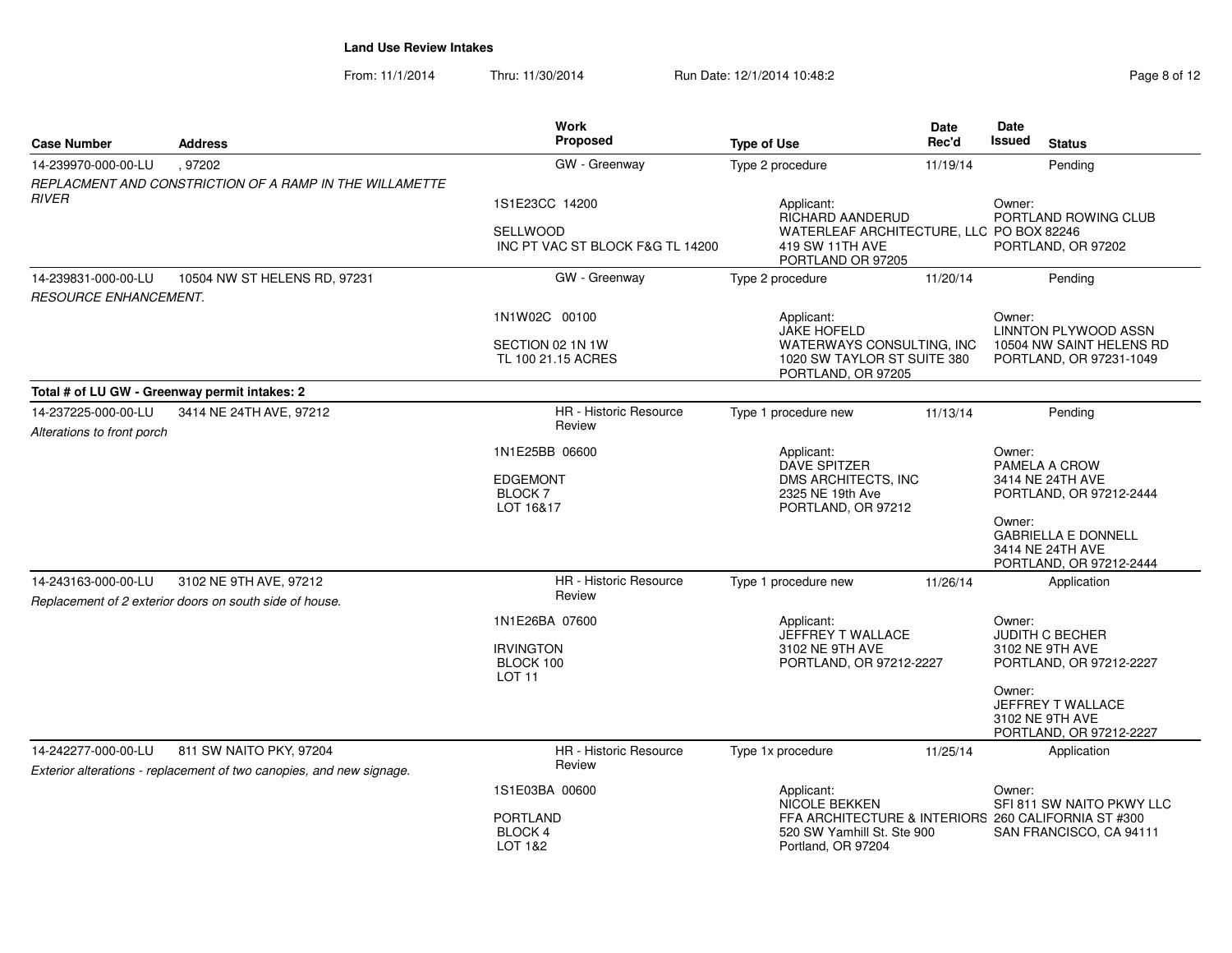From: 11/1/2014Thru: 11/30/2014 Run Date: 12/1/2014 10:48:2<br>
Page 9 of 12

| <b>Case Number</b>                                                                                                                                                                                    | <b>Address</b>                                                               | <b>Work</b><br><b>Proposed</b>                                   | <b>Type of Use</b>                                                                                                            | <b>Date</b><br>Rec'd | Date<br><b>Issued</b><br><b>Status</b>                                                    |
|-------------------------------------------------------------------------------------------------------------------------------------------------------------------------------------------------------|------------------------------------------------------------------------------|------------------------------------------------------------------|-------------------------------------------------------------------------------------------------------------------------------|----------------------|-------------------------------------------------------------------------------------------|
| 14-234978-000-00-LU                                                                                                                                                                                   | 2610 NE BRAZEE ST, 97212                                                     | <b>HR</b> - Historic Resource                                    | Type 2 procedure                                                                                                              | 11/6/14              | Pending                                                                                   |
| Historic Resource Review for Restoring Original siding by removing existing<br>aluminum siding and adding new deck (partial cover over deck) and removal of<br>window and replacing with french doors |                                                                              | Review                                                           |                                                                                                                               |                      |                                                                                           |
|                                                                                                                                                                                                       |                                                                              | 1N1E25CB 07700<br><b>BRAZEE ST ADD</b><br>BLOCK 6<br>LOT 1&2     | Applicant:<br><b>GERALD EDWARDS</b><br>SHEILA REILLY DESIGN<br>PO Box 14601<br>PORTLAND OR 97293                              |                      | Owner:<br><b>JOHN A SMITH</b><br>2610 NE BRAZEE ST<br>PORTLAND, OR 97212-4865             |
| 14-235479-000-00-LU                                                                                                                                                                                   | 306 NW BROADWAY AVE, 97209                                                   | <b>HR</b> - Historic Resource                                    | Type 2 procedure                                                                                                              | 11/7/14              | Pending                                                                                   |
| Storefront alterations to landmark building                                                                                                                                                           |                                                                              | Review                                                           |                                                                                                                               |                      |                                                                                           |
|                                                                                                                                                                                                       |                                                                              | 1N1E34CB 05400                                                   | Applicant:<br>STEWART THOMPSON<br>FFA ARCHITECTURE % INTERIOR: 3936 CLAY ST<br>520 SW YAMHILL SUITE 900<br>POTRLAND, OR 97204 |                      | Owner:<br>AMES-HELDFOND LLC<br>SAN FRANCISCO, CA 94118                                    |
| 14-242862-000-00-LU                                                                                                                                                                                   | 2029 SE CYPRESS AVE, 97214                                                   | <b>HR</b> - Historic Resource                                    | Type 2 procedure                                                                                                              | 11/26/14             | Application                                                                               |
|                                                                                                                                                                                                       | 10 sash windows, 2 new skylights, 1 new basement on the NE side of house. No | Review                                                           |                                                                                                                               |                      |                                                                                           |
|                                                                                                                                                                                                       | alterations to the street facing facade. No change in floor area.            | 1S1E02DC 01300                                                   | Applicant:<br><b>MARC TEDESCO</b>                                                                                             |                      | Owner:<br><b>KRISTIN L SWANSON</b>                                                        |
|                                                                                                                                                                                                       |                                                                              | <b>LADDS ADD</b><br>BLOCK 25<br>LOT <sub>17</sub>                | 1920 SE 35TH PL<br>PORTLAND, OR 97214                                                                                         |                      | 2029 SE CYPRESS AVE<br>PORTLAND, OR 97214-5407                                            |
|                                                                                                                                                                                                       |                                                                              |                                                                  |                                                                                                                               |                      | Owner:<br><b>HERBERT M PRICHARD</b><br>2029 SE CYPRESS AVE<br>PORTLAND, OR 97214-5407     |
|                                                                                                                                                                                                       | Total # of LU HR - Historic Resource Review permit intakes: 6                |                                                                  |                                                                                                                               |                      |                                                                                           |
| 14-235124-000-00-LU<br>1225 SE WATER AVE<br>Request to Consolidate Lots 5-8, Block 9 of East Portland into one Parcel                                                                                 |                                                                              | LC - Lot Consolidation                                           | Type 1x procedure                                                                                                             | 11/6/14              | Application                                                                               |
|                                                                                                                                                                                                       |                                                                              | 1S1E03AD 03600<br><b>EAST PORTLAND</b><br><b>BLOCK 9 TL 3600</b> | Applicant:<br><b>DAMIAN CROWDER</b><br>PORTLAND DEVELOMENT<br><b>COMMISSION</b>                                               |                      | Owner:<br>OREGON STATE OF(LEASED<br>4040 FAIRVIEW IND DR SE MS#2<br>SALEM, OR 97302-1142  |
|                                                                                                                                                                                                       |                                                                              |                                                                  | 222 NW 5TH AVE.<br>PORTLAND, OR. 97209                                                                                        |                      | Owner:<br><b>IRON HORSE GROUP</b><br>4040 FAIRVIEW IND DR SE MS#2<br>SALEM, OR 97302-1142 |
| 14-241086-000-00-LU                                                                                                                                                                                   |                                                                              | LC - Lot Consolidation                                           | Type 1x procedure                                                                                                             | 11/21/14             | Application                                                                               |
| Consolidating lots 5-8 of Block 10                                                                                                                                                                    |                                                                              |                                                                  |                                                                                                                               |                      |                                                                                           |
|                                                                                                                                                                                                       |                                                                              | 1S1E03AD 04302<br>Applicant:<br><b>DAMIAN CROWDER</b>            |                                                                                                                               |                      | Owner:<br>OREGON STATE OF(LEASED                                                          |
|                                                                                                                                                                                                       |                                                                              | <b>EAST PORTLAND</b><br>BLOCK 10 TL 4302                         | PORTLAND DEVELOMENT<br><b>COMMISSION</b><br>222 NW 5TH AVE.                                                                   |                      | 355 CAPITOL ST #411<br>SALEM, OR 97301-3871                                               |
|                                                                                                                                                                                                       |                                                                              |                                                                  | PORTLAND, OR. 97209                                                                                                           |                      | Owner:<br>OMSI#<br>355 CAPITOL ST #411<br>SALEM, OR 97301-3871                            |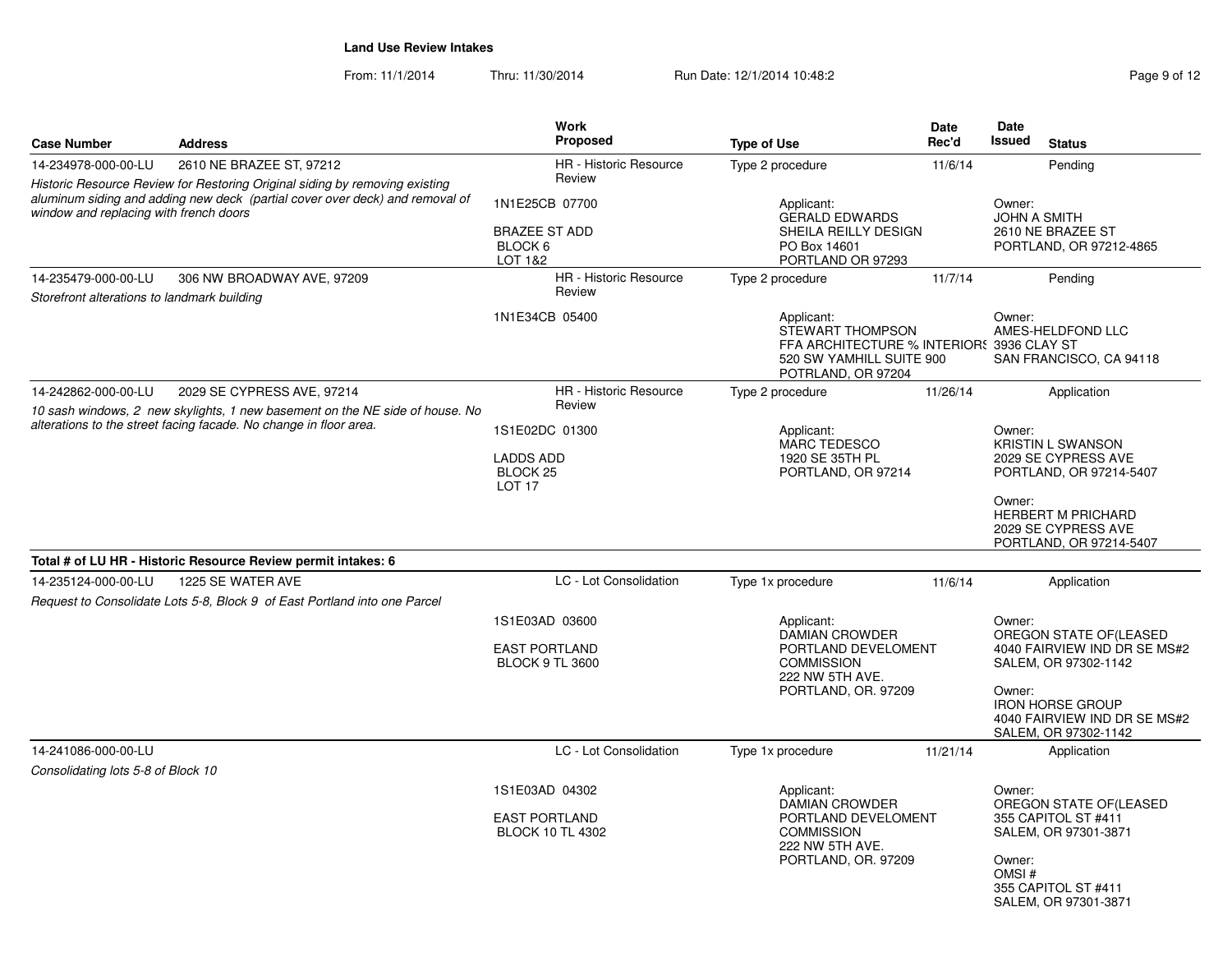From: 11/1/2014Thru: 11/30/2014 Run Date: 12/1/2014 10:48:2<br>
Page 10 of 12

| <b>Case Number</b>  | <b>Address</b>                                                                   | <b>Work</b><br><b>Proposed</b>                                                                                                                                                                 | <b>Type of Use</b>                                                                                                        | Date<br>Rec'd | Date<br><b>Issued</b>                          | <b>Status</b>                                                                                                                                                            |
|---------------------|----------------------------------------------------------------------------------|------------------------------------------------------------------------------------------------------------------------------------------------------------------------------------------------|---------------------------------------------------------------------------------------------------------------------------|---------------|------------------------------------------------|--------------------------------------------------------------------------------------------------------------------------------------------------------------------------|
| 14-235185-000-00-LU | .97214                                                                           | LC - Lot Consolidation                                                                                                                                                                         | Type 1x procedure                                                                                                         | 11/6/14       |                                                | Application                                                                                                                                                              |
|                     | Lot Consolidation of a Portions of Lot 1-4, Block 8 of East Portland into one    |                                                                                                                                                                                                |                                                                                                                           |               |                                                |                                                                                                                                                                          |
| Parcel 1            |                                                                                  | 1S1E03AD 01700<br><b>EAST PORTLAND</b><br>BLOCK <sub>8</sub><br>LOT 1-3 TL 1700                                                                                                                | Applicant:<br><b>DAMIAN CROWDER</b><br>PORTLAND DEVELOMENT<br><b>COMMISSION</b><br>222 NW 5TH AVE.<br>PORTLAND, OR. 97209 |               | Owner:<br>Owner:<br>OF TRANS                   | OREGON STATE OF (DEPT<br>411 TRANSPORTATION BLDG<br><b>SALEM, OR 97310</b><br><b>411 TRANSPORTATION BLDG</b><br><b>SALEM, OR 97310</b>                                   |
| 14-235136-000-00-LU | 1225 SE WATER AVE                                                                | LC - Lot Consolidation                                                                                                                                                                         | Type 1x procedure                                                                                                         | 11/6/14       |                                                | Application                                                                                                                                                              |
| Portland            | 2nd Lot Consolidation to Consolidate Lots Remainder of Lots 1-4. Block 9 of East | 1S1E03AD 03600<br><b>EAST PORTLAND</b><br><b>BLOCK 9 TL 3600</b>                                                                                                                               | Applicant:<br><b>DAMIAN CROWDER</b><br>PORTLAND DEVELOMENT<br><b>COMMISSION</b><br>222 NW 5TH AVE.<br>PORTLAND, OR. 97209 |               | Owner:<br>Owner:                               | OREGON STATE OF(LEASED<br>4040 FAIRVIEW IND DR SE MS#2<br>SALEM, OR 97302-1142<br><b>IRON HORSE GROUP</b><br>4040 FAIRVIEW IND DR SE MS#2<br>SALEM, OR 97302-1142        |
| 14-235162-000-00-LU |                                                                                  | LC - Lot Consolidation                                                                                                                                                                         | Type 1x procedure                                                                                                         | 11/6/14       |                                                | Application                                                                                                                                                              |
|                     | Lot Consolidation for Lots 5-8 of Block 8, East Portland Park                    |                                                                                                                                                                                                |                                                                                                                           |               |                                                |                                                                                                                                                                          |
|                     |                                                                                  | 1S1E03AD 01701<br><b>EAST PORTLAND</b><br>BLOCK <sub>8</sub><br>LOT 1-8 TL 1701                                                                                                                | Applicant:<br><b>DAMIAN CROWDER</b><br>PORTLAND DEVELOMENT<br><b>COMMISSION</b><br>222 NW 5TH AVE.<br>PORTLAND, OR. 97209 |               | Owner:<br>MS#2<br>Owner:<br><b>LLC</b><br>MS#2 | OREGON STATE OF (LEASED<br>4040 FAIRVIEW INDUSTRIAL DR<br>SALEM, OR 97302-1142<br><b>EASTBANK COMMERCE CENTER</b><br>4040 FAIRVIEW INDUSTRIAL DR<br>SALEM, OR 97302-1142 |
| 14-241090-000-00-LU |                                                                                  | LC - Lot Consolidation                                                                                                                                                                         | Type 1x procedure                                                                                                         | 11/21/14      |                                                | Application                                                                                                                                                              |
| Combine lots 1-4    |                                                                                  |                                                                                                                                                                                                |                                                                                                                           |               |                                                |                                                                                                                                                                          |
|                     |                                                                                  | 1S1E03AD 04302<br>Applicant:<br><b>DAMIAN CROWDER</b><br><b>EAST PORTLAND</b><br>PORTLAND DEVELOMENT<br><b>COMMISSION</b><br><b>BLOCK 10 TL 4302</b><br>222 NW 5TH AVE.<br>PORTLAND, OR. 97209 |                                                                                                                           |               | Owner:<br>Owner:<br>OMSI#                      | OREGON STATE OF (LEASED<br>355 CAPITOL ST #411<br>SALEM, OR 97301-3871<br>355 CAPITOL ST #411<br>SALEM, OR 97301-3871                                                    |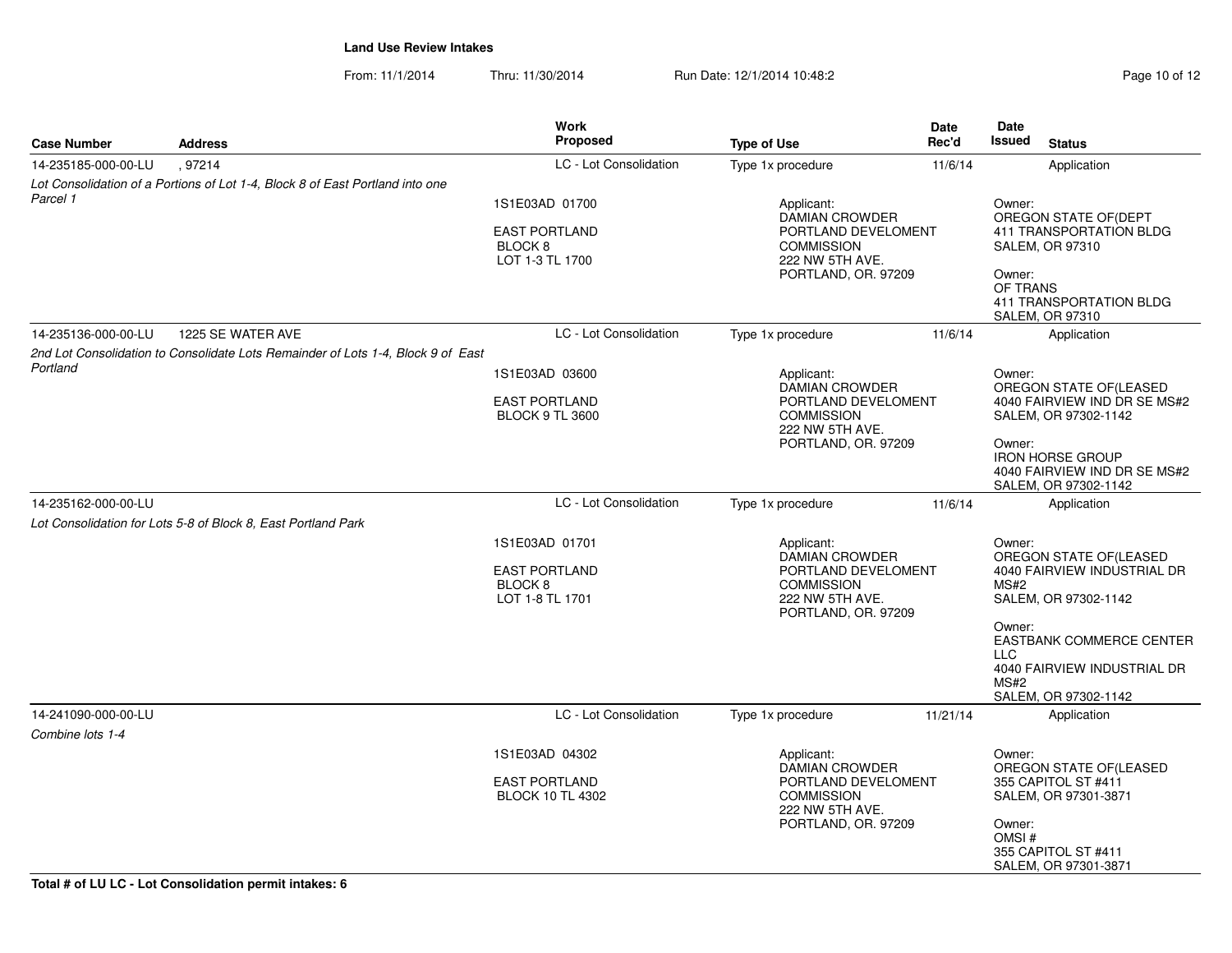From: 11/1/2014Thru: 11/30/2014 Run Date: 12/1/2014 10:48:2

| Page 11 of 12 |  |  |  |
|---------------|--|--|--|
|---------------|--|--|--|

| <b>Case Number</b>                                                                                                                              | <b>Address</b>                                                              | <b>Work</b><br><b>Proposed</b>                                                                      | <b>Type of Use</b>                                                                                                     | <b>Date</b><br>Rec'd | Date<br>Issued<br><b>Status</b>                                                       |
|-------------------------------------------------------------------------------------------------------------------------------------------------|-----------------------------------------------------------------------------|-----------------------------------------------------------------------------------------------------|------------------------------------------------------------------------------------------------------------------------|----------------------|---------------------------------------------------------------------------------------|
| 14-233405-000-00-LU                                                                                                                             | 5323 NE 12TH AVE, 97211                                                     | LDP - Land Division Review                                                                          | Type 1x procedure                                                                                                      | 11/3/14              | Pending                                                                               |
| Minor Land Division to create two parcels                                                                                                       |                                                                             | (Partition)                                                                                         |                                                                                                                        |                      |                                                                                       |
|                                                                                                                                                 |                                                                             | 1N1E23BA 02200<br><b>CAESAR PK</b><br>BLOCK <sub>3</sub><br>LOT <sub>6</sub>                        | Applicant:<br><b>KEVIN PARTAIN</b><br><b>URBAN VISIONS</b><br>223 NE 56TH AVE<br>PORTLAND OR 97213                     |                      | Owner:<br><b>FABRYCKI HOMES INC</b><br>19923 DERBY ST<br>WEST LINN, OR 97068          |
| 14-234501-000-00-LU                                                                                                                             | 7604 SE CLAY ST, 97215                                                      | LDP - Land Division Review                                                                          | Type 1x procedure                                                                                                      | 11/5/14              | Pending                                                                               |
|                                                                                                                                                 | 2-lot partition using attached houses on corners provisions of 33.110.240.e | (Partition)                                                                                         |                                                                                                                        |                      |                                                                                       |
|                                                                                                                                                 |                                                                             | 1S2E05DB 00700<br><b>TABORSIDE</b><br>BLOCK <sub>9</sub><br>LOT <sub>1</sub>                        | Applicant:<br><b>KEVIN PARTAIN</b><br><b>URBAN VISIONS</b><br>223 NE 56TH AVE<br>PORTLAND, OR 97213                    |                      | Owner:<br>TIMOTHY J MANICKAM<br>3029 NE ROCKY BUTTE RD<br>PORTLAND, OR 97220-3617     |
| 14-236866-000-00-LU<br>2 lot partition                                                                                                          | 554 N BLANDENA ST, 97217                                                    | LDP - Land Division Review<br>(Partition)                                                           | Type 1x procedure                                                                                                      | 11/12/14             | Pending                                                                               |
|                                                                                                                                                 |                                                                             | 1N1E22BD 01100<br><b>CLIFFORD ADD</b><br>BLOCK 18<br>LOT <sub>5</sub>                               | Applicant:<br><b>ROB HUMPHREY</b><br><b>FASTER PERMITS</b><br>14334 NW EAGLERIDGE LANE<br>PORTLAND, OR 97229           |                      | Owner:<br><b>BRISTOL CREEK HOMES</b><br>3055 NW YEON AVE #81<br>PORTLAND, OR 97210    |
| 14-240380-000-00-LU<br>Three lot land division                                                                                                  | 4554 N VANCOUVER AVE, 97217                                                 | LDP - Land Division Review<br>(Partition)                                                           | Type 1x procedure                                                                                                      | 11/20/14             | Pending                                                                               |
|                                                                                                                                                 |                                                                             | 1N1E22AC 06600<br>MAEGLY HIGHLAND ADD<br>BLOCK 14<br>N 9.5' OF LOT 11 EXC E 74'<br>LOT 12 EXC E 74' | Applicant:<br><b>KEVIN PARTAIN</b><br>URBAN VISIONS PLANNING<br>SERVICES, INC.<br>223 NE 56TH AVE<br>PORTLAND OR 97213 |                      | Owner:<br><b>DAN ANDREW</b><br>3439 NE SANDY BLVD #113<br>PORTLAND, OR 97232-1959     |
| 14-240980-000-00-LU<br>2-LOT PARTITION                                                                                                          | 3418 N COMMERCIAL AVE, 97227                                                | LDP - Land Division Review<br>(Partition)                                                           | Type 1x procedure                                                                                                      | 11/21/14             | Pending                                                                               |
|                                                                                                                                                 |                                                                             | 1N1E27AB 03800<br><b>RIVERVIEW SUB</b><br><b>BLOCK1</b><br>N 1/2 OF LOT 6&7                         | Applicant:<br><b>ROB HUMPHREY</b><br><b>FASTER PERMITS</b><br>14334 NW EAGLERIDGE LANE<br>PORTLAND, OR 97229           |                      | Owner:<br><b>CARRIE L HAMPTON</b><br>3418 N COMMERCIAL AVE<br>PORTLAND, OR 97227-1523 |
|                                                                                                                                                 | Total # of LU LDP - Land Division Review (Partition) permit intakes: 5      |                                                                                                     |                                                                                                                        |                      |                                                                                       |
| 14-239305-000-00-LU                                                                                                                             | 2423 SE BELMONT ST, 97214                                                   | LDS - Land Division Review                                                                          | Type 2x procedure                                                                                                      | 11/18/14             | Pending                                                                               |
| 5-lot subdivision for 1 new single-family detached dwelling and 3 new<br>single-family attached dwellings and 3 ADUs. Existing house to remain. |                                                                             | (Subdivision)<br>1S1E01BB 08700                                                                     | Applicant:<br><b>MIKE COYLE</b>                                                                                        |                      | Owner:<br>DEZ DEVELOPMENT LLC                                                         |
|                                                                                                                                                 |                                                                             | <b>TILTONS ADD</b><br>BLOCK <sub>2</sub><br>LOT 5&6                                                 | <b>FASTER PERMITS</b><br>14334 NW EAGLERIDGE LANE<br>PORTLAND, OR 97229                                                |                      | 10117 SE SUNNYSIDE RD #F1123<br>CLACKAMAS, OR 97015-7708                              |

**Total # of LU LDS - Land Division Review (Subdivision) permit intakes: 1**